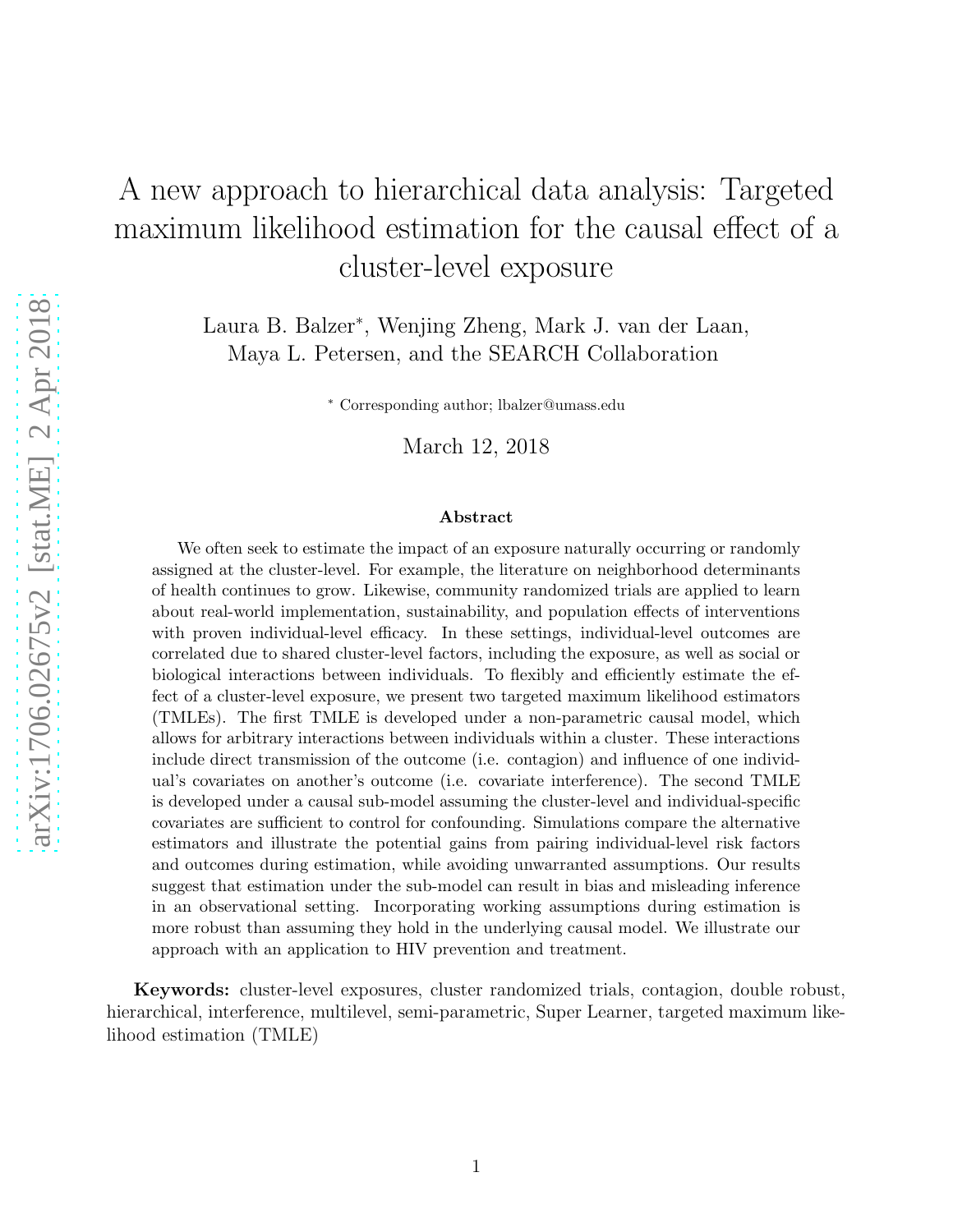### 1 Introduction

In many studies, individuals are grouped into clusters, such as households, clinics, or communities, and the objective is to learn the impact of an exposure naturally occurring or randomly assigned at the cluster-level. In observational settings, for example, there is a growing body of literature dedicated to understanding neighborhood determinants of health.[\[1](#page-32-0)[–3](#page-32-1)] Likewise, cluster (group) randomized trials are increasingly implemented to learn about large-scale implementation as well as the direct, indirect, and population-level effects of interventions with proven individual-level efficacy.[\[4](#page-32-2)] Examples of ongoing cluster randomized trials include the SEARCH study, testing a community-based strategy for HIV prevention and treatment;[\[5](#page-32-3)] the CBIM study, testing a school-based program to prevent gender violence;[\[6](#page-32-4)] and the SHINE study, testing a household-based strategy to reduce Staphylococcus aureus infection.[\[7](#page-32-5)] In both observational and trial settings, individual-level outcomes may be correlated due to shared cluster-level factors, including the exposure, and causal interactions between individuals within clusters. In this paper, we aim to make full use of a hierarchical data structure to flexibly and efficiently estimate the effect of the cluster-based exposure, while avoiding unwarranted causal and statistical assumptions.

There is an extensive literature on the definition and estimation of the impact of clusterbased exposures or interventions.[\[4](#page-32-2), [8](#page-32-6)] Two popular approaches are random (mixed) effects models and generalized estimating equations (GEE).[\[9,](#page-32-7) [10](#page-32-8)] For reviews of these methods, we refer the reader to Gardiner *et al.* and Hubbard *et al.*, among others.[\[11](#page-32-9), [12](#page-32-10)] In these approaches, the causal effect of interest is defined as the coefficient for exposure in the outcome regression. For estimation and inference, these algorithms harness the pairing of individual-level risk factors and outcomes, while accounting for the correlation of outcomes within clusters. More recently, augmented-GEE has been proposed to increase precision in cluster randomized trials.[\[13,](#page-32-11) [14](#page-33-0)] A potential short-coming of these approaches is their reliance on parametric regression models to define and estimate causal effects. In particular, background knowledge is rarely sufficient to justify the parametric models employed. In observational settings, this can result in ill-defined causal effects, biased estimates, and misleading inference.[\[12](#page-32-10)] In cluster randomized trials, this approach can result in efficiency losses.

In this manuscript, we begin by presenting a structural causal model to represent a general hierarchical data generating process. [\[15](#page-33-1)[–17](#page-33-2)] This causal model is non-parametric and accounts for dependence in individual-level outcomes that may be induced by shared cluster-level factors and by causal interactions between individuals.[\[3](#page-32-1), [18](#page-33-3)[–22](#page-33-4)] Throughout we assume independence between clusters. The causal model can incorporate, but does not require, assumptions reflecting the exposure assignment to clusters (e.g. randomization). Through interventions on this causal model, we generate counterfactuals and define the causal effect of interest without relying on parametric models. This approach ensures that the causal effect corresponds to the underlying scientific question and is agnostic to data generating process (e.g. the presence or absence of informative cluster sizes[\[23](#page-33-5)]).

If the observed data are aggregated to the cluster-level, then estimation of the corresponding statistical parameter can proceed analogously to non-hierarchical data structures. For example, we could apply matching algorithms,[\[24](#page-33-6)[–26\]](#page-33-7) parametric G-computation,[\[27–](#page-33-8) [30](#page-34-0)] inverse probability of treatment weighting (IPTW) estimators,[\[31](#page-34-1)[–36](#page-34-2)] or double robust approaches,[\[17,](#page-33-2) [37](#page-34-3)[–41\]](#page-34-4) such as targeted maximum likelihood estimation (TMLE). This aggre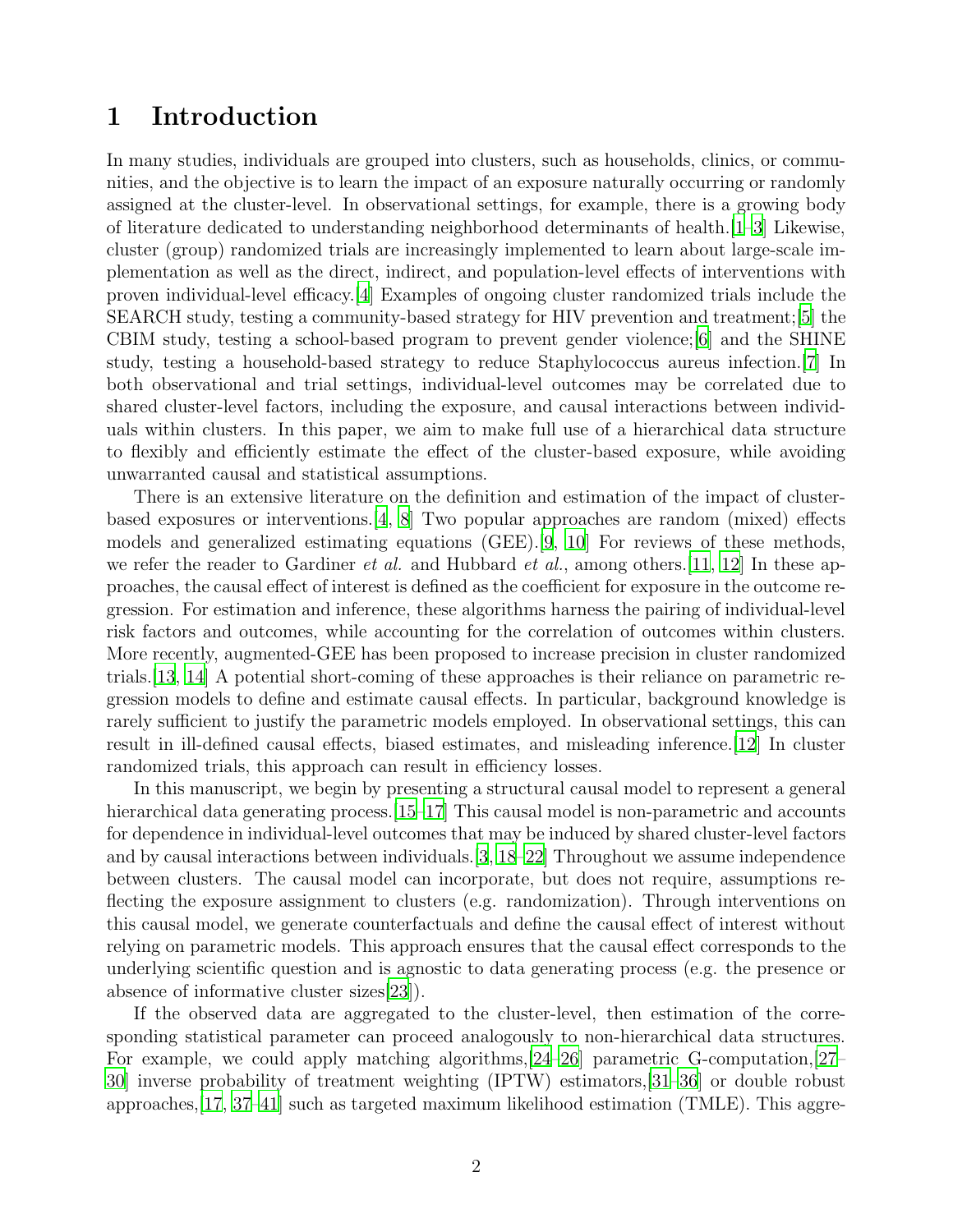gated data approach is straightforward and naturally respects the experimental (independent) unit as the cluster. Furthermore, this approach avoids unwarranted assumptions on the distribution of latent terms or on the dependence structure within a cluster. However, this approach ignores the pairing of the individual-level risk factors with individual-level outcomes.

As an alternative to approaches based on aggregated data, we develop two targeted maximum likelihood estimators (TMLE) that leverage the hierarchical data structure by preserving the pairing of individual-level covariates and outcomes.[\[17,](#page-33-2) [41\]](#page-34-4) TMLE is a general framework for the construction of double robust, semi-parametric, efficient, substitution estimators. As applied to causal effect estimation in single time point setting, the algorithm begins with an initial estimator of the outcome regression: the conditional mean outcome, given the exposure and baseline covariates. TMLE updates this initial estimator by incorporating information in the known or estimated propensity score: the conditional probability of receiving the exposure, given the covariates. These updated estimates are then plugged into the parameter mapping. TMLE is a substitution estimator, which improves its stability. Through its updating procedures, TMLE satisfies the efficient score equation, while guaranteeing parameter estimates respect known bounds (contrary to a direct estimating equation approach). As a result, TMLE is double robust, yielding a consistent estimate if either the outcome regression or the propensity score is estimated consistently, and efficient, achieving the lowest possible variance if both the outcome regression and propensity score are estimated consistently at reasonable rates. Finally, TMLE naturally integrates machine learning, while maintaining the basis for formal statistical inference.

In this manuscript, we first propose incorporating the pairing of individual-level covariates and outcomes to improve initial estimation of the outcome regression in a cluster-level TMLE (Section 3). Then in Section 4, we consider assumptions commonly made when estimating effects in hierarchical settings. Specifically, we assume that an individual's outcome is generated as a common function of the cluster-level covariates, cluster-level exposure and individual-specific covariates, but is not directly affected by the covariates of other individuals within his/her cluster (i.e. no covariate interference [\[42\]](#page-34-5)). We further assume that the cluster-level and individual-specific covariates are sufficient to control for confounding. For the resulting statistical parameter, we present a second TMLE for this distinct estimation problem.

We compare the two TMLEs theoretically (Section 5) and with finite sample simulations (Section 6). They differ in their efficiency and in how they incorporate individual-level data. In particular, the assumptions in the more restrictive sub-model result in a lower efficiency bound and thus a potentially more precise TMLE than that developed under the larger model. However, if these assumptions do not hold, the TMLE developed under this sub-model may be subject to bias and misleading inference in a observational setting and to inefficiency in a trial setting. Since these assumptions are often made when estimating the effects of cluster-level exposures, our findings may have implications beyond the Targeted Learning framework.

To illustrate the concepts in this paper, we consider a community-based strategy for intensified HIV testing with immediate initiation of antiretroviral therapy (ART) for all HIVinfected individuals. The premise of this "Test-and-Treat" strategy is to improve clinical outcomes among HIV-infected individuals and dramatically reduce their probability to transmission to others.[\[43](#page-35-0)[–48\]](#page-35-1) Our objective is estimate the impact of this strategy as compared to the standard of care on cumulative HIV incidence: the proportion of baseline HIV-uninfected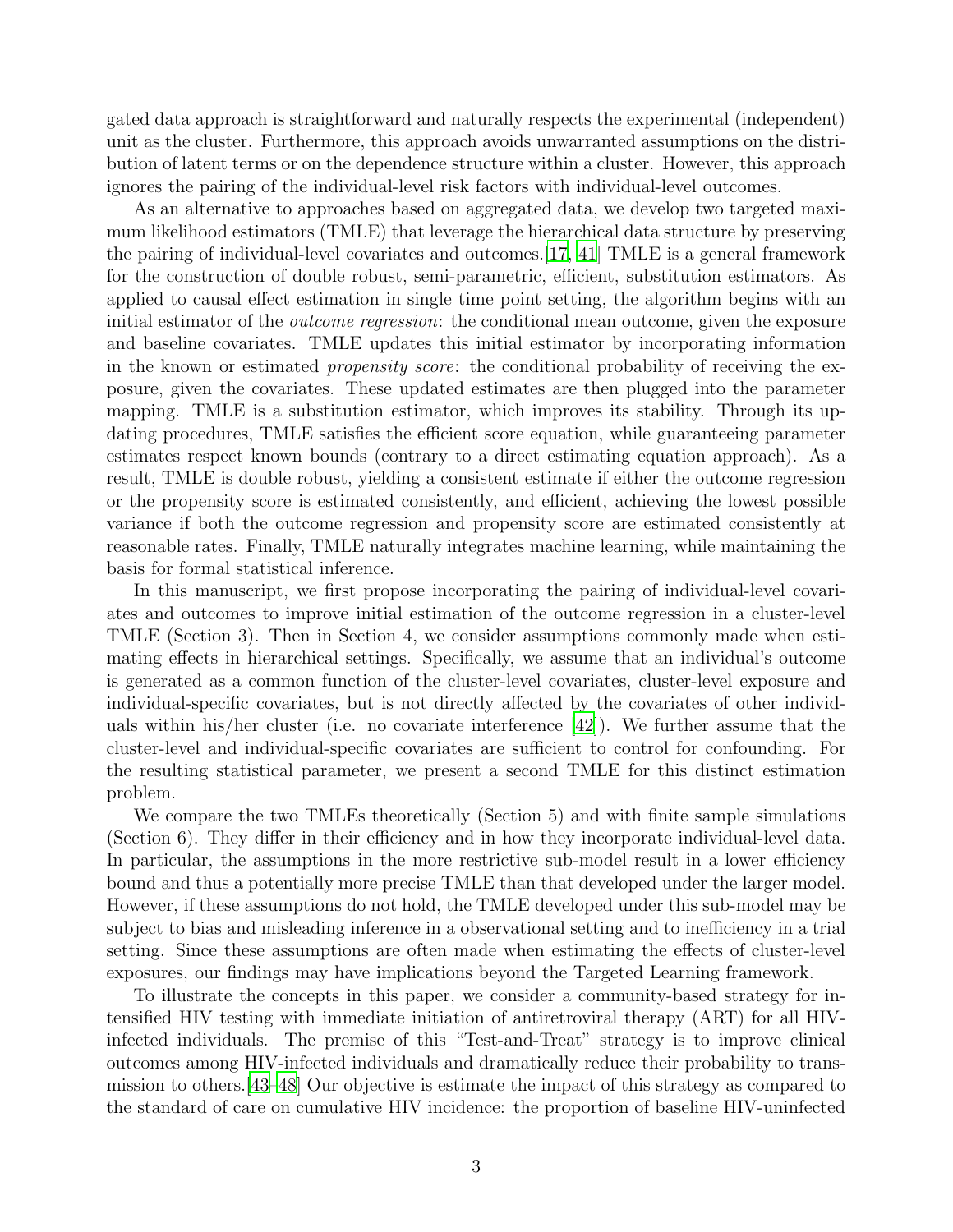individuals who become HIV-infected by the end of follow-up. Within a community, individual outcomes are expected to be correlated due to both shared community-level factors and causal interactions between individuals. The desire to capture the direct, indirect, total, and overall effects of this nature are a common motivation for focusing on evaluation of cluster-level rather than individual-level interventions.[\[3,](#page-32-1) [4](#page-32-2), [19](#page-33-9)[–22\]](#page-33-4)

## 2 General hierarchical causal model

We begin by specifying a structural causal model for the process that generated data on each cluster (the experimental unit).[\[15](#page-33-1), [16](#page-33-10)] Throughout, we focus on the simple scenario where a cluster is first sampled from some target population, and then individuals within a cluster are selected for participation. In the running example, a study community is randomly selected from the target population of communities, and then baseline HIV-uninfected individuals are randomly sampled from that community. The number of individuals selected in each cluster could be fixed or could vary. The latter case may arise if underlying cluster sizes differ and all eligible individuals in each cluster are selected. Throughout, clusters are indexed with  $j = \{1, \ldots, J\}$ , and individuals are indexed with  $i = \{1, \ldots, N_j\}$ .

After selection of the study units, covariates are measured. These baseline characteristics may affect, but are not themselves affected by, the exposure. Some characteristics might be aggregates of individual-level covariates, while others may be cluster-level covariates with no clear individual-level counterpart. The baseline characteristics are divided into two mutually exclusive sets. For cluster j, let  $E_j$  denote the vector of environmental factors shared by all cluster members, and  $W_j$  the matrix of individual-level characteristics. In our example,  $E_j$ could include baseline HIV prevalence and community size, while individual-level covariates  $\mathbf{W}_j$  might include baseline risk behaviors and demographic data, such as age, sex, and marital status. If there are p such individual-level covariates, then  $W_j$  would be an  $(N_j \times p)$  matrix and  $W_{ij}$  would be the  $(1 \times p)$  vector of baseline characteristics for subject i in cluster j. Throughout  $W_i$ , denotes the  $i<sup>th</sup>$  individual's covariates from a randomly selected (or unspecified) cluster from the target population.

Next the exposure A is assigned or naturally occurs in each cluster. In our example,  $A_j$  is an indicator that the Test-and-Treat strategy is implemented in community  $j$ . The exposure received by cluster j might be randomly assigned or might depend on the covariates  $(E_j, \mathbf{W}_j)$ . Finally, the outcome  $Y_j = (Y_{ij} : i = 1, ..., N_j)$  is measured on all selected individuals in cluster *j*. Throughout,  $Y_i$ , denotes the  $i^{th}$  individual's outcome from a randomly selected (or unspecified) cluster. In the example,  $Y_i$  is an indicator that individual i becomes HIV-infected by the end of follow-up.

Causal relationships between these variables are specified through a directed acyclic graph (Figure [1\)](#page-4-0) or non-parametric structural equations:[\[15](#page-33-1), [16\]](#page-33-10)

<span id="page-3-0"></span>
$$
E = f_E(U_E)
$$
  
\n
$$
\mathbf{W} = f_{\mathbf{W}}(E, U_{\mathbf{W}})
$$
  
\n
$$
A = f_A(E, \mathbf{W}, U_A)
$$
  
\n
$$
\mathbf{Y} = f_{\mathbf{Y}}(E, \mathbf{W}, A, U_{\mathbf{Y}})
$$
\n(2.1)

where  $U = (U_E, U_{\mathbf{W}}, U_A, U_{\mathbf{Y}})$  denotes the set of unmeasured variables. This model states that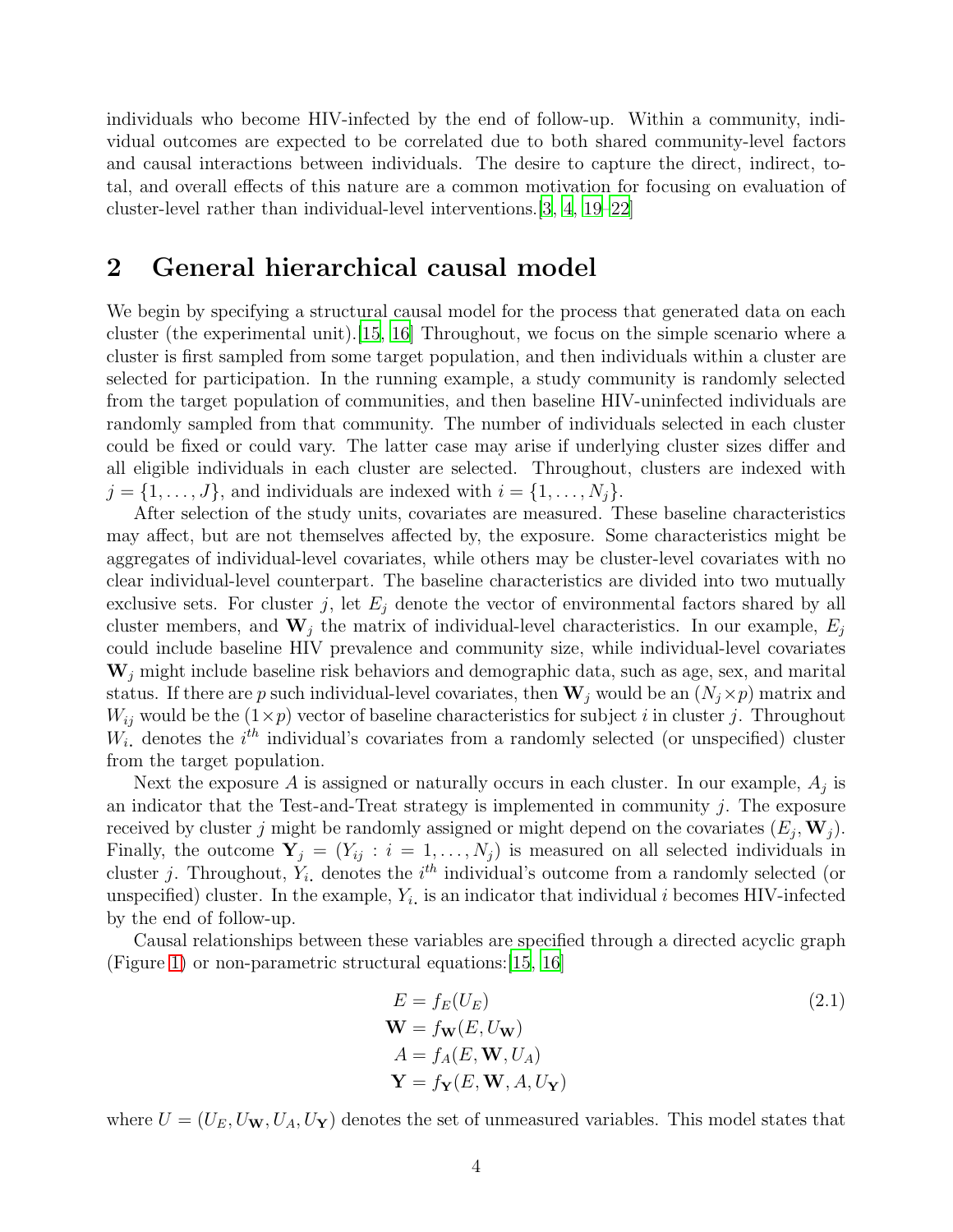<span id="page-4-0"></span>

Figure 1: Directed acyclic graph for a general hierarchical causal model (Eq. [2.1\)](#page-3-0) with U as unmeasured factors, E as cluster-level covariates,  $(W_1, \ldots W_N)$  as individual-level covariates, A as the cluster-level exposure, and  $(Y_1, \ldots, Y_N)$  as individual-level outcomes. Identifiability (Sec. [2.3\)](#page-5-0) will require additional assumptions on the unmeasured factors U (Supplementary Figure S1).

the value of each variable on the left hand side of an equation may be causally determined by the variables on the right hand side of the equation, including unmeasured sources of random variation U. Model [\(2.1\)](#page-3-0) contains data generating structures corresponding to both randomized trials and observational settings. See Appendix A for further details.

This model accounts for many possible sources of dependence between individuals within a cluster. For example, individual-level variables (covariates and outcomes) will be correlated due to shared measured and unmeasured factors. The model also allowed for contagion: when an individual's outcome  $Y_{ij}$  may be affected by another's outcome  $Y_{kj}$  within cluster j.[\[20](#page-33-11)] Covariate interference is also consistent with this model: an individual's outcome  $Y_{ij}$  may be affected by another's covariates  $W_{kj}$ . [\[42\]](#page-34-5) No assumptions are made about the structure or correlation of the unmeasured factors  $(U_{\mathbf{W}}, U_{\mathbf{Y}})$  between individuals within a cluster. Thus, this general causal model covers a wide range of "dependent happenings".[\[20\]](#page-33-11) It does, however, assume causal independence between distinct clusters (communities).

### 2.1 Counterfactuals and the target causal effect

Counterfactual outcomes are defined through modifications to the data generating process described by causal model  $(2.1)$ .[\[16,](#page-33-10) [17\]](#page-33-2) Replacing the structural equation  $f_A$  with the constant a generates the counterfactual random variable  $Y(a)$ . Under assumptions linking the structural causal model to the observed data (stated explicitly below),  $\mathbf{Y}_i(a) = (Y_{ij}(a) : i = 1, \ldots, N_j)$ can be interpreted as the vector of individual-level outcomes that would be observed for cluster j under exposure level a. As before,  $Y_{i.}(a)$  denotes the  $i^{th}$  individual's counterfactual outcome for a randomly selected (unspecified) cluster. In the example,  $Y_i$ .(1) represents the final HIV status for subject i were his/her community to receive the Test-and-Treat strategy, irrespective of whether or not the community in fact received the intervention. Likewise,  $Y_i(0)$  represents the final HIV status for subject i were his/her community to continue with the standard of care.

Let the cluster-level counterfactual outcome be the (weighted) mean outcome for the  $N_i$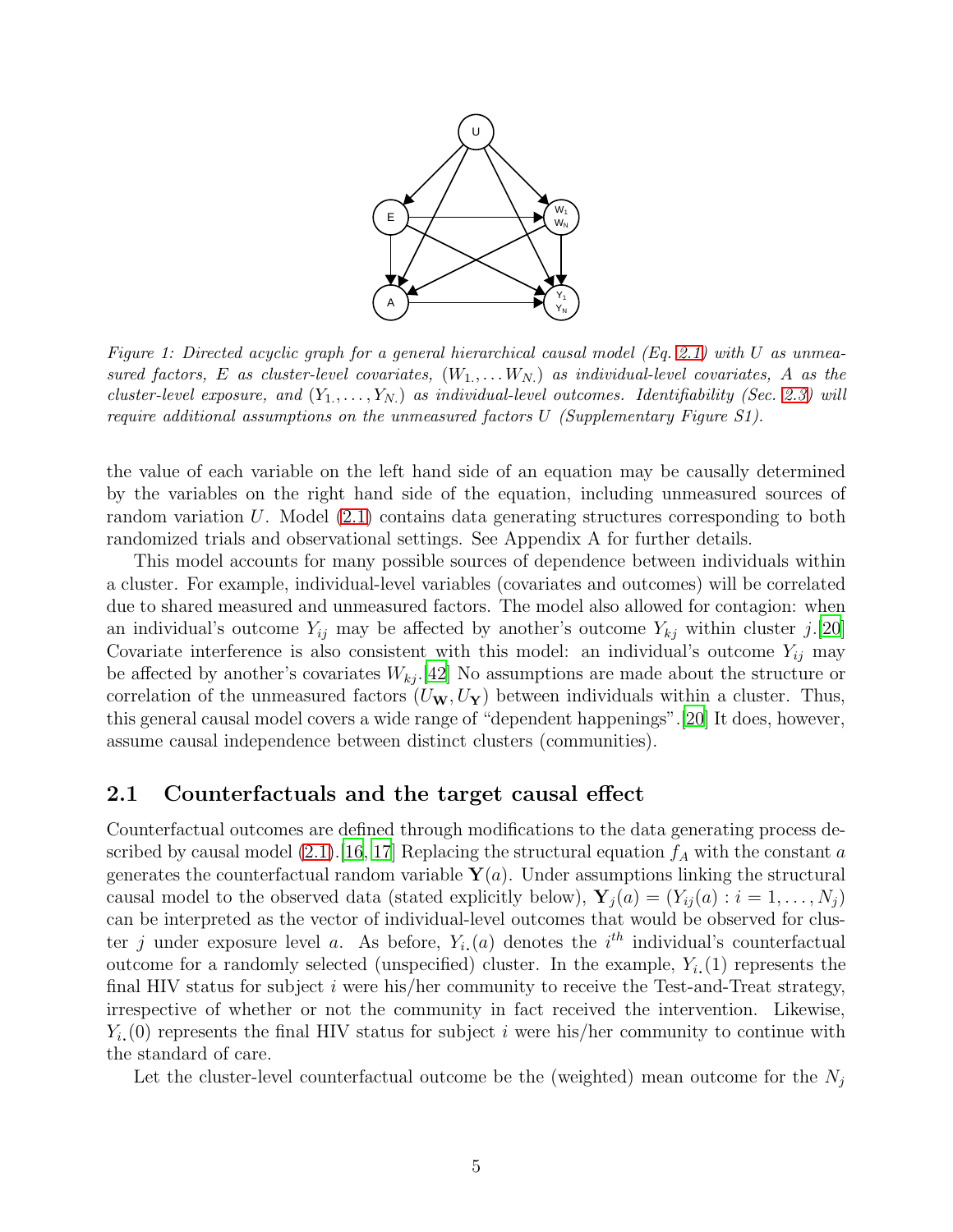individuals sampled from cluster  $j$ :

$$
Y_j^c(a) \equiv \sum_{i=1}^{N_j} \alpha_{ij} Y_{ij}(a) \tag{2.2}
$$

for some user-specified set of weights such that  $\sum_{i=1}^{N_j} \alpha_{ij} = 1$ . When the sample size  $N_j$ varies, a natural choice for the weights is the inverse cluster-specific sample size:  $\alpha_{ij} = 1/N_j$ . When the individual-level index  $i$  is informative (e.g. in a repeated measures setting), other choices of the weight vector  $\alpha$  might be preferred. To simplify exposition for the remainder of the article, we assume the weight  $\alpha_{ij} = 1/N_j$  and the cluster-level outcome is the empirical mean of the individual-level outcomes. In the running example,  $Y<sup>c</sup>(a)$  is the counterfactual proportion of baseline HIV-uninfected individuals who would seroconvert during follow-up if the community received intervention  $A = a$ . In other words,  $Y<sup>c</sup>(a)$  is the counterfactual cumulative HIV incidence under exposure level  $A = a$ .

We focus on causal parameters defined in terms of the *treatment-specific mean*, the expected counterfactual cluster-level outcome if all clusters in the target population received the exposure  $A = a$ :  $\mathbb{E}[Y^c(a)]$ . The difference or ratio of these treatment-specific means defines a causal effect. For example, the population average treatment effect is given by  $\mathbb{E}[Y^{c}(1)] - \mathbb{E}[Y^{c}(0)]$ . For the running example, this causal effect evaluates the difference in HIV incidence if all communities in our target population implemented the Test-and-Treat strategy versus if all communities continued with the standard of care. Alternatively, we could define our parameter of interest as the causal risk ratio:  $\mathbb{P}(Y^{c}(1) = 1)/\mathbb{P}(Y^{c}(0) = 1)$ . For conditions and interpretation in terms of a pooled individual-level causal effect, see Appendix B.

#### 2.2 Observed data and statistical model

For a randomly sampled cluster, the observed data are the measured environmental covariates, the measured individual-level covariates, the exposure assignment, and the vector of individual-level outcomes:  $O = (E, \mathbf{W}, A, \mathbf{Y})$ . We define the observed cluster-level outcome as the empirical mean of the individual-level outcomes:  $Y_j^c \equiv \sum_{i=1}^{N_j} \alpha_{ij} Y_{ij}$  with our choice of weights  $\alpha_{ij} = 1/N_j$ . We assume that the observed data  $O_j : j = 1, \ldots, J$  are generated by sampling J independent times from some distribution compatible with the causal model. Thereby, causal model [\(2.1\)](#page-3-0) implies a statistical model, which describes the set of possible distributions of O and is denoted  $\mathcal{M}^{I}$ . In many cases, the causal model does not place any restrictions on the set of observed data distributions, and the resulting statistical model is non-parametric. In other cases, such as a randomized trial, knowledge about the exposure assignment mechanism implies a semi-parametric statistical model. We use subscript 0 to denote the true distributions. The true distribution of the observed data, denoted  $\mathbb{P}_0$ , is an element of the statistical model  $\mathcal{M}^I$ .

#### <span id="page-5-0"></span>2.3 Identifiability of the cluster-level causal effect

To write the treatment-specific mean as a function of the observed data distribution, we make two additional assumptions, analogous to common identifiability assumptions for non-hierarchical causal effects.<sup>[\[27](#page-33-8)]</sup> First, we assume that all the common causes of the cluster-based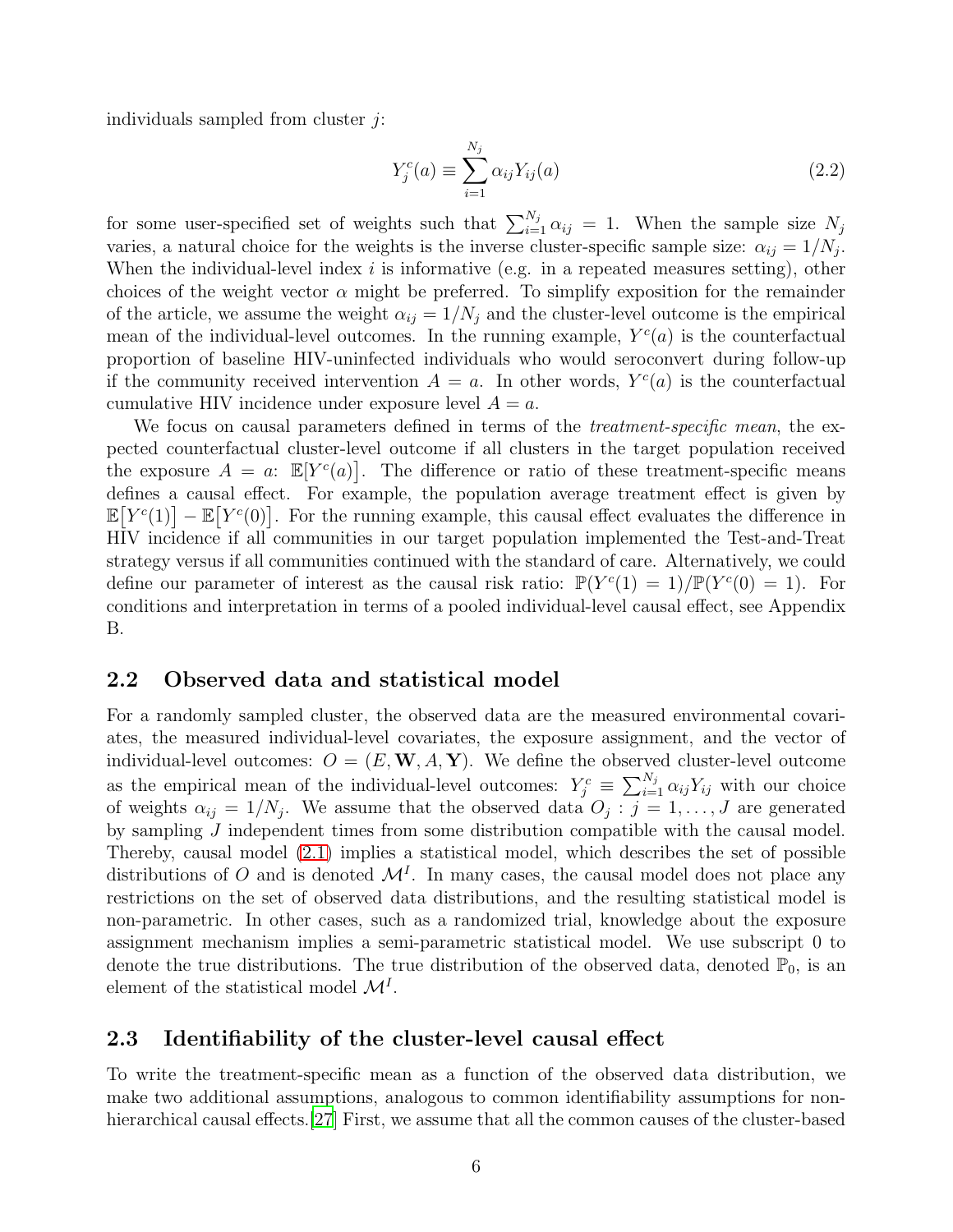exposure A and the vector of individual-level outcomes  $\mathbf Y$  are captured by the measured covariates  $(E, \mathbf{W})$  (Supplementary Figure S1). In other words, we assume there is no unmeasured confounding:  $A \perp \!\!\!\perp \mathbf{Y}(a) \mid E, \mathbf{W}$ . In the HIV example, this assumption would hold by design if the Test-and-Treat intervention were randomly allocated among communities. Otherwise, measuring a rich set of determinants of HIV infection will increase the plausibility of this assumption.

We also need the positivity assumption (a.k.a. experimental treatment assignment assumption), which ensures that there is sufficient variability in the exposure value within all possible confounder strata:  $\mathbb{P}_0(A = a \mid E = e, \mathbf{W} = \mathbf{w}) > 0$  a.e.. Under these as-sumptions, we have the hierarchical analogue to the G-computation identifiability result: [\[27](#page-33-8)]  $\mathbb{E}[\mathbf{Y}(a)] = \mathbb{E}_0[\mathbb{E}_0(\mathbf{Y} \mid A = a, E, \mathbf{W})].$  This provides us with a general identifiability result for the causal effect of cluster-level exposure a on any cluster-level outcome  $Y^c$ , which is some real valued function of the outcome vector  $\mathbf{Y}$ :

<span id="page-6-0"></span>
$$
\Psi^{I}(\mathbb{P}_{0})(a) \equiv \mathbb{E}_{0}[\mathbb{E}_{0}(Y^{c} \mid A=a, E, \mathbf{W})]. \tag{2.3}
$$

We can interpret the resulting statistical estimand as the expected cluster-level outcome, given the exposure and covariates, averaged (standardized) with respect to the covariate distribution in the population.

The randomization and positivity assumptions thus allow us to identify parameters of  $\mathbb{E}[Y^c(a)]$ , such as the population average treatment effect:  $\mathbb{E}_0[\mathbb{E}_0(Y^c \mid A = 1, E, \mathbf{W}) - \mathbb{E}_0(Y^c \mid A])$  $A = 0, E, W$ ]. Likewise, for a binary outcome we can identify the causal risk ratio as  $\mathbb{E}_0\bigl[ \mathbb{E}_0(Y^c \mid A = 1, E, \mathbf{W}) \bigr] / \mathbb{E}_0\bigl[ \mathbb{E}_0(Y^c \mid A = 0, E, \mathbf{W}) \bigr].$ 

### <span id="page-6-1"></span>3 Estimation under the general hierarchical causal model

In the previous section, we defined the statistical estimand as a mapping from the statistical model to the parameter space:  $\Psi^I : \mathcal{M}^I \to \mathbb{R}$ . Under the above randomization and positivity assumptions, the target parameter  $\Psi^I(\mathbb{P}_0)(a)$  corresponds to the treatment-specific mean  $\mathbb{E}[Y^c(a)]$ , which can be used to define both absolute and relative effects.[\[49\]](#page-35-2)

In this section, we review a targeted maximum likelihood estimator (TMLE) of the statistical parameter  $\Psi^I(\mathbb{P}_0)(a)$  (Eq. [2.3\)](#page-6-0) based on J i.i.d. observations O from  $\mathbb{P}_0 \in \mathcal{M}^I$ . The efficient influence curve and cluster-level TMLE presented in this section are direct analogs to the standard individual-level TMLE described and implemented elsewhere. [\[17,](#page-33-2) [50](#page-35-3), [51\]](#page-35-4) We then discuss several approaches for nuisance parameter estimation. Our contribution is to consider candidate estimators making full use of the hierarchical data structure (i.e. the pairing of individual-level risk factors and outcomes) during initial estimation of the conditional mean outcome.

Before proceeding, we introduce some additional notation. Let us denote the marginal distribution of the baseline covariates as  $Q_{E,\mathbf{W}} \equiv \mathbb{P}(E,\mathbf{W})$  and the conditional mean of the cluster-level outcome given the exposure and covariates as  $\overline{Q}^c(A, E, \mathbf{W}) \equiv \mathbb{E}(Y^c | A, E, \mathbf{W}).$ The statistical parameter can thus be written as  $\mathbb{E}[\mathbb{E}(Y^{c}|a, E, \mathbf{W})] = \sum_{e, \mathbf{w}} \bar{Q}^{c}(a, e, \mathbf{w}) \mathbb{P}(e, \mathbf{w}),$ where the summation generalizes to the integral for continuous covariates. This clarifies that the statistical parameter only depends on the observed data distribution through  $Q =$  $(Q_{E,\mathbf{W}}, \bar{Q}^c)$ . For the targeting step, we will also need to estimate the cluster-level propensity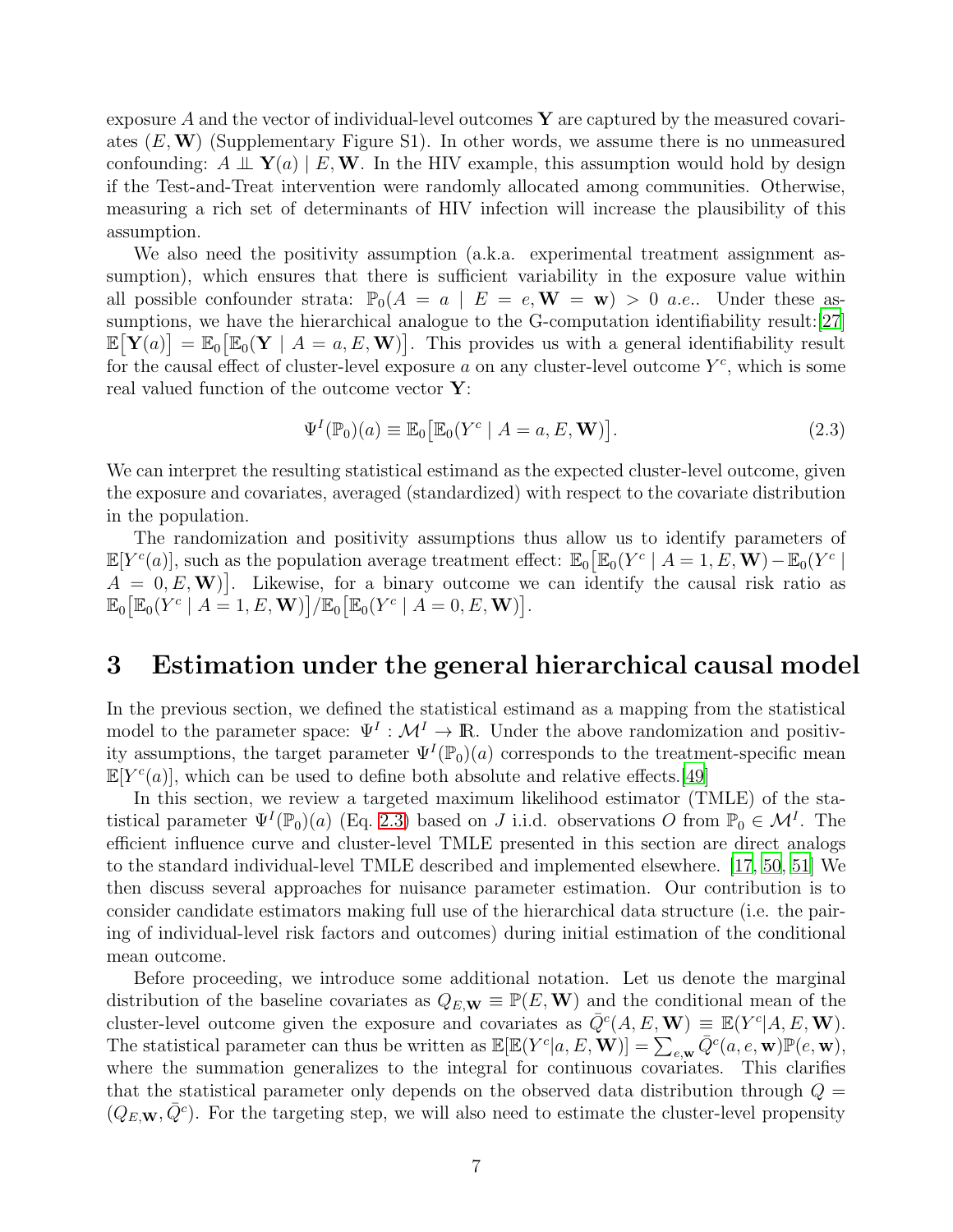score, denoted as  $g^{c}(a|E, \mathbf{W}) \equiv \mathbb{P}(A = a|E, \mathbf{W})$ . Without loss of generality, we assume that the cluster-level outcome  $Y<sup>c</sup>$  is bounded between zero and one. [\[52\]](#page-35-5) In the running example, Y<sup>c</sup> is cumulative HIV incidence and thus a proportion.

#### 3.1 The cluster-level TMLE

The efficient influence curve of  $\Psi^I$  at  $\mathbb{P}_0$  is given by

<span id="page-7-0"></span>
$$
D^{I}(\mathbb{P}_{0})(O) = \frac{\mathbb{I}(A=a)}{g_{0}^{c}(A \mid E, \mathbf{W})} (Y^{c} - \bar{Q}_{0}^{c}(A, E, \mathbf{W})) + \bar{Q}_{0}^{c}(a, E, \mathbf{W}) - \Psi^{I}(\mathbb{P}_{0})(a). \quad (3.1)
$$

where  $\bar{Q}_0^c(A, E, {\bf W})$  denotes the true conditional mean of the cluster-level outcome and  $g_0^c(A | E, {\bf W})$ denotes the true cluster-level propensity score. This is a direct analog of the efficient influence curve for the G-computation identifiability result for a non-hierarchical data setting.[\[17](#page-33-2), [41](#page-34-4)] The first component is the weighted deviations between the cluster-level outcome and its expectation given the exposure and covariates; the weights are the inverse of the cluster-level propensity score. The second component is the deviation between the conditional mean outcome and its expectation over the covariate distribution. The efficient score equation can be generated as a score of a fluctuation of the covariate distribution and the conditional distribution of the cluster-level outcome, given the exposure and covariates. This is used in formulation of the targeting step in the TMLE.[\[17](#page-33-2), [41](#page-34-4)]

Specifically, suppose we have an initial estimator  $\hat{Q}^c(A, E, \mathbf{W})$  of the expected cluster-level outcome  $\bar{Q}_0^c(A, E, \mathbf{W})$ . The TMLE algorithm updates this initial estimator with information contained in the known or estimated propensity score  $\hat{g}^c(a \mid E, \mathbf{W})$ . To do so, we minimize a pre-specified loss function along a least favorable (with respect to the statistical estimand) sub-model through  $\hat{Q}^c(A, E, \mathbf{W})$ . We choose the negative log-likelihood loss function

$$
- \mathcal{L}^c(\bar{Q}^c)(O) = Y^c \log[\bar{Q}^c(A, E, \mathbf{W})] + (1 - Y^c) \log[1 - \bar{Q}^c(A, E, \mathbf{W})]
$$
(3.2)

and the logistic sub-model with fluctuation parameter  $\epsilon$ :

<span id="page-7-1"></span>
$$
logit[\hat{\bar{Q}}^c(\epsilon)] = logit[\hat{\bar{Q}}^c] + \epsilon \hat{H}^c
$$
\n(3.3)

where  $logit(.) = log(. / 1 - .)$  and the "clever covariate"  $\hat{H}^c = \frac{\mathbb{I}(A=a)}{\hat{a}^c(a)E \cdot \mathbf{W}}$  $\frac{\mathbb{I}(A=a)}{\hat{g}^c(a|E,\mathbf{W})}$ . At zero fluctuation, the initial estimator is returned:  $\hat{Q}^c(\epsilon=0) = \hat{Q}^c$ . Furthermore, the score spans the relevant component of the efficient influence curve (Eq. [3.1\)](#page-7-0) at any distribution  $\mathbb P$  in our model  $\mathcal M^I$ .

The parametric regression (Eq. [3.3\)](#page-7-1) is used to target the initial estimator  $\hat{Q}^c(A, E, \mathbf{W})$ of outcome regression. The amount of fluctuation (i.e. the coefficient  $\epsilon$ ) is estimated with maximum likelihood. Specifically, we run logistic regression of the cluster-level outcome  $Y^c$ on the clever covariate  $\hat{H}^c$  and use the *logit* of the initial estimator  $\hat{Q}^c(A, E, \mathbf{W})$  as offset. Plugging in the estimated fluctuation parameter  $\hat{\epsilon}$  provides an updated fit to the outcome regression:

$$
\hat{\bar{Q}}^{c*} = \hat{\bar{Q}}^c(\hat{\epsilon}) = logit^{-1} [logit(\hat{\bar{Q}}^c) + \hat{\epsilon}\hat{H}^c].
$$
\n(3.4)

As estimator of the covariate distribution, we use the empirical  $\hat{Q}_{E,\mathbf{W}}$ , which puts weight  $1/J$ on each cluster. As detailed in Rose and van der Laan,[\[53\]](#page-35-6) the empirical distribution solves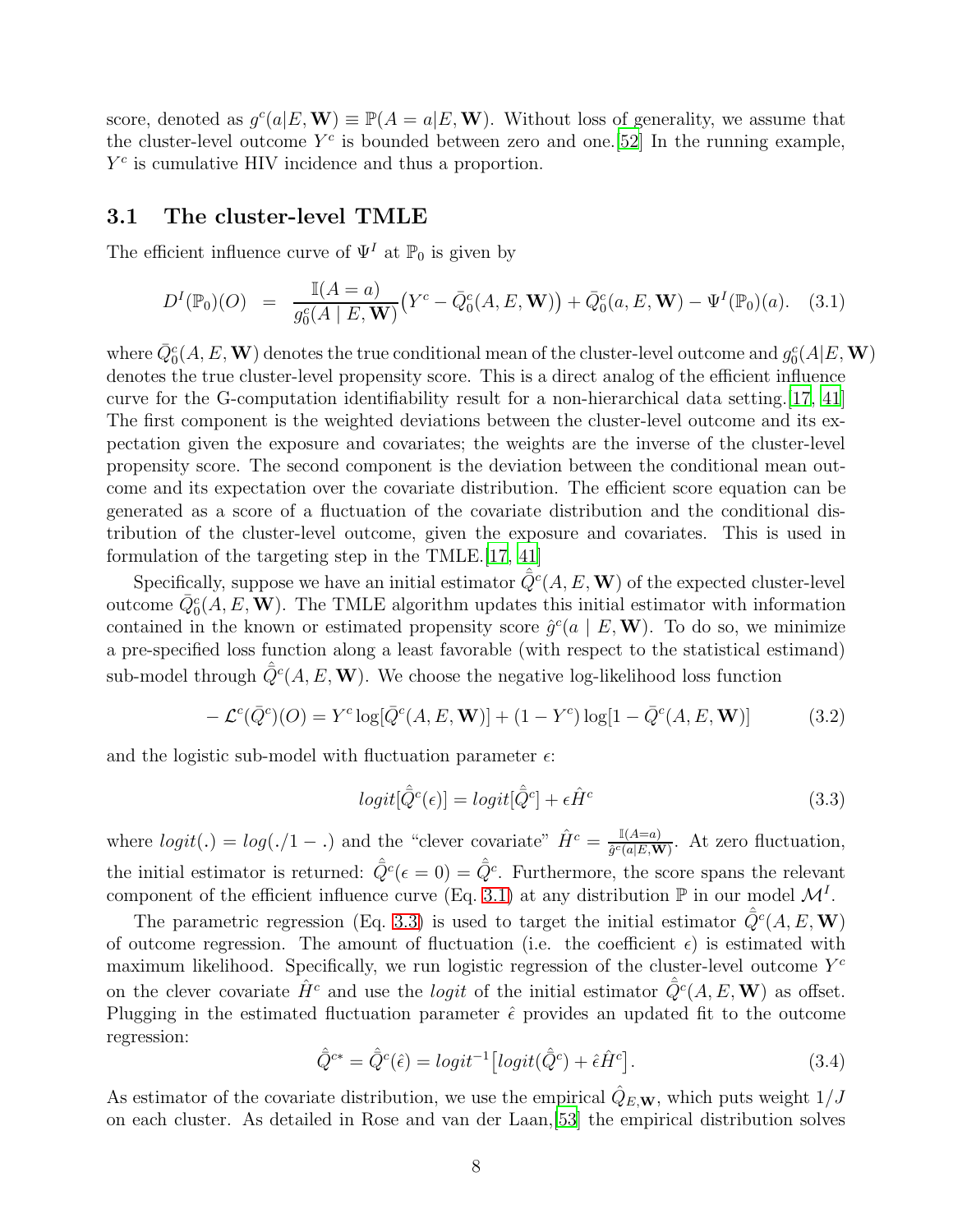the relevant score equation (i.e. relevant component of the efficient influence curve) and does not need targeting, even in high dimensional settings.[\[54\]](#page-35-7)

The TMLE is the substitution estimator obtained by plugging  $\hat{Q}^* = (\hat{Q}_{E,\mathbf{W}}, \hat{\bar{Q}}^{c*})$  into the parameter mapping  $\Psi^I$ :

$$
\Psi^{I}(\hat{Q}^{*})(a) = \frac{1}{J} \sum_{j=1}^{J} \hat{Q}^{c*}(a, E_j, \mathbf{W}_j).
$$
\n(3.5)

The point estimate, denoted  $\hat{\psi}^{I}(a)$ , is the sample average of the targeted predictions of the cluster-level outcome, given the exposure of interest  $(A = a)$  and the measured covariates.

By construction, TMLE solves the efficient score equation:  $0 = \sum_j D^I(\hat{Q}^*, \hat{g}^c)$ . As a result, the estimator is double robust in that it remains consistent if only one of the nuisance parameters (the outcome regression or the propensity score) is consistently estimated. In an observational setting, this double robustness property improves our chances for obtaining a consistent estimate and valid statistical inference.[\[55](#page-35-8)] In a randomized trial, where the propensity score is known, the double robustness property implies that the TMLE will remain unbiased regardless of the outcome regression specification and thereby confers wider flexibility in covariate adjustment to increase efficiency.[\[56](#page-36-0)] Furthermore, if both nuisance parameters are consistently estimated at reasonable rates,[\[17](#page-33-2)] then the TMLE is asymptotically linear with influence curve equal to the efficient influence curve (Eq. [3.1\)](#page-7-0) and asymptotically efficient.[\[57](#page-36-1)] In other words, this TMLE achieves the lowest possible asymptotic variance among a large class of estimators.

Under more general conditions, [\[17](#page-33-2)] TMLE is a regular, asymptotically linear estimator, and the Central Limit Theorem can be used to obtain statistical inference. Specifically, let

$$
\hat{D}^{I}(\hat{Q}^{*}, \hat{g}^{c})(O_{j}) = \frac{\mathbb{I}(A_{j} = a)}{\hat{g}^{c}(A_{j} | E_{j}, \mathbf{W}_{j})} (Y_{j}^{c} - \hat{\bar{Q}}^{c*}(A_{j}, E_{j}, \mathbf{W}_{j})) + \hat{\bar{Q}}^{c*}(a, E_{j}, \mathbf{W}_{j}) - \hat{\psi}^{I}(a)
$$
(3.6)

be the plug-in estimator of the influence curve for observation  $O_j$ . We obtain a variance estimator with the sample variance of  $\hat{D}^{I}(\hat{Q}^*, \hat{g}^c)$  divided by the number of experimental units:  $\hat{\sigma}^2 = Var[\hat{D}^I]/J$ . This variance estimator is used to construct Wald-Type 95%-confidence intervals and carry out hypothesis tests. Under additional assumptions, the non-parametric bootstrap provides an alternative to the influence curve-based inference.

### 3.2 Data-adaptive estimation of nuisance parameters

In most applied settings, a priori-specification of a correct parametric regression for the conditional mean outcome  $\overline{Q}_{0}^{c}(A, E, \mathbf{W})$  is impossible. We may know and measure the relevant covariates, but specifying the exact functional form is beyond our knowledge. (Recall our causal model often implies a non-parametric or semi-parametric statistical model.) In a randomized trial, the propensity score is known (e.g.  $g_0^c(a \mid E, \mathbf{W}) = 0.5$ ) and can be consistently estimated with a parametric regression to improve precision.[\[36](#page-34-2), [58](#page-36-2), [59](#page-36-3)] In observational settings, however, consistent estimation of the propensity score may present similar challenges. An core feature of TMLE is the use of machine learning algorithms for estimation of both the outcome regression  $\overline{Q}_0^c(a, E, \mathbf{W})$  and the propensity score  $g_0^c(a|E, \mathbf{W})$ .

We focus on Super Learner,[\[60](#page-36-4), [61\]](#page-36-5) an ensemble algorithm.[\[62,](#page-36-6) [63\]](#page-36-7) Super Learner employs V -fold cross-validation to build a convex combination of algorithm-specific predictions to min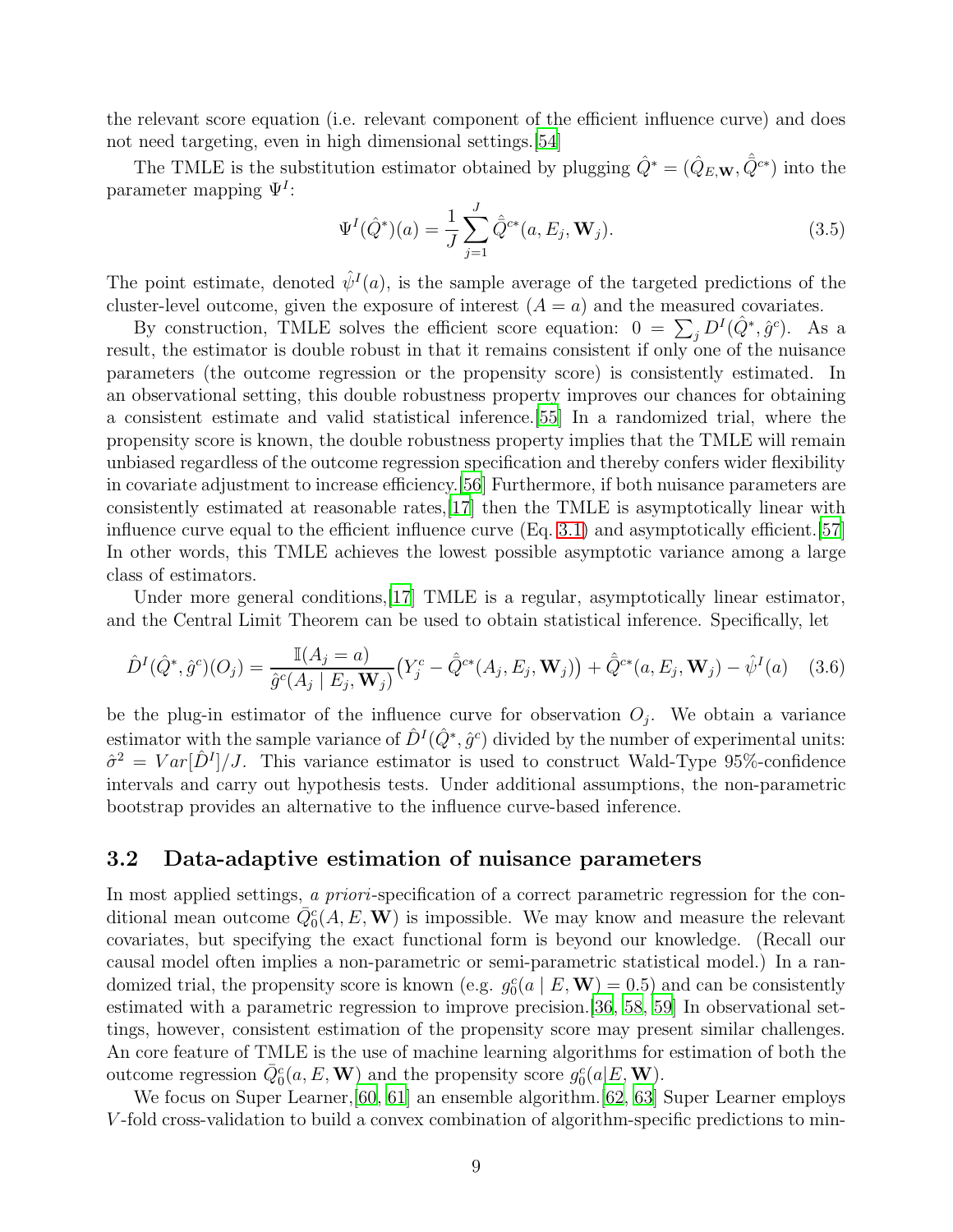imize the cross-validated risk, based on a user-specified loss function. The library of candidate algorithms can include both parametric models and data-adaptive methods (e.g. stepwise regression, support vector machines,[\[64](#page-36-8)] generalized additive models,[\[65\]](#page-36-9) LASSO[\[66\]](#page-36-10)- each with multiple tuning parameters). If a correctly specified parametric model is not included in the library, Super Learner under minimal conditions performs asymptotically as well as an "oracle selector" that uses the true distribution  $\mathbb{P}_0$  to select the optimal convex combination from the library.[\[60](#page-36-4), [61](#page-36-5)] If a correctly specified parametric model is included in the library, Super Learner still achieves an almost parametric rate of convergence.

Under our statistical model  $\mathcal{M}^{I}$ , Super Learner for the outcome regression and propensity score can be implemented using a cluster-level loss function (Appendix C). Alternatively, to leverage the pairing of individual-level covariates and outcomes and to reduce the dimensionality of the adjustment set, we now consider two working assumptions. These assumptions suggest alternative approaches to estimating the cluster-level outcome regression  $\bar{Q}_0^c(A, E, {\bf W})$ and thereby an expanded Super Learner library.

First, suppose that an individual's outcome is minimally impacted by the covariates of other individuals in his or her cluster:  $\mathbb{E}_0(Y_{i.}|A, E, \mathbf{W}) = \mathbb{E}_0(Y_{i.}|A, E, W_{i.})$ . In other words, consider an exclusion restriction that the  $i<sup>th</sup>$  individual's outcome  $Y_i$ , is only a function of the matrix **W** through his/her own covariates  $W_i$ . Second, suppose that this individual-level regression is common in i:  $\mathbb{E}_0(Y_{i.} | A, E, W_{i.}) = \bar{Q}_0(A, E, W)$  for some function  $\bar{Q}_0$ . A common function is natural when i indexes a random permutation  $\{1, \ldots, N\}$ . Under these working assumptions, we can rewrite the conditional mean of the cluster-level outcome as

<span id="page-9-0"></span>
$$
\bar{Q}_0^c(A, E, \mathbf{W}) = \sum_{i=1}^N \alpha_{i.} \bar{Q}_0(A, E, W_{i.}).
$$
\n(3.7)

This suggests a natural estimator for  $\bar{Q}_0^c$  based on fitting a single regression of the individuallevel outcome Y on the exposure and covariates  $(A, E, W)$  and then averaging across individuals within a cluster. In our HIV example, we could estimate the expected cumulative HIV incidence  $\bar{Q}_0^c$  by (i) pooling individuals across clusters, (ii) fitting a individual-level outcome regression with weights  $\alpha_{ij}$  and with terms for the cluster-level exposure, the community's baseline HIV prevalence as well as the individual's age and sex; and (iii) averaging the individual-level predictions within clusters. Corresponding data-adaptive approaches are also possible.

These working assumptions can be relaxed by incorporating knowledge of the dependence structure between individuals within clusters. Suppose we are able to identify or approximate for each individual i the specific set of individuals  $C_i$ , to which individual i is "connected". In other words,  $C_i$ , denotes the subset of individuals who influence the  $i^{th}$  individual's outcome  $Y_i$ . Then we could pose a more general version of the working model (Eq. [3.7\)](#page-9-0) by including in the  $i^{th}$  individual's covariate vector the covariates of his/her connections  $W_k$ , for  $k \in C_i$ . In the HIV example, an individual's probability of seroconversion might depend on his/his own sexual behavior as well as the baseline behavior of the other individuals in his/her sexual network  $W_k$ .  $k \in C_i$ .

In summary, the utility of the working assumption (Eq. [3.7\)](#page-9-0) is to generate an expanded set of candidate estimators of the conditional mean of the cluster-level outcome  $\bar{Q}_0^c(A, E, \mathbf{W})$ for inclusion in the Super Learner library. Any  $(N \times 1)$  individual-level covariate vector can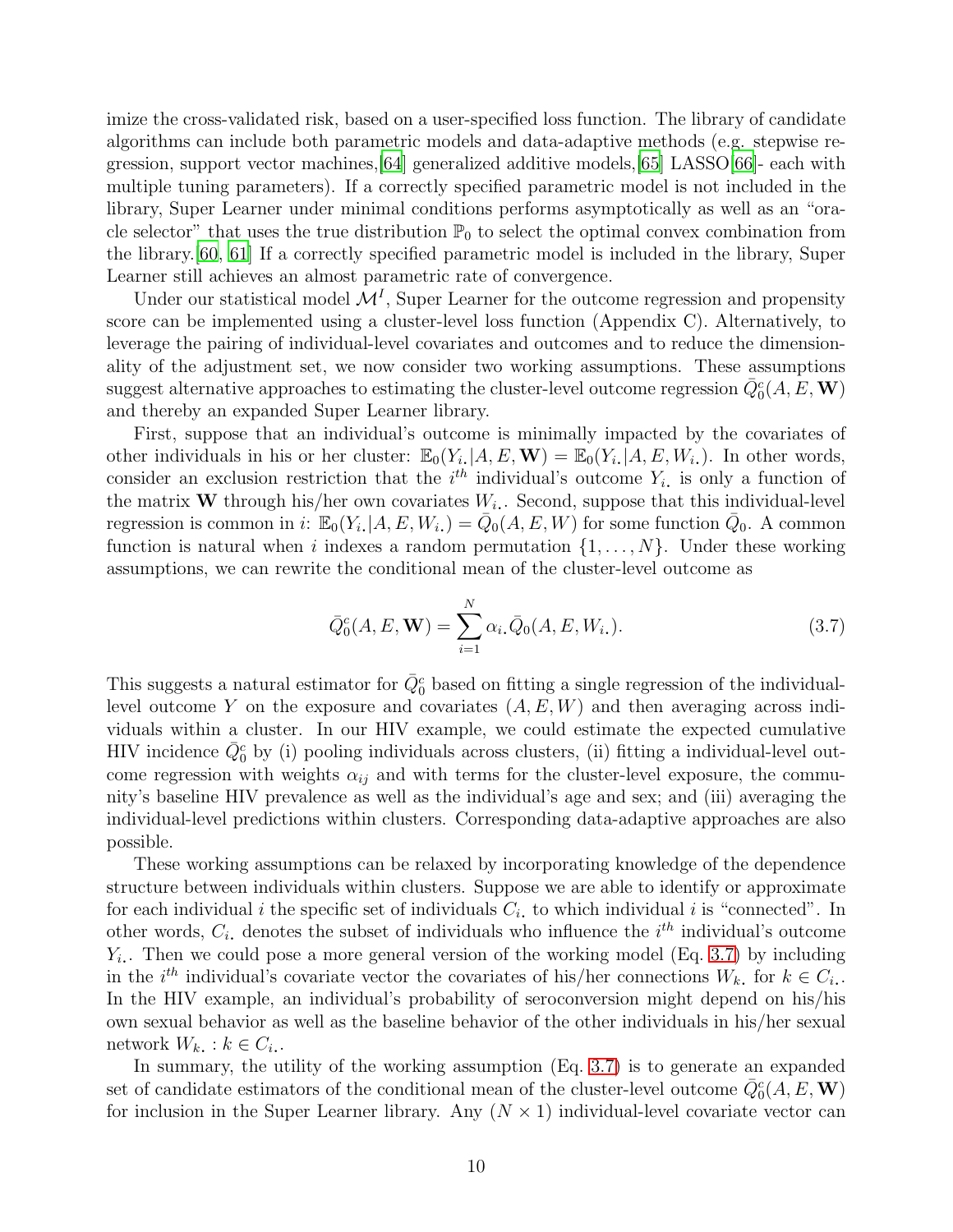alternatively be included in either the covariate matrix  $\bf{W}$  or as a cluster-level covariate  $E$ . Therefore, we can include algorithms that assume  $Y_i$ , only depends on  $W_i$ , for investigatorspecified subsets of  $W$ . In other words, this working model allows us to consider a variety of dimension reductions for the adjustment set  $(E, \mathbf{W})$ . Super Learner provides a mechanism to choose between and combine candidate individual-level and cluster-level algorithms in response to the data, thereby optimizing estimator performance. Step-by-step implementation of the cluster-level TMLE with Super Learner and corresponding R code is given in Appendix D.

# <span id="page-10-0"></span>4 Hierarchical TMLE when causal dependence is restricted

The cluster-level TMLE, presented in the previous section, is developed under a general hierarchical causal model that makes no assumptions about the nature or sources of dependence between individuals within a cluster (Eq. [2.1;](#page-3-0) Fig. [1\)](#page-4-0). For identifiability of the impact of the cluster-level exposure, we assume the cluster-level covariates  $E$  and whole matrix of covariates W are sufficient to control for confounding. For initial estimation of the conditional mean of the cluster-level outcome  $\bar{Q}_0^c(A, E, \mathbf{W})$ , we consider some additional working assumptions designed to more fully leverage the hierarchical nature of the data (Eq. [3.7\)](#page-9-0). These assumptions are treated as "working" assumptions and are not considered to reflect the underlying causal process. If the propensity score  $g_0^c(A|E, \mathbf{W})$  is estimated consistently (as will always be true in a randomized trial), then estimating the outcome regression  $\bar{Q}_0^c(A, E, W)$  under these working assumptions may improve asymptotic efficiency as well as finite sample bias and variance; the better the working assumptions approximate the truth, the better the TMLE will perform.

In this section, we consider an alternative hierarchical causal model, which restricts the causal dependence of individuals within a cluster. Specifically, we assume that an individual's outcome is known not to be affected by the covariates of other individuals in the cluster. This more restrictive causal model implies that the working assumptions (Eq. [3.7\)](#page-9-0) hold, thereby changing the statistical model by restricting the set of allowed distributions for outcome regression  $\overline{Q}_0^c$ . The modified causal model also results in a distinct identifiability result and corresponding estimand. Specifically, we now need to assume that the cluster-level covariates E and individual *i*-specific covariates  $W_i$ , are sufficient to control for confounding. For the modified statistical estimation problem, we present the efficient influence curve and the corresponding individual-level TMLE.

### 4.1 Restricted hierarchical causal model

We now consider a causal model assuming each individual's outcome  $Y_i$ , is drawn from a common (in  $i$ ) distribution depending on the cluster-level covariates  $E$ , each individual's own covariates  $W_i$ , the cluster-level exposure A, and unmeasured factors  $U_{Y_i}$ , but not on the measured covariates of all other individuals in that cluster. In other words, we assume no covariate interference.  $[42]$  $[42]$  We further assume that the cluster-level covariates E and individual *i*-specific covariates  $W_i$ , are sufficient to control for confounding. This assumption holds by design in a randomized trial, but is a strong assumption on the distribution of unmeasured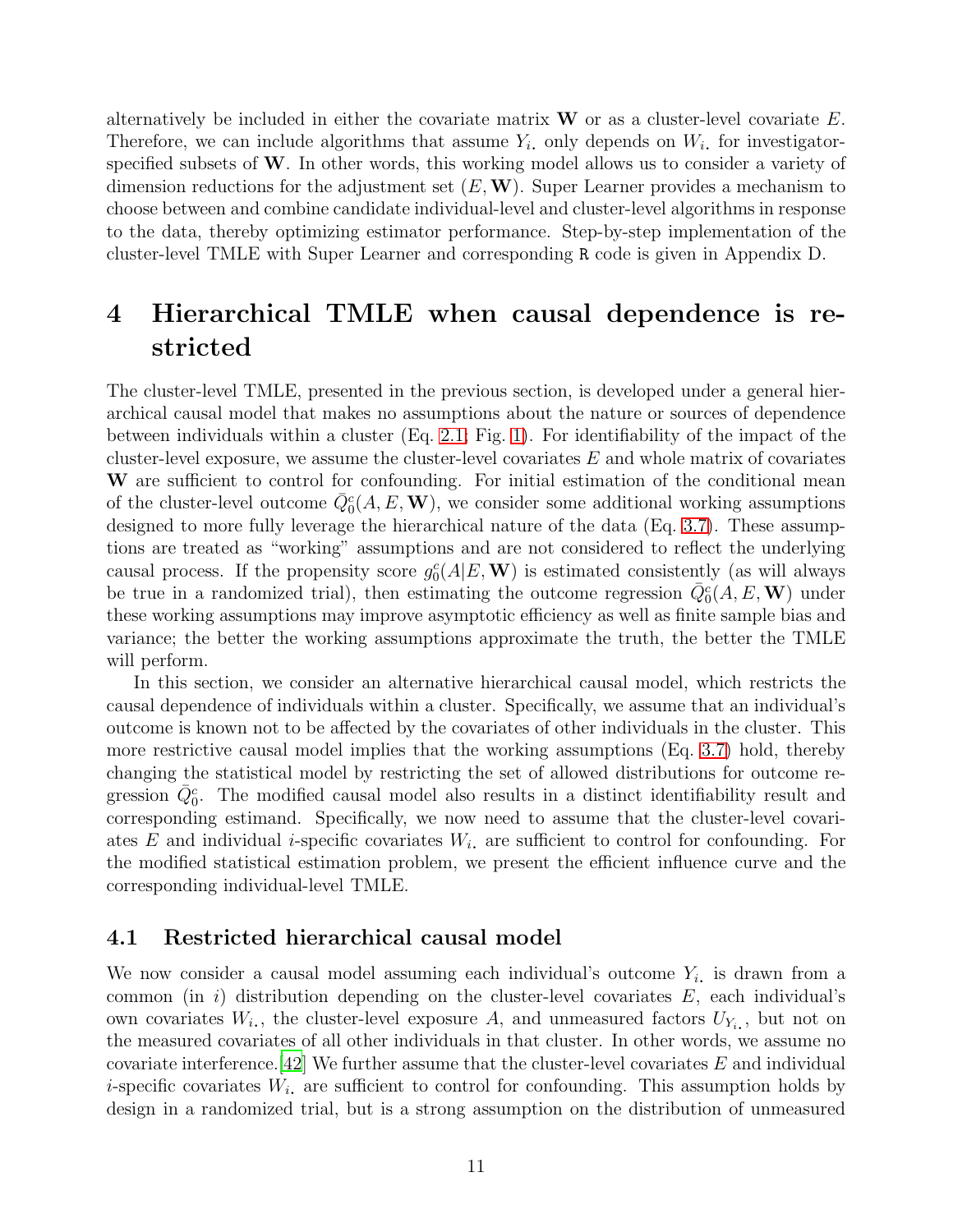<span id="page-11-0"></span>

Figure 2: Simplified directed acyclic graph for the restricted hierarchical causal model. For ease of presentation, we only show two individuals, denoted by subscripts 1 and 2, in a given cluster and assume all unmeasured factors U are independent. For additional details, see Supplementary Figure S2.

factors in an observational setting (Supplementary Figure S2).

This data generating process is represented by the following structural causal model:

<span id="page-11-1"></span>
$$
E = f_E(U_E)
$$
  
\n
$$
\mathbf{W} = f_{\mathbf{W}}(E, U_{\mathbf{W}})
$$
  
\n
$$
A = f_A(E, \mathbf{W}, U_A)
$$
  
\n
$$
Y_i. = f_Y(E, W_i, A, U_{Y_i.}), i = 1, ..., N
$$
  
\nwhere  $A \perp Y_i$ .  
\n(a) | E, W<sub>i</sub>. (4.1)

We further assume that the conditional probability distributions of the individual-level covariates and outcome  $(W_i, Y_i)$ , given the cluster-level covariates and exposure  $(E, A)$ , are common in *i*. This causal model is compatible with observational studies (Figure [2\)](#page-11-0) and cluster randomized trials (Supplementary Figure S3).

Returning to our HIV example, causal model  $(4.1)$  assumes individual i's final HIV status  $Y_i$  is generated as a common function of the shared environmental factors  $E$  (e.g. region, baseline prevalence), his/her own covariates  $W_i$ . (e.g. age, sex, marital status), implementation of the Test-and-Treat strategy  $A$ , and unmeasured individual-level factors  $U_{Y_i}$ . (e.g. his/her perceived stigma), but not the covariates of others in his/her cluster. In this infectious disease setting, this causal model might not be realistic. First, the baseline risk behavior of one individual  $W_k$ , may directly or indirectly impact the outcome of another  $Y_i$ . Even if the assumption of no covariate interference is plausible, this causal model will not hold if there is an unmeasured common cause (e.g. community-level stigma) of the individual-level covariates  $(W_i, W_k)$  and outcomes  $(Y_i, Y_k)$ . Of course, we could improve plausibility of these assumptions by including in  $W_i$ , the baseline covariates of his/her partners  $C_i$ . Nonetheless, the assumptions in the restricted causal model are commonly made, but potentially implausible when outcomes are biologically or socially transmitted. We refer the reader to Supplementary Figure S2 for additional examples and discussion.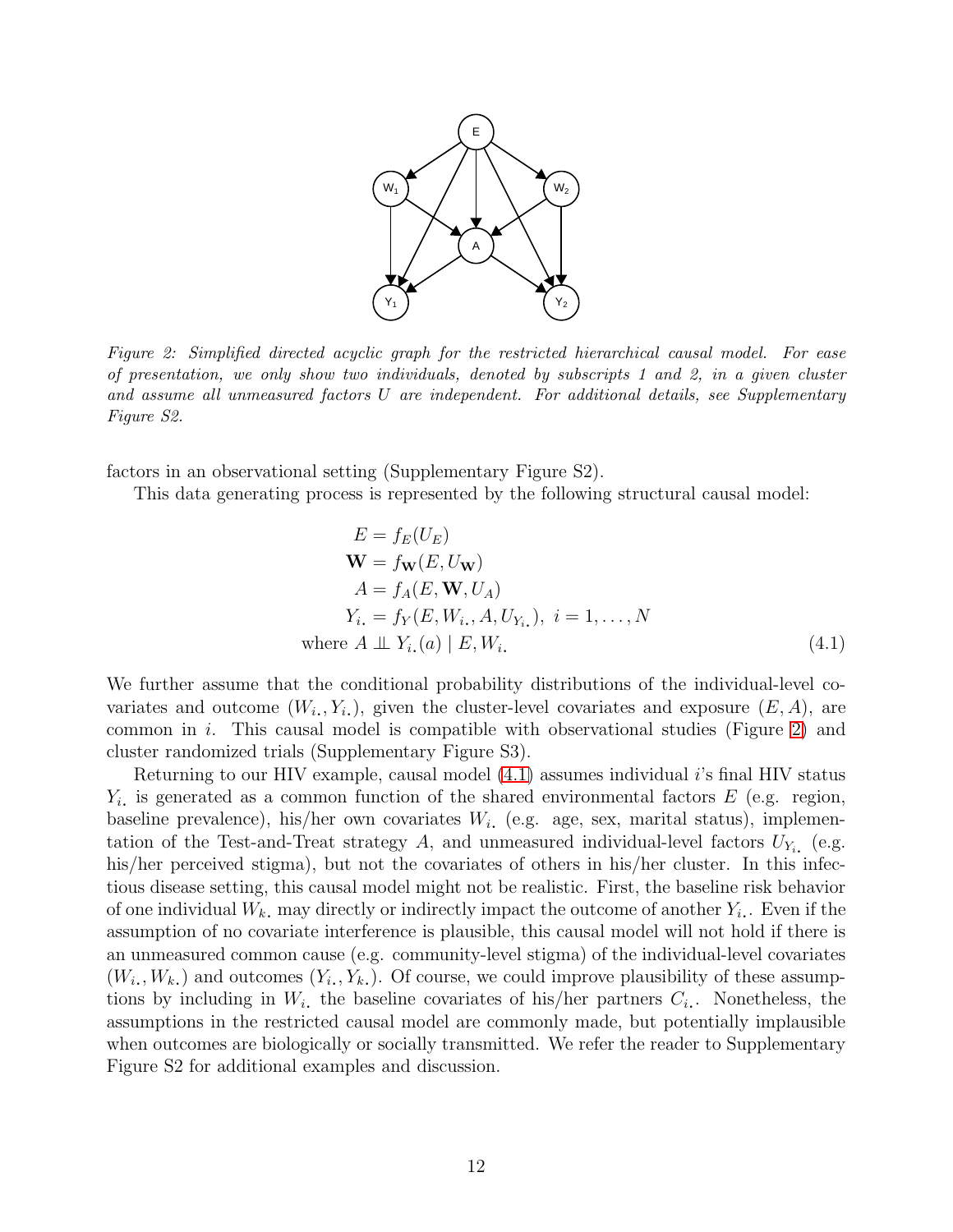#### 4.2 The individual-level TMLE

Assuming the restricted causal model is true, we proceed to estimation. As before, the observed data consist of J i.i.d observations of  $O = (E, \mathbf{W}, A, \mathbf{Y})$ , and the observed cluster-level outcome is the empirical mean of the individual-level outcomes:  $Y^c = \sum_{i=1}^{N} \alpha_i Y_i$ . Without loss of generality, we assume that the individual-level outcome  $Y_i$ , is bounded in zero and one. [\[52](#page-35-5)] In the example,  $Y_i$ , is an indicator that the  $i^{th}$  individual becomes infected with HIV over the course of follow-up.

Causal model [\(4.1\)](#page-11-1) implies the statistical assumption in Eq. [3.7;](#page-9-0) the conditional mean of the cluster-level outcome can be written as the average of individual-level regressions. We further assume that the conditional distribution of the exposure, given the cluster-level and individual i-specific covariates, is a common conditional distribution:

$$
\mathbb{P}_0(A|E, W_i.) \equiv g_0(A|E, W_i.). \tag{4.2}
$$

We refer to  $g_0(A|E, W_i)$  as the individual-level propensity score. The resulting statistical model implied by these assumptions is denoted  $\mathcal{M}^{II}$  and is a sub-model of  $\mathcal{M}^{I}$ .

Under this more restrictive causal model, adjustment for the cluster-level covariates  $E$ and the individual *i*-specific covariates  $W_i$ , is sufficient to control for confounding. With the corresponding positivity assumption, our identifiability result for the treatment-specific mean  $\mathbb{E}[Y^c(a)]$  is given by

$$
\Psi^{II}(\mathbb{P}_0)(a) \equiv \mathbb{E}_0 \left\{ \sum_{i=1}^N \alpha_i \cdot \bar{Q}_0(a, E, W_{i.}) \right\} \tag{4.3}
$$

Let  $\Psi^{II}$ :  $\mathcal{M}^{II} \to \mathbb{R}$  be the statistical parameter implied by this identifiability result, thus defining a new statistical estimation problem. As before, the statistical estimand  $\Psi^{II}(\mathbb{P})(a)$ depends on the observed data distribution P through the marginal distribution of baseline covariates and the conditional mean of the cluster-level outcome:  $Q = (Q_{E,\mathbf{W}}, \bar{Q}^c)$ . Now, however, the conditional mean of the cluster-level outcome is assumed to be an average of common individual-level regressions:  $\overline{Q}_0^c(A, E, \mathbf{W}) = \sum_i \alpha_i \overline{Q}_0(A, E, W_i)$ .

The efficient influence curve of  $\Psi^{II}$  at  $\mathbb{P}_0 \in \mathcal{M}^{II}$  is given by

<span id="page-12-0"></span>
$$
D^{II}(\mathbb{P}_0)(O) = \sum_{i=1}^N \alpha_i \cdot \left( \frac{\mathbb{I}(A = a)}{g_0(A \mid E, W_i)} (Y_i. - \bar{Q}_0(A, E, W_i.)) + \bar{Q}_0(a, E, W_i.) - \Psi^{II}(\mathbb{P}_0)(a) \right).
$$
\n(4.4)

Under sub-model  $\mathcal{M}^{II}$ , the efficient influence curve is the average of an individual-level function. The first component of this individual-level function is the weighted deviations between the individual-level outcome and its expectation given the exposure and covariates; the weight is the inverse of the individual-level propensity score. The second component is the deviation between the conditional expectation of the individual-level outcome and the target parameter.

As before, the efficient influence curve (Eq. [4.4\)](#page-12-0) is used to derive the TMLE. Specifically, suppose we have an initial estimator  $\hat{Q}(A, E, W)$  of the individual-level outcome regression  $\overline{Q}_0(A, E, W)$  and an estimator  $\hat{g}(a|E, W)$  of the individual-level propensity score  $g_0(a|E, W)$ . The TMLE algorithm updates the initial estimator  $\hat{Q}(A, E, W)$  into  $\hat{Q}^*(A, E, W)$  by minimizing a pre-specified loss function along a least favorable (with respect to the statistical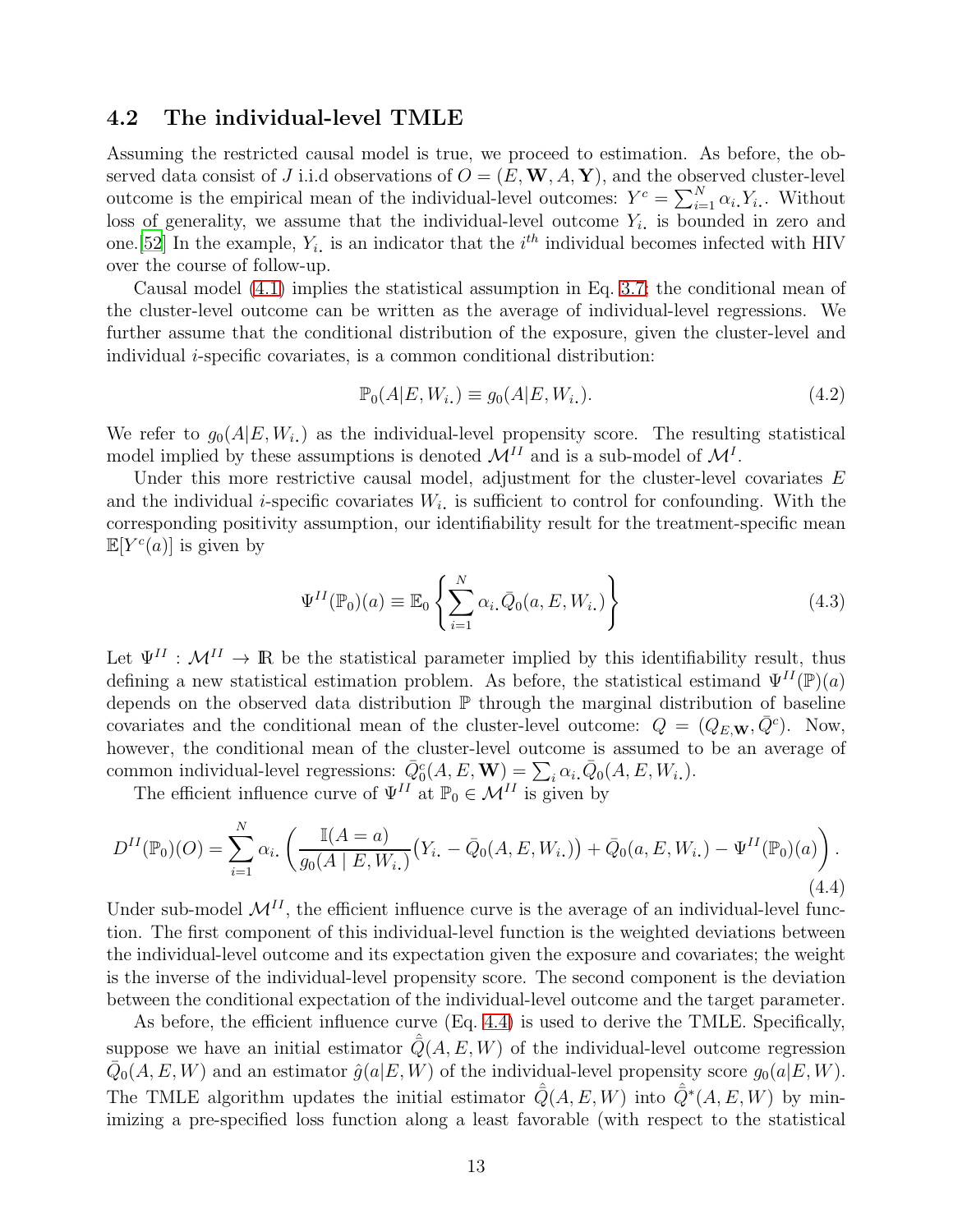estimand) sub-model through  $\hat{Q}(A, E, W)$ . This updating step also serves to target the initial cluster-level outcome regression  $\hat{Q}^c = \sum_i \alpha_i \hat{Q}$  into  $\hat{Q}^{c*} = \sum_i \alpha_i \hat{Q}^*$ .

As loss function for the outcome regression, we use the average of an  $i$ -specific loss function:

$$
\mathcal{L}^{II}(\bar{Q}^c)(O) = \sum_{i=1}^{N} \alpha_i \mathcal{L}(\bar{Q})(O), \qquad (4.5)
$$

where

$$
- \mathcal{L}(\bar{Q})(O) = Y_i \log \left[ \bar{Q}(A, E, W_i) \right] + (1 - Y_i) \log \left[ 1 - \bar{Q}(A, E, W_i) \right]. \tag{4.6}
$$

 $\mathcal L$  is a valid loss function for the *i*-specific outcome regression  $\mathbb{E}_{\mathcal{Q}}(Y_i, |A, E, W_i)$ , and under the sub-model  $\mathcal{M}^{II}$  this regression is constant across individuals  $\bar{Q}_0(A, E, W)$ . Therefore, this is a valid loss function for each  $i$ , and the sum loss is also valid (Appendix C).

For our fluctuation model through an initial estimator  $\hat{Q}(A, E, W)$ , we select the individuallevel analog to the cluster-level fluctuation model (Eq. [3.3\)](#page-7-1):

$$
logit[\hat{\bar{Q}}(\epsilon)] = logit[\hat{\bar{Q}}] + \epsilon \hat{H}, \qquad (4.7)
$$

where the individual-level clever covariate is defined as

$$
\hat{H}_{ij} = \frac{\mathbb{I}(A_j = a)}{\hat{g}(a \mid E_j, W_{ij})}, \ i = 1, \dots, N_j \text{ and } j = 1, \dots, J. \tag{4.8}
$$

This fluctuation model is only a function of the covariate matrix **W** through the  $i^{th}$ -specific covariate  $W_i$ , and is a sub-model of  $\mathcal{M}^{II}$ . At zero fluctuation, the initial estimator is returned. This combination of loss function and fluctuation model has score  $\frac{d}{d\epsilon}\mathcal{L}^{II}(\bar{Q}^c)(\epsilon)$  at  $\epsilon = 0$  that spans the relevant portion of the efficient influence curve  $D^{II}$ .

The amount of fluctuation  $\epsilon$  is fit by pooling individuals across clusters and running logistic regression of the individual-level outcome  $Y_i$ , on the clever covariate  $\hat{H}_i$ , with the *logit* of the initial estimator  $\hat{Q}(A, E, W_i)$  as offset and weights  $\alpha_i$ . Plugging in the resulting coefficient estimate  $\hat{\epsilon}$  provides an updated fit of the individual-level regression

$$
\hat{\bar{Q}}^* = \hat{\bar{Q}}(\hat{\epsilon}) = logit^{-1} [logit(\hat{\bar{Q}}) + \hat{\epsilon}\hat{H}]
$$
\n(4.9)

and thereby the cluster-level regression:  $\hat{Q}^{c*}(A, E, \mathbf{W}) = \sum_{i=1}^{N} \alpha_i \cdot \hat{Q}^*(A, E, W_i)$ .

As an initial estimator of the covariate distribution, we again use the empirical distribution  $\hat{Q}_{E, \mathbf{W}}$ , which puts weight  $1/J$  on each cluster. As before, the empirical distribution  $\hat{Q}_{E, \mathbf{W}}$  is the non-parametric maximum likelihood estimator and does not need to be targeted.[\[53](#page-35-6), [54](#page-35-7)] Therefore, the TMLE is defined as the substitution estimator obtained by plugging  $\hat{Q}^*$  =  $(\hat{Q}_{E,\mathbf{W}}, \hat{\bar{Q}}^{c*})$  into the parameter mapping  $\Psi^{II}$ :

$$
\Psi^{II}(\hat{Q}^*)(a) = \frac{1}{J} \sum_{j=1}^J \left\{ \sum_{i=1}^{N_j} \alpha_{ij} \hat{Q}^*(a, E_j, W_{ij}) \right\} = \frac{1}{J} \sum_{j=1}^J \hat{Q}^{c*}(a, E_j, \mathbf{W}_j).
$$
(4.10)

The point estimate, denoted  $\hat{\psi}^{II}(a)$ , is the sample average of the targeted predictions of the cluster-level outcome, given the exposure of interest  $(A = a)$  and the measured covariates. By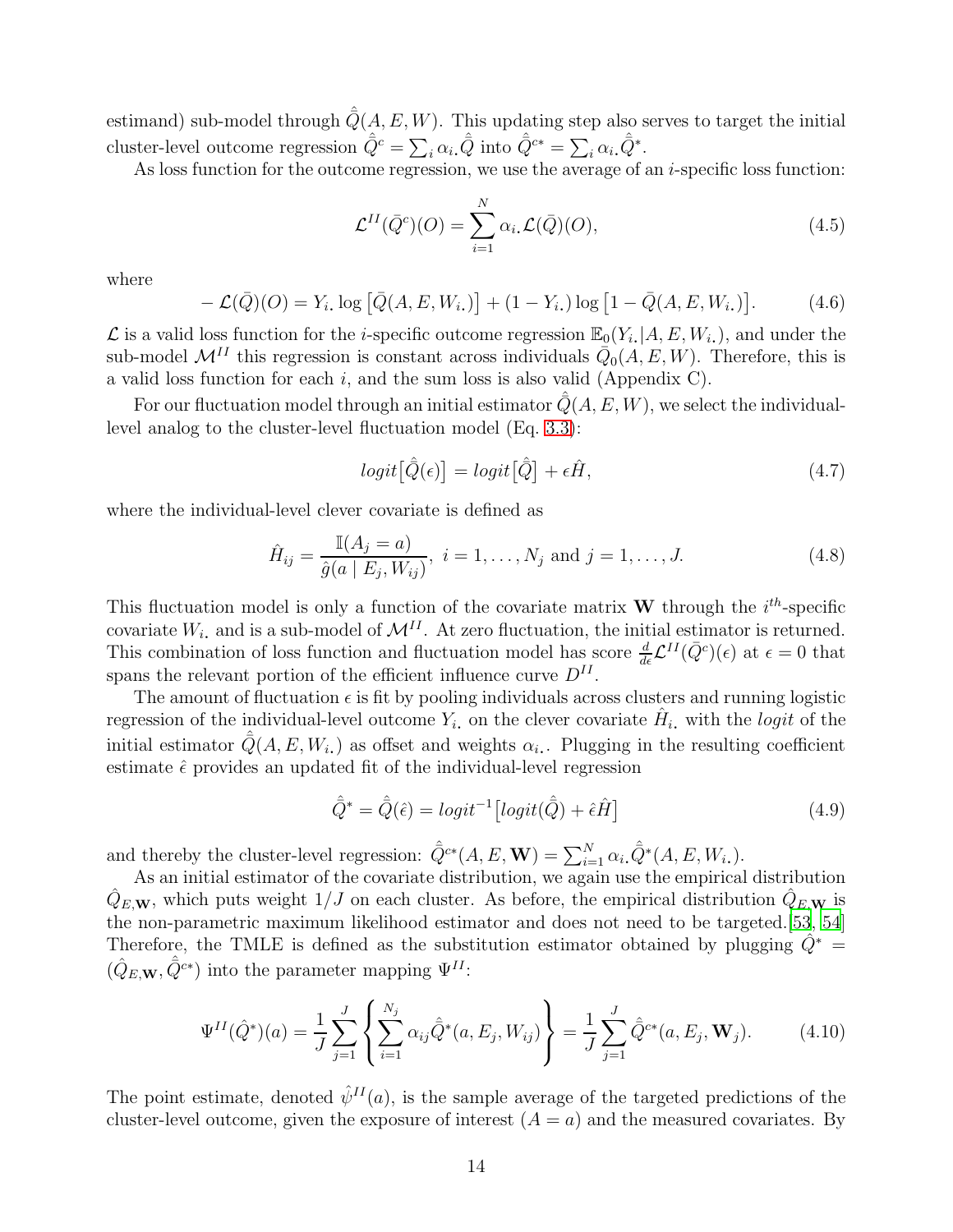construction, this TMLE solves the efficient influence curve equation:  $\sum_j D^{II} (\hat{Q}^*, \hat{g}) (O_j) =$ 0. Thereby, the estimator is double robust and asymptotically efficient under consistent estimation of both the outcome regression and propensity score.

Statistical inference proceeds as presented in Section [3.](#page-6-1) Specifically, let

$$
\hat{D}^{II}(\hat{Q}^*, \hat{g})(O_j) = \sum_{i=1}^{N_j} \alpha_{ij} \left( \frac{\mathbb{I}(A_j = a)}{\hat{g}(A_j \mid E_j, W_{ij})} (Y_{ij} - \hat{Q}^*(A_j, E_j, W_{ij})) + \hat{Q}^*(a, E_j, W_{ij}) - \hat{\psi}^{II}(a) \right)
$$
\n(4.11)

be the plug-in estimator of the influence curve for observation  $O_j$ . We obtain a variance estimator with the sample variance of  $\hat{D}^{II}(\hat{Q}^*, \hat{g})$  divided by the number of experimental units:  $\hat{\sigma}^2 = Var[\hat{D}^{II}]/J$ . For this sub-model, an alternative variance estimator, which explicitly estimates the correlation structure within each cluster, is proposed in Schnitzer *et al.*. [\[67](#page-36-11)]

Appendix D provides step-by-step implementation of the individual-level TMLE and corresponding R code. This individual-level TMLE can also be implemented with the existing ltmle[\[51](#page-35-4)] package using id to specify the clusters (independent units) and observation.weights for the weights  $\alpha_{ij}$ . It is worth emphasizing, however, that this individual-level TMLE for the impact of a cluster-level exposure is developed under a causal model with strong assumptions (Eq. [4.1\)](#page-11-1). In the following Sections we explore the theoretical and practical consequences of these assumptions.

### 5 Theoretical comparison of the TMLEs

The cluster-level TMLE is derived under a general causal model allowing for arbitrary dependence of individuals within a cluster. Our contribution is to propose incorporating pooled individual-level regressions as candidates in the Super Learner library for initial estimation of the expected cluster-level outcome  $\bar{Q}_0^c(a, E, \mathbf{W})$ . In contrast, the individual-level TMLE is derived under the restricted causal model, which assumes that the covariates of one individual do not affect the outcome of another (i.e. no covariate interference) and that the cluster-level covariates E and individual *i*-specific covariates  $W_i$ , are sufficient to control for confounding. In practice, implementation of the two estimators differs in where and when we take averages. In the larger model, we immediately average any individual-level regressions to obtain an initial estimator  $\hat{Q}^c(a, E, \mathbf{W})$  and target using a cluster-level clever covariate. In the sub-model, we update the individual-level estimator  $\hat{Q}(a, E, W)$  using an individual-level clever covariate and then average the targeted predictions within each cluster:  $\hat{Q}^{c*}(a, E, \mathbf{W}) = \sum_i \alpha_i \cdot \hat{Q}^*(a, E, W_i).$ 

To compare the asymptotic efficiency of the two approaches, we first consider the special case where the exposure assignment A is independent of the whole covariate matrix  $W$ , given the environmental factors  $E$ . In the running example, this would hold by design if the Test-and-Treat intervention were randomized  $g_0^c(A|E, \mathbf{W}) = 0.5$ . More generally, this condition would hold if the intervention were rolled out according only to community-level characteristics, such as baseline HIV prevalence and perceived need:  $g_0^c(A|E, \mathbf{W}) = g_0^c(A|E)$ . In this case, the efficiency bound for  $\Psi^I(\mathbb{P}_0)$ , presented in Section [3,](#page-6-1) will be identical to the efficiency bound for  $\Psi^{II}(\mathbb{P}_0)$ , presented in Section [4.](#page-10-0) In other words, we have the efficient influence curves are equal:  $D^{I}(\mathbb{P}_{0}) = D^{II}(\mathbb{P}_{0})$  at a  $\mathbb{P}_{0} \in \mathcal{M}^{II}$  (Proof in Appendix E).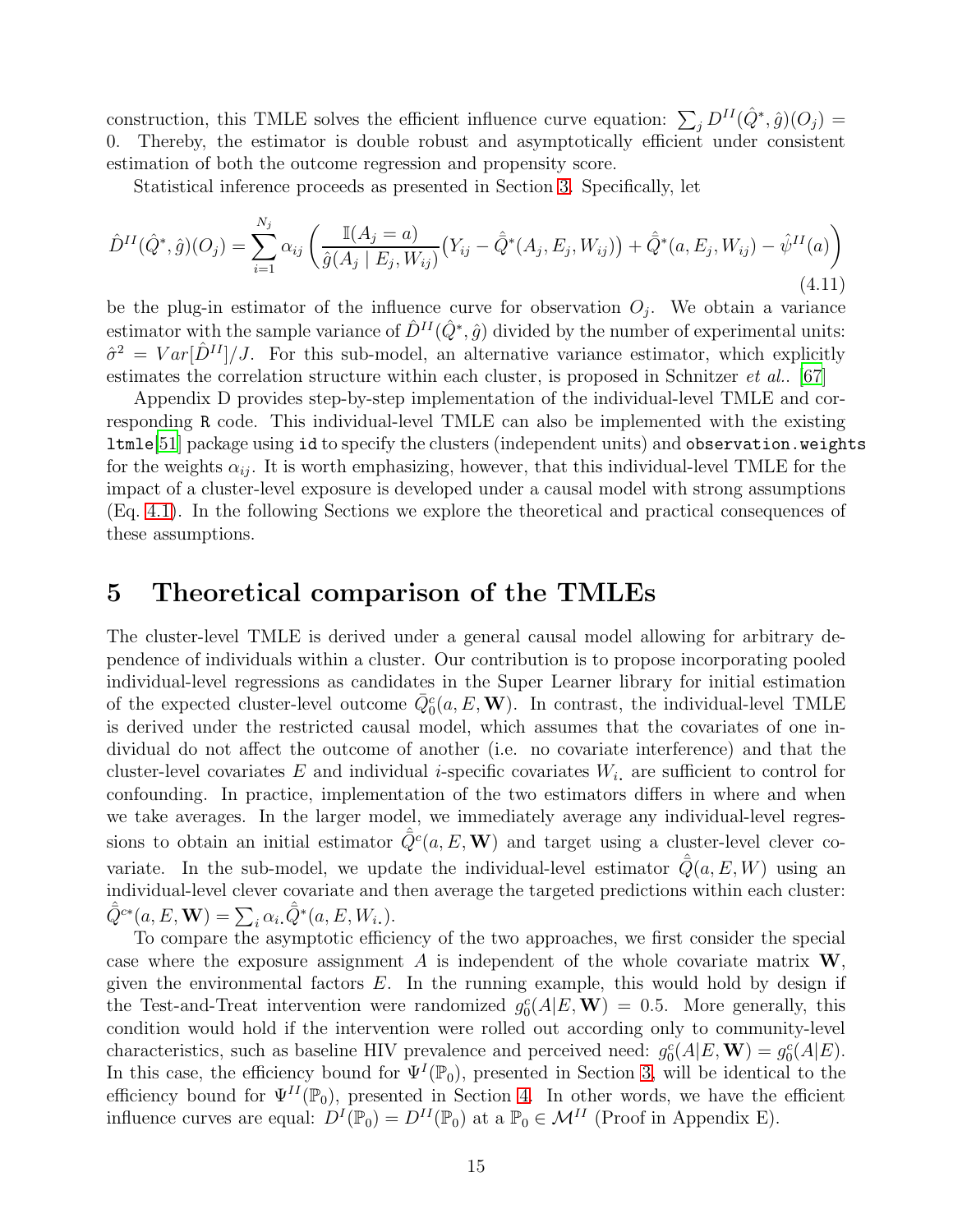However, this does not imply that the corresponding TMLEs will be identical if the propensity score is unknown. In an observational setting, estimating a cluster-level propensity score  $g_0^c(a|E, \mathbf{W})$  when implementing the TMLE for  $\Psi^I(\mathbb{P}_0)$  as compared to an individual-level propensity score  $g_0(a|E, W)$  when implementing the TMLE for  $\Psi^{II}(\mathbb{P}_0)$  can result in estimators that are asymptotically distinct. If on the other hand, the exposure mechanism depends on both the environmental factors and the covariate matrix  $g_0^c(A|E, \mathbf{W}) \neq g_0^c(A|E)$ , then the efficiency bound for  $\Psi^{II}(\mathbb{P}_0)$  in the smaller model  $\mathcal{M}^{II}$  will be better than the efficiency bound for  $\Psi^I(\mathbb{P}_0)$  in the larger model  $\mathcal{M}^I$ .

### 6 Finite sample simulations

In this section, we investigate the practical performance of the two TMLEs. We begin with a simple simulation to demonstrate implementation and performance in an observational setting. We then present a more realistic simulation, generated to reflect the HIV prevention and treatment example. Throughout, the causal parameter is the population average treatment effect  $\mathbb{E}[Y^c(1) - Y^c(0)]$ . All simulations were conducted using R.[\[68](#page-36-12)] Full computing code is publicly available.

### 6.1 Simulation 1 - Simple observational setting

We consider a sample size of  $J = 100$  clusters. For each unit  $j = \{1, \ldots, J\}$ , we draw the number of individuals  $N_j$  from a normal with mean 50 and standard deviation 10 and round to the nearest whole number. Then for each individual  $i = \{1, \ldots, N_i\}$ , two covariates  $(W1, W2)$ are drawn from a multivariate normal. We include their averages as cluster-level covariates:  $W1_j^c = 1/N_j \sum_i W1_{ij}$  and  $W2_j^c = 1/N_j \sum_i W2_{ij}$ . We consider an observational setting where the propensity score depends on one cluster-level aggregate:  $A_j \sim Bern(logit^{-1}(0.75W1_j^c))$ . The probability of the individual-level outcome is simulated under two data generating distributions. Specifically, we vary the strength of the coefficients to simulate scenarios with minimal covariate interference

<span id="page-15-0"></span>
$$
\mathbb{P}_0(Y_{ij} = 1 \mid A_j, W1_j^c, W2_j^c, W1_{ij}, W2_{ij}) = logit^{-1}(0.25 + 0.1A_j + 0.15W1_j^c + 1.15W1_{ij} + W2_{ij})
$$
\n
$$
(6.1)
$$

and with stronger covariate interference

<span id="page-15-1"></span>
$$
\mathbb{P}_0(Y_{ij} = 1 \mid A_j, W1_j^c, W2_j^c, W1_{ij}, W2_{ij}) = logit^{-1}(0.25 + 0.1A_j + 0.15W1_j^c + 0.25W1_{ij} + W2_j^c).
$$
\n(6.2)

In the first data generating process (Eq. [6.1\)](#page-15-0), an individual's outcome is strongly impacted by his/her own covariates  $(W1_{ij}, W2_{ij})$  and only weakly impacted by the covariates of others (i.e.  $W1_j^c$ ). In the second process (Eq. [6.2\)](#page-15-1), the opposite holds. We then simulate the binary individual-level outcome as

$$
Y_{ij} = \mathbb{I}(U_{Y_{ij}} < \mathbb{P}_0(Y_{ij} \mid A_j, W1_j^c, W2_j^c, W1_{ij}, W2_{ij})).
$$
\n(6.3)

where the unmeasured error  $U_{Y_{ij}} \in [0,1]$  is generated under two scenarios: independent within a cluster and correlated within a cluster. In the former,  $U_{\mathbf{Y}_j} = (U_{Y_{ij}} : i, \ldots, N_j)$  is generated by independently drawing  $N_j$  times from a Uniform $(0,1)$ , while in the latter  $U_{\mathbf{Y}_j}$  is generated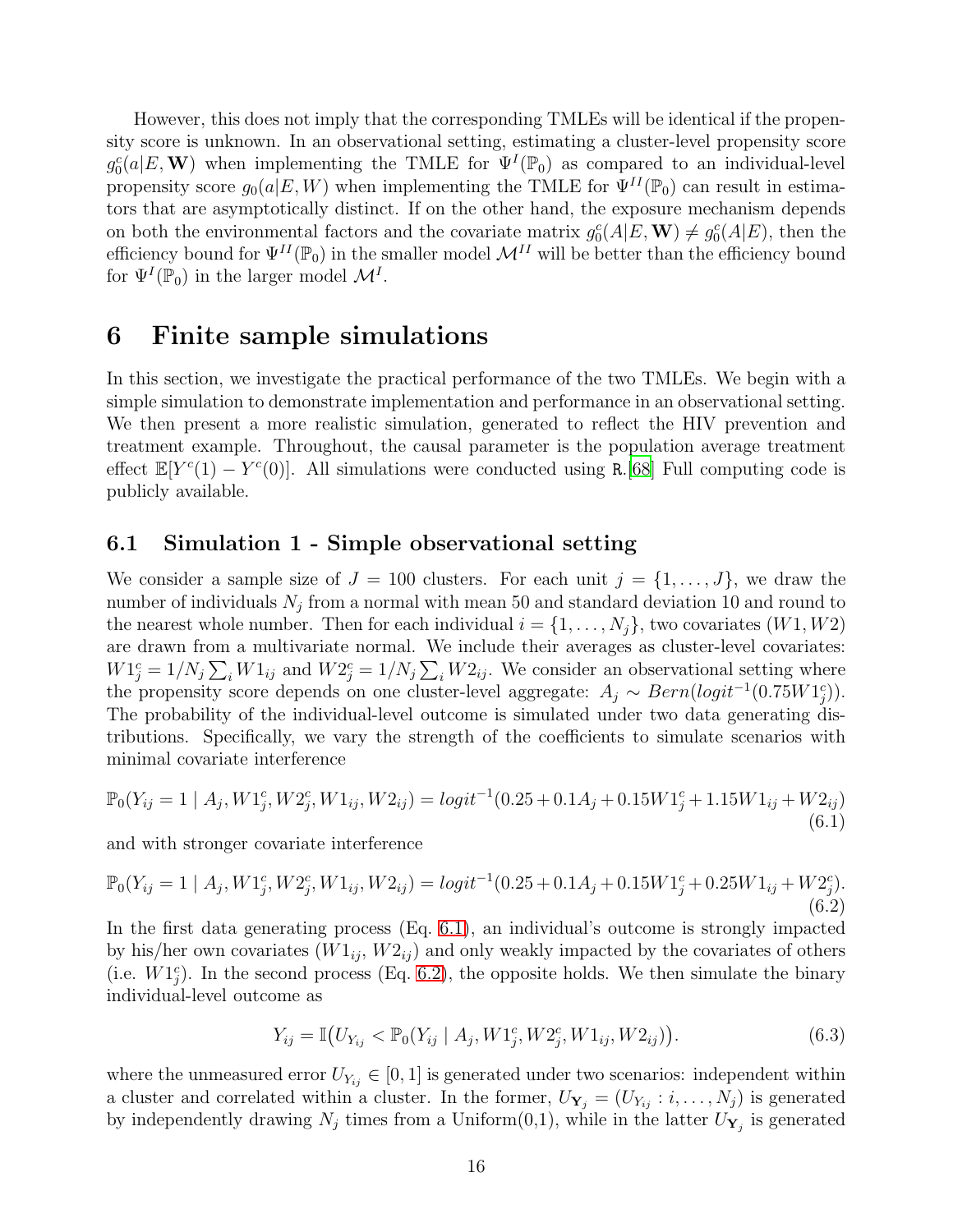by applying the cumulative distribution function to correlated normal random variables (Full R code in Appendix D). Varying the dependence of the unmeasured factors  $U_Y$  determining the outcomes  $Y$  within a cluster allows us to examine the randomization assumption inherent in the restricted causal model (Eq. [4.1\)](#page-11-1). In practice, independent  $U_Y$  might be reasonable for outcomes that are not biologically or socially transmitted, but may be unreasonable otherwise (Supplementary Figure S2).

As before, we define the cluster-specific outcome  $Y<sup>c</sup>$  as the empirical mean of the individuallevel outcomes within that cluster. We generate counterfactual outcomes  $(Y<sup>c</sup>(1), Y<sup>c</sup>(0))$  by setting the cluster-level exposure to  $A = 1$  and  $A = 0$ , respectively. For each data generating process, the average treatment effect is calculated by taking the mean difference in the counterfactual cluster-level outcomes for a population of 10,000 clusters (Supplementary Table S1). We also simulate under the null by setting the counterfactual outcome under the intervention equal to counterfactual outcome under the control.

As shown in Table [1,](#page-16-0) we consider three targeted estimators: TMLE-Ia adjusting for the covariates at the cluster-level in both the outcome regression and the propensity score regression; TMLE-Ib adjusting at the individual-level in the outcome regression and at the cluster-level in the propensity score regression; and TMLE- $II$  adjusting at the individual-level in both the outcome regression and propensity score regression. TMLE-Ia and TMLE-Ib correspond to statistical model  $\mathcal{M}^I$  and TMLE-II to sub-model  $\mathcal{M}^{II}$ . Both TMLE-Ib and TMLE-II harness the pairing of individual-level covariates and outcomes, but the former incorporates this information as working assumptions (Eq. [3.7\)](#page-9-0) during the estimation step , while the latter assumes the restricted causal model (Eq. [4.1\)](#page-11-1) reflects the true data generating process. We compare the targeted estimators to the unadjusted estimator, the average difference in cluster-level outcomes between treated and control groups.

<span id="page-16-0"></span>Table 1: Targeted estimators considered for Simulation 1: "Causal Model" refers to the causal model assumed during development of the estimator. "Cluster-level" refers to logistic regression after all the data are aggregated. "Individual-level" refers to logistic regression pooling individuals across clusters and with weights  $\alpha_{ij} = 1/N_j$ .

| Estimator    | Causal Model          | Outcome Regression Pscore Regression |                  | Targeting        |
|--------------|-----------------------|--------------------------------------|------------------|------------------|
| TMLE- $Ia$   | General (Eq. 2.1)     | Cluster-level                        | Cluster-level    | Cluster-level    |
| TMLE- $Ib^*$ | General (Eq. 2.1)     | Individual-level**                   | Cluster-level    | Cluster-level    |
| $TMLE-II$    | Restrictive (Eq. 4.1) | Individual-level                     | Individual-level | Individual-level |

 $^*$ During estimation consider working assumptions to generate alternative estimators of  $\bar Q_0^c$ .

∗∗Run a pooled individual-level regression & then average individual-level predictions within clusters.

#### 6.1.1 Results:

Table [2](#page-17-0) provides a summary of the estimator performance over 5,000 repetitions of the simulation. Recall the unadjusted estimator is simple the difference in average outcomes among treated units and average outcomes among control units. TMLE-Ia, developed under the general model  $\mathcal{M}^{I}$ , corresponds to an aggregated data approach; cluster-level regressions are used for both initial estimation and targeting. TMLE-Ib, also developed under the general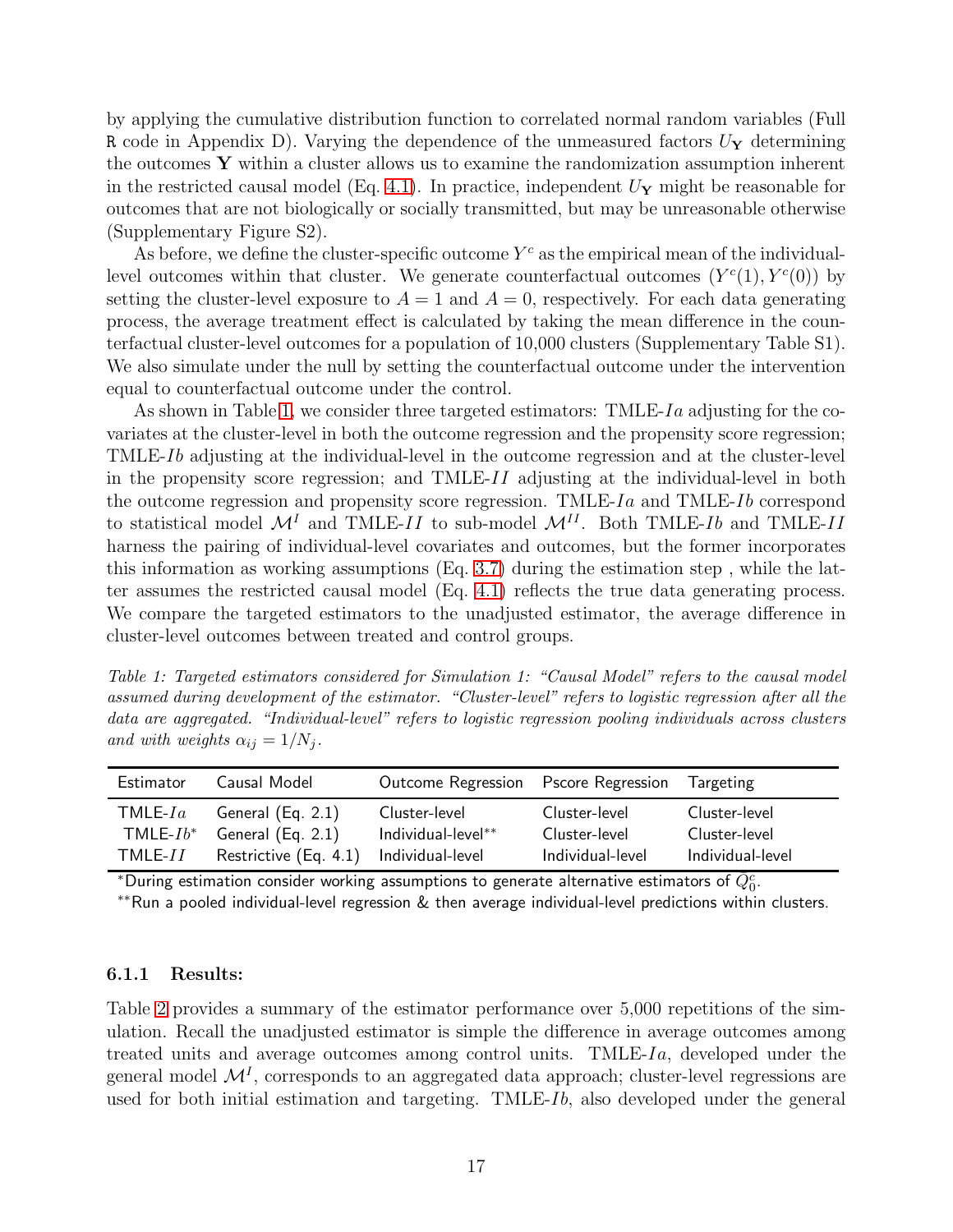<span id="page-17-0"></span>Table 2: Estimator performance in Simulation 1 under minimal covariate interference (Eq. [6.1\)](#page-15-0) and under stronger covariate interference  $(Eq. 6.2)$  $(Eq. 6.2)$ . We also vary the dependence of the unmeasured factors determining the outcome  $U_Y$ : independent (top) and correlated (bottom). Performance is given by bias as the average deviation between the estimate and truth;  $\sigma$  as the standard error; rMSE as the root-mean squared error; power as the proportion of times the false null hypothesis is rejected, and coverage as the proportion of times the 95% confidence interval contains the true value. All measures are in %.

|                                           | Minimal covariate interference          |          |      |       |          | Stronger covariate interference |          |      |       |          |
|-------------------------------------------|-----------------------------------------|----------|------|-------|----------|---------------------------------|----------|------|-------|----------|
| Estimator                                 | <b>Bias</b>                             | $\sigma$ | rMSE | Power | Coverage | <b>Bias</b>                     | $\sigma$ | rMSE | Power | Coverage |
| Unadj.                                    | 10.4                                    | 5.0      | 11.5 | 66    | 46       | 7.6                             | 3.8      | 8.5  | 72    | 49       |
| TMLE- $Ia$                                | 0.0                                     | 1.2      | 1.2  | 28    | 95       | 0.0                             | 1.4      | 1.4  | 34    | 94       |
| TMLE- $Ib$                                | 0.0                                     | 1.2      | 1.2  | 27    | 95       | 0.0                             | 1.4      | 1.4  | 23    | 98       |
| TMLE- <i>II</i>                           | 0.2                                     | 1.2      | 1.2  | 34    | 95       | 1.7                             | 1.6      | 2.3  | 65    | 81       |
| Independent $U_Y$ determining the outcome |                                         |          |      |       |          |                                 |          |      |       |          |
| Unadj.                                    | 6.3                                     | 3.2      | 7.1  | 88    | 48       | $-3.6$                          | 2.4      | 4.3  | 21    | 67       |
| TMLE- $Ia$                                | $-0.0$                                  | 1.3      | 1.3  | 86    | 94       | 0.0                             | 1.7      | 1.7  | 96    | 94       |
| TMLE- $Ib$                                | $-0.0$                                  | 1.3      | 1.3  | 28    | 100      | 0.0                             | 1.8      | 1.8  | 91    | 98       |
| TMI E- $II$                               | $-4.1$                                  | 2.4      | 4.7  | 5     | 58       | $-2.1$                          | 2.0      | 3.0  | 56    | 81       |
|                                           | Dependent $U_Y$ determining the outcome |          |      |       |          |                                 |          |      |       |          |

model  $\mathcal{M}^I$ , uses a pooled individual-level regression for initial estimation of the mean outcome and then a cluster-level regression for updating. TMLE-II, developed under the more restrictive sub-model  $\mathcal{M}^{II}$ , uses pooled individual-level regressions for both initial estimation and updating.

When the unmeasured factors determining the outcome  $U_Y$  are independent, the unadjusted estimator, which fails to control for measured confounding, is biased. This bias is substantial enough to prevent reliable inference; the 95% confidence interval coverage is <50%. The TMLE corresponding to an aggregated data approach (TMLE-Ia) performs well with negligible bias and good confidence interval coverage. When there is minimal covariate interference  $(Eq. 6.1)$  $(Eq. 6.1)$ , TMLE-Ib, which makes working assumptions for initial estimation of the outcome regression, performs similarly to TMLE-Ia. However, when there is stronger covariate interference (Eq. [6.2\)](#page-15-1) and these working assumptions fail, TMLE-Ib provides less power (23% vs. 34%) and conservative confidence interval coverage (98%). In this scenario, the cluster-level regression provides a better approximation of the true outcome regression resulting in greater efficiency and power for the aggregated estimator  $(TMLE-Ia)$ .

Under independent errors and minimal covariate interference  $(Eq. 6.1)$  $(Eq. 6.1)$ , TMLE-II, constructed under the restricted causal model, performs well with good confidence interval coverage and results in notably more power (34%). However, with stronger covariate interference  $(Eq. 6.2)$  $(Eq. 6.2)$ , TMLE-II is biased and provides misleading inference. Its confidence interval coverage is much less than nominal  $(81\%)$ , while deceivingly providing the most power  $(65\%)$ . Under the null, we also see inflated Type I error rates of 18% (Supplementary Table S2).

When the unmeasured factors determining the outcome  $U_Y$  are correlated, the assumptions in the restricted causal model (Eq. [4.1\)](#page-11-1) do not hold (Supplementary Figure S2b). As expected, the unadjusted estimator is again biased with 95% confidence interval coverage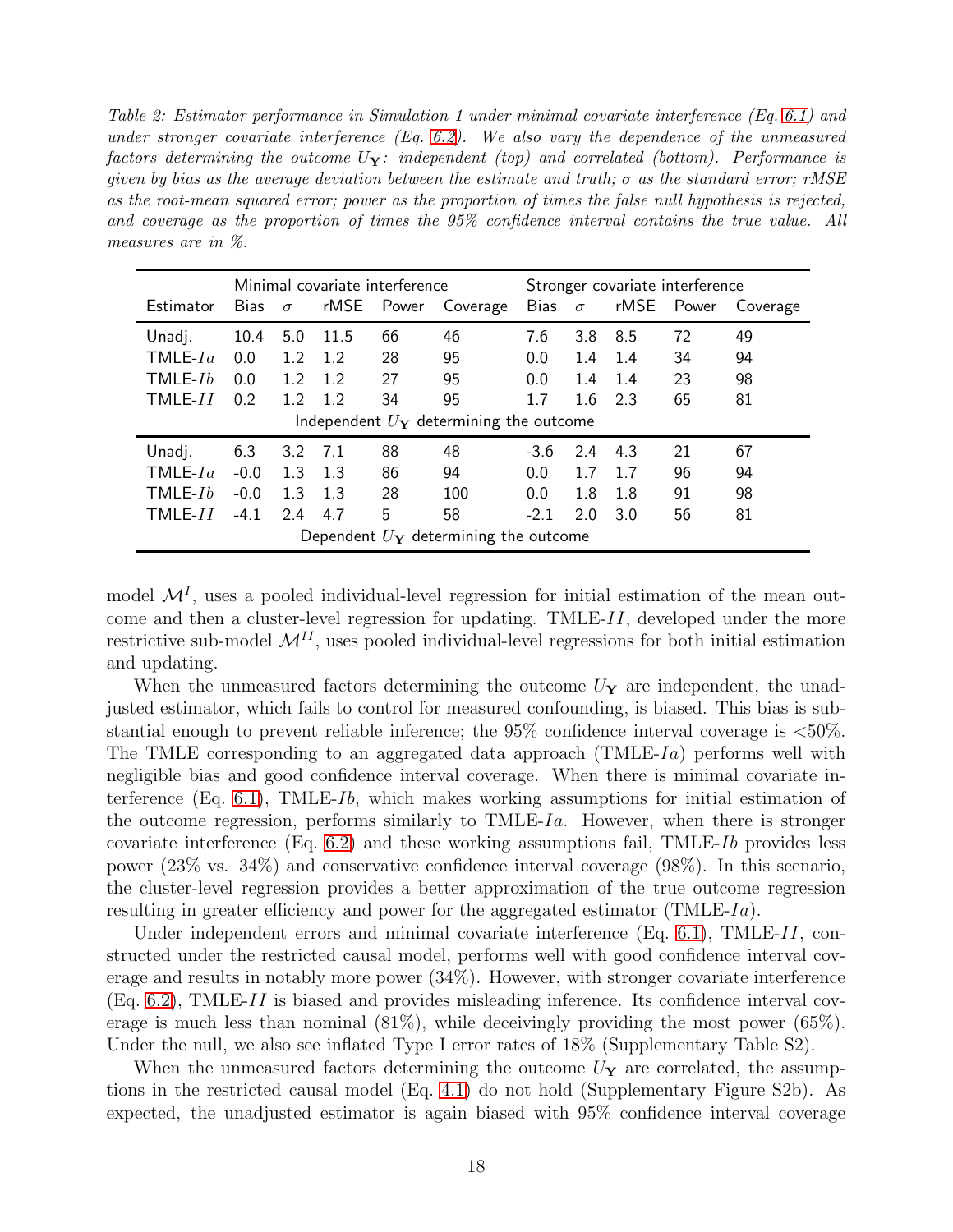ranging from 48% to 67%. Both targeted estimators developed under the general model  $(TMLE-Ia$  and TMLE-Ib) have negligible bias, but the cluster-level estimator yields more power. The individual-level TMLE developed under the restricted model (TMLE-II) now exhibits substantial bias regardless of the strength of covariate interference. Its resulting confidence interval coverage is much less than the nominal and type I error reaches  $>40\%$ (Supplementary Table S2).

In summary, when the assumptions in the more restrictive causal model hold, the individuallevel targeted estimator  $(TMLE-II)$  is the most powerful. However, if these commonly made assumptions fail, this TMLE is biased and can yield misleading inference in an observational setting. Incorporating working assumptions during the estimation stage (Eq. [3.7\)](#page-9-0) is more robust than assuming they hold in the underlying causal model (Eq. [4.1\)](#page-11-1). Specifically, TMLE-Ib provides a mechanism to leverage the pairing of individual-level covariates and outcomes, while avoiding additional causal assumptions. In practice, we recommend considering a general TMLE-I which includes both cluster-level and individual-level specifications in the Super Learner library for initial estimation of the outcome regression. This TMLE is implemented in the following simulation study.

### 6.2 Simulation 2 - HIV prevention and treatment trial

We now consider a more complicated simulation, generated to reflect the running example. For 1000 iterations, we simulate a cluster randomized Test-and-Treat trial, consisting of 32 communities with 200 individuals each. Within each community, we generate an underlying sexual network through a degree-corrected, bipartite stochastic block model.[\[69\]](#page-36-13) On each network, we simulate an HIV epidemic with a susceptible-infected-recovered compartmental model.[\[70](#page-36-14)] In the intervention arm, 85% of the HIV-positive patients are on ART and have successfully suppressed viral replication. In the control arm, 55% of the HIV-positive patients are on ART and are suppressed.[\[45](#page-35-9), [71](#page-37-0)[–73\]](#page-37-1) There is no sexual mixing or spillover effects across communities. To initiate the epidemic in each community, we randomly select 10% of individuals to be infected and allow the virus to spread until an average prevalence of 25% is reached. We then begin the study and follow all communities for three years. Full Python code to generate the networks and epidemic is available in Staples.[\[74\]](#page-37-2)

As before, the target of inference is the population average treatment effect: the expected difference in the counterfactual cumulative HIV incidence under the Test-and-Treat intervention and under the standard of care. Within each community, 75 baseline HIV-negative individuals are selected, and the cluster-level outcome is the proportion who seroconvert within the three years of follow-up. The true value of the treatment effect is calculated by averaging the difference in the cluster-level counterfactual outcomes in the population of all clusters from all trials  $(32 \times 1000)$ . The estimated impact of the Test-and-Treat intervention is -4.0%, reducing HIV incidence from 9.1% under the standard of care to 5.1% under the intervention. We also simulate under the null by setting the counterfactual outcome under the intervention equal to the counterfactual outcome under the control.

We consider the following individual-level adjustment variables: demographic risk group, degree (number of sexual partners), and number of partners infected at baseline. We also consider the following cluster-level adjustment variables: baseline HIV prevalence, assortativity (degree-degree correlation across all network connections), and number of components (num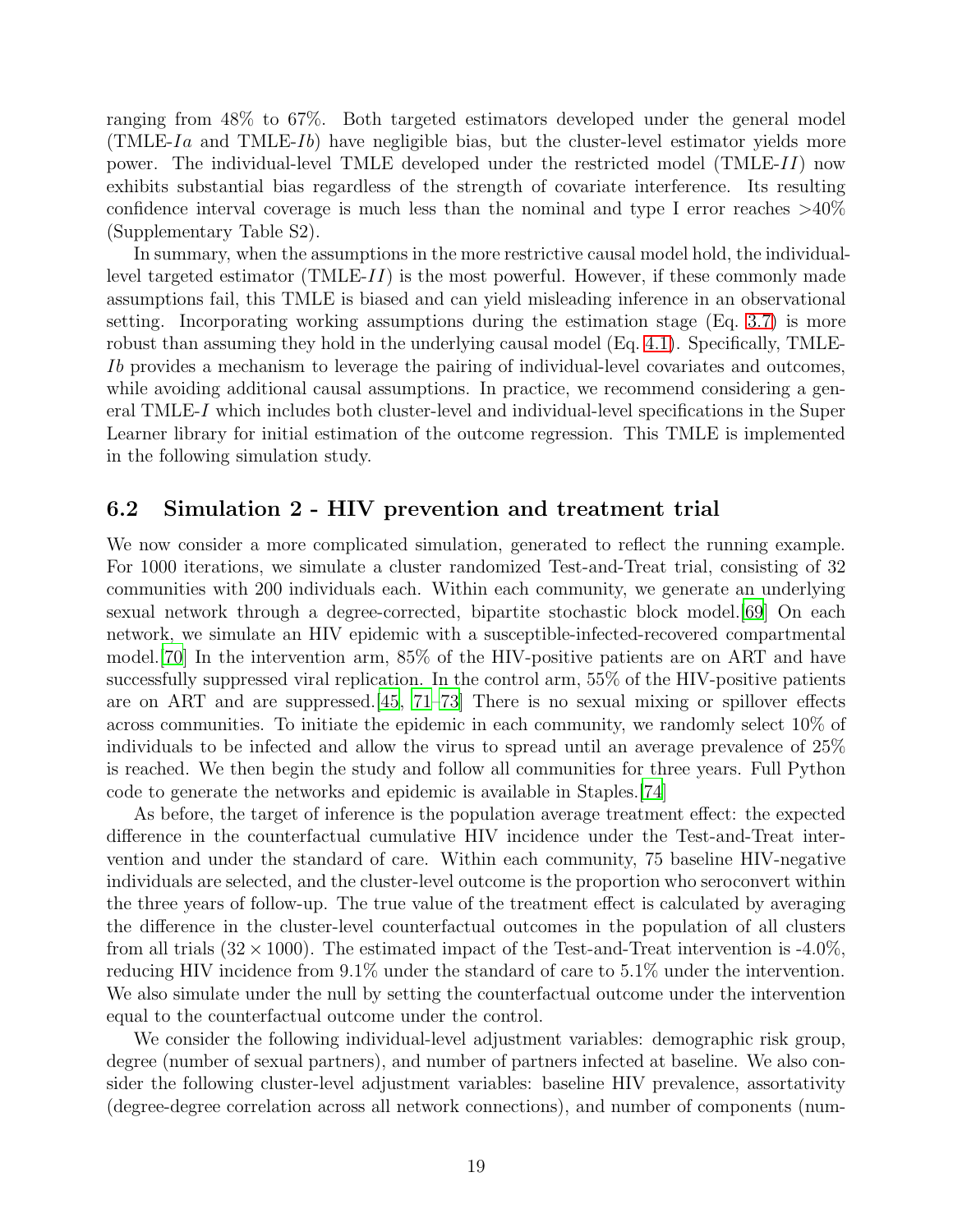ber of distinct sexual groups). To select among candidate adjustment variables, we apply a discrete Super Learner to data-adaptively select the candidate TMLE, which minimizes variance and maximizes precision.[\[59](#page-36-3)] This procedure incorporates "collaborative" [\[75\]](#page-37-3) estimation of the known propensity score  $g_0^c(A|E, \mathbf{W}) = g_0(A|E, W) = 0.5$  for further gains in precision.

We implement this approach under the larger general model (TMLE-I) and under the smaller sub-model (TMLE-II). Both TMLEs include pooled individual-level regressions as candidate estimators of the conditional mean of the cluster-level outcome  $\bar{Q}_0^c(A, E, \mathbf{W})$ . The former estimates the propensity score and targets at the cluster-level, while the latter estimates the propensity score and targets at the individual-level. In other words, TMLE-I can be considered a hybrid of TMLE-Ia (aggregated data approach) and TMLE-Ib (incorporating working assumptions), which were studied in the previous section. In this simulation, the restricted causal model (Eq. [4.1\)](#page-11-1) does not hold due to causal interactions between individuals within a community (i.e. sexual transmission of HIV through the network). Nonetheless, the finite sample performances of the TMLEs is expected to be similar due to randomization of the exposure (i.e. the double robustness property). We compare the targeted approaches to the unadjusted estimator, inverse probability of treatment weighting (IPTW) adjusting for average degree in the propensity score regression, and G-computation adjusting for average degree in the outcome regression.

#### <span id="page-19-0"></span>6.2.1 Results:

Table 3: Estimator performance in Simulation 2 when there is an effect and under the null. Performance is measured by bias as the average deviation between the estimate and truth;  $\sigma$  as the standard error; rMSE as the root-mean squared error; power as the proportion of times the false null hypothesis is rejected; coverage as the proportion of times the 95% confidence interval contains the true value, and Type I error as the proportion of times the true null hypothesis is rejected. All measures are in  $\%$ .

|             |      |          | With an effect |            |          | Under the null |          |         |        |          |
|-------------|------|----------|----------------|------------|----------|----------------|----------|---------|--------|----------|
|             | Bias | $\sigma$ |                | rMSE Power | Coverage | Bias           | $\sigma$ | rMSE    | Type I | Coverage |
| Unadj.      | 0.1  | 1.6      | 1.6            | 66         | 94       | 0.1            | 1.9      | 1.9     | 4      | 96       |
| <b>IPTW</b> | 0.1  | 1.6      | 1.6            | 68         | 96       | 0.0            | 1.8      | 1.8     | 3      | 97       |
| Gcomp.      | 0.1  | 1.5      | 1.6            | 75         | 93       | 0.0            | 1.8      | 1.8     | 6      | 94       |
| $TMLE-I$    | 0.1  | 1.3      | 1.3            | 83         | 96       | 0.0            | 1.5      | $1.5\,$ | 5      | 95       |
| TMI $E-II$  | 0.1  | 1.3      | 13             | 82         | 95       | 0.0            | 1.5      | 1.5     | 5      | 95       |

As expected, all estimators are unbiased and adjustment for baseline covariates increases precision and power in this trial setting (Table [3\)](#page-19-0).[\[49,](#page-35-2) [56](#page-36-0), [59](#page-36-3), [76](#page-37-4)[–79\]](#page-37-5) The unadjusted difference in cluster-level mean outcomes yields 66% power, while IPTW yields 68%, and parametric G-computation yields 75%. The two TMLEs, data-adaptively adjusting for the covariate(s) to increase precision, obtain substantially more power (82-83%), while maintaining nominal confidence interval coverage and Type I error control. In both TMLEs, the number of partners infected at baseline (an individual-level covariate) is selected as the adjustment variable for the outcome regression in 76% of the trials (Supplementary Table S3). The slight difference in performance between the two TMLEs is due to targeting, which occurs at the cluster-level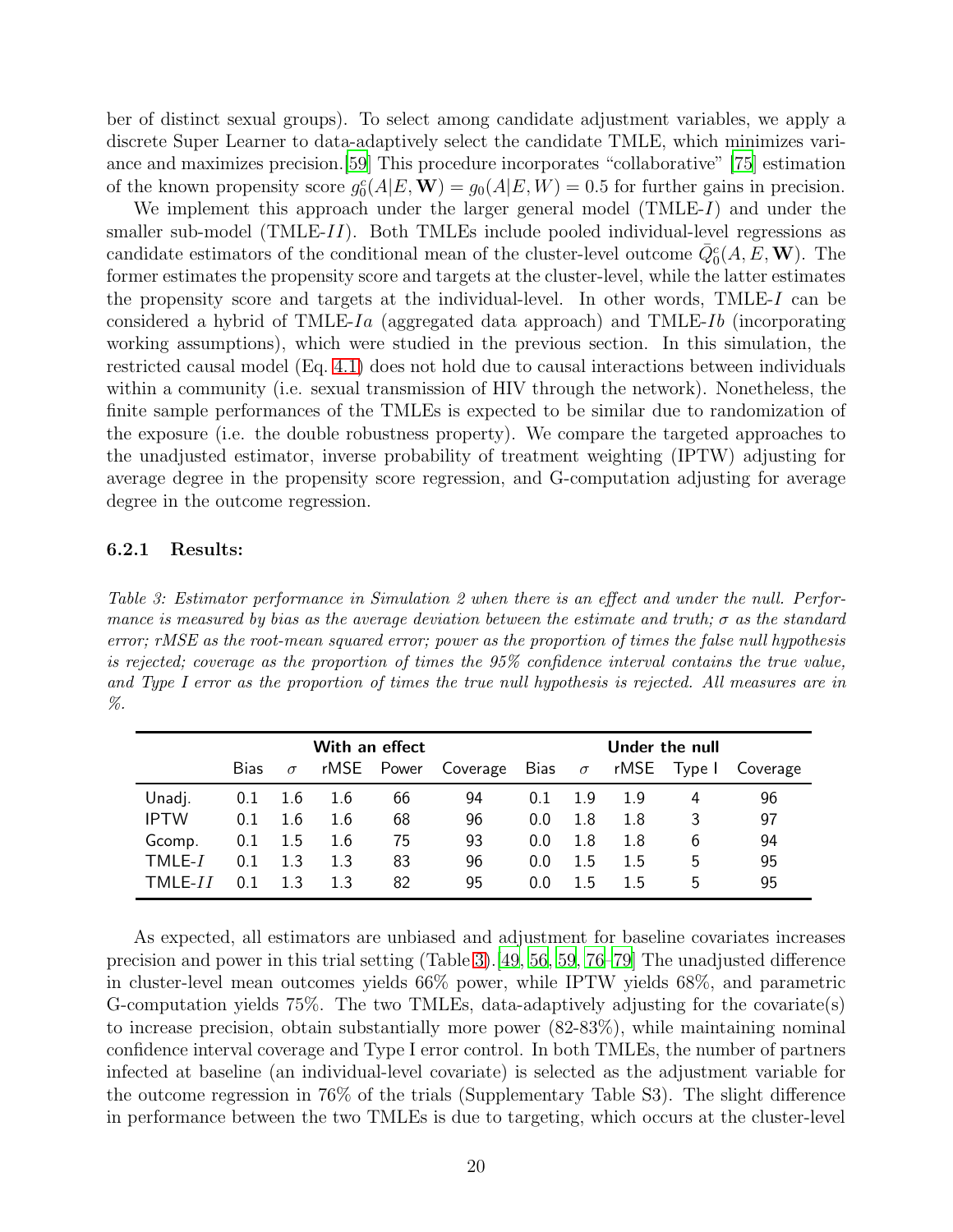in TMLE-I and at the individual-level in TMLE-II. Overall, these simulations demonstrate that in a trial setting, the utility of the working assumption (Eq. [3.7\)](#page-9-0) is wider flexibility in covariate adjustment to increase efficiency without creating bias.

# 7 Application - Household socioeconomic status and baseline HIV testing in SEARCH

The Sustainable East Africa Research in Community Health Study (SEARCH) is an ongoing cluster randomized trial to evaluate the impact of a community-based strategy for early HIV diagnosis with immediate and streamlined ART on HIV incidence in rural Uganda and Kenya (NCT:01864603). In SEARCH, population-based HIV testing was conducted through multidisease community health campaigns, consisting of out-of-facility health fairs followed by home-based testing for non-attendees. [\[80](#page-37-6)] HIV testing was successfully completed for 89%  $(131,307/146,906)$  of residents who were aged  $\geq 15$  years and considered stable ( $\geq 6$  months in the community during the past year) at baseline. Since data collection for the primary outcome is ongoing, we apply the proposed methods to estimate the association of household socioeconomic status on the risk of not testing for HIV at baseline.

In this application, the cluster is the household, and the cluster-based exposure is an indicator of living in a household in the lowest socioeconomic class, calculated using principal component analysis of ownership of livestock and household items.[\[80\]](#page-37-6) The individual-level outcome is an indicator of failing to test for HIV, and the cluster-level outcome is the proportion of adults not testing in a given household. The cluster-level confounders include community indicators, the size of the household, and an indicator of male head of household (Table [4\)](#page-21-0). The individual-level confounders include age, sex, educational attainment, occupation type, marital status, and mobility (indicator of living 1 or more months away from the community). The target parameter is the standardized risk difference, corresponding to the causal risk difference if the necessary assumptions hold.

In this setting, we are willing to assume that after controlling for the cluster-level confounders and exposure, each individual's outcome is not a direct function of other household members' individual-level covariates. We are also willing to assume that the conditional expectation of the individual-level outcome is common across individuals. Therefore, under the general model  $\mathcal{M}^I$  and using the working assumptions in Eq. [3.7,](#page-9-0) we implement TMLE with Super Learner to fully leverage the pairing of individual-level risk factors and outcomes, while avoiding unwarranted assumptions (SuperLearner-v2.0-21|81|). The library of candidate algorithms includes both parametric and semi-parametric approaches: main terms logistic regression without and without all possible pairwise interactions, generalized additive models  $(gam-v1.14[82])$  $(gam-v1.14[82])$  $(gam-v1.14[82])$ , and penalized maximum likelihood  $(glmnet-v2.0-5[83])$  $(glmnet-v2.0-5[83])$  $(glmnet-v2.0-5[83])$ . We use the same library for estimation of the outcome regression and the propensity score. The analysis is restricted to the 16 intervention communities (77,525 adults total), and the household is the unit of independence:  $J=32,024$ .

After controlling for measured confounders, the marginal risk of not testing associated with living in household in the lowest socioeconomic class is  $10.7\%$ , while the marginal risk of not testing associated with living in a household in a higher socioeconomic class is 10.0%. Despite the large sample size, the standardized risk difference of  $0.7\%$  (95%CI:  $-0.1\%$ , 1.4%)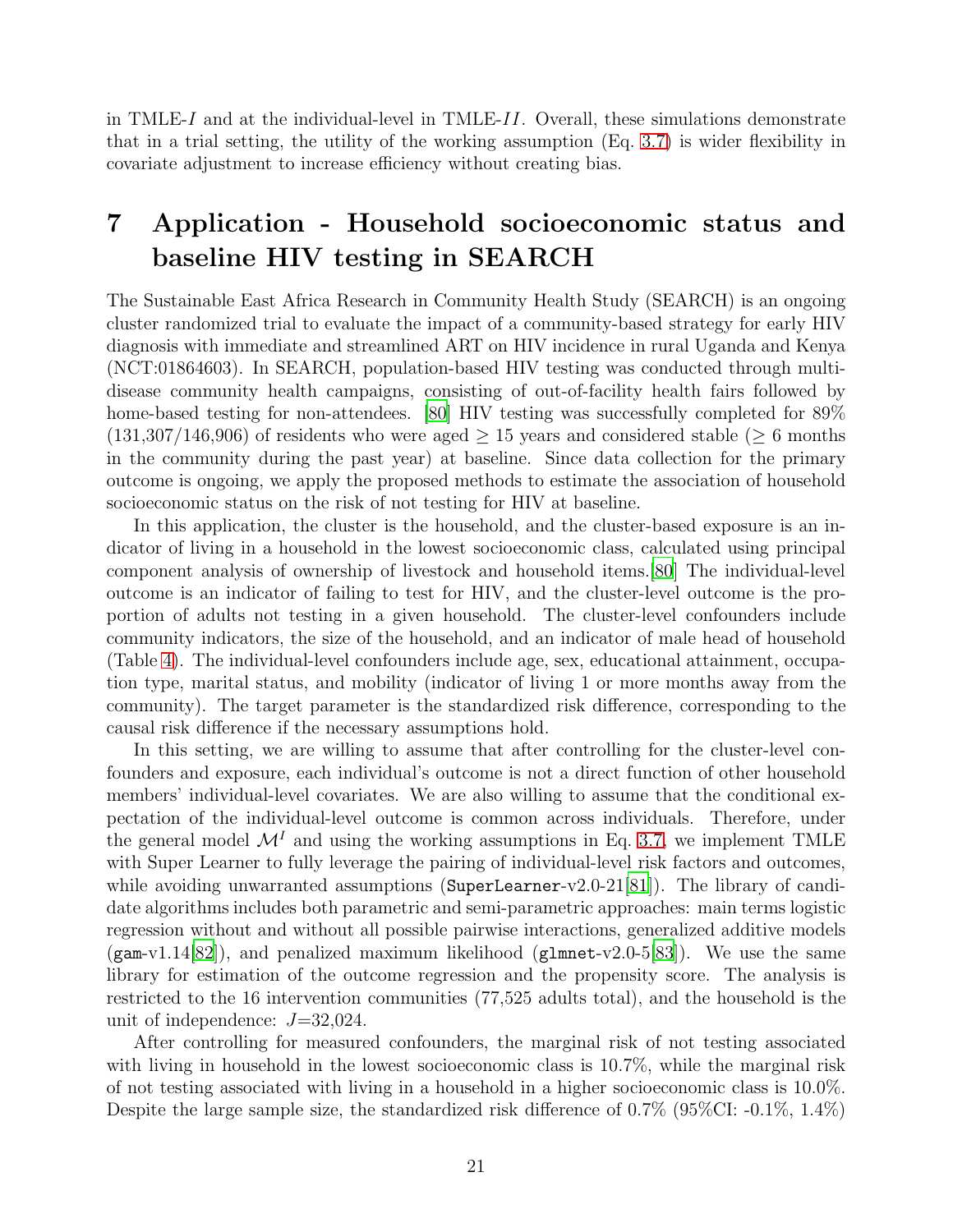<span id="page-21-0"></span>Table 4: Characteristics of baseline adult residents of the 16 SEARCH intervention communities (5 in Eastern Uganda, 5 in Southwestern Uganda, and 6 in Kenya) with complete socioeconomic information (249 individuals excluded). Analyses also adjusted for community indicators.

|                                             | E. Uganda   | S.W. Uganda | Kenya        | Overall     |
|---------------------------------------------|-------------|-------------|--------------|-------------|
| N. individuals                              | 25041       | 24913       | 27571        | 77525       |
| N. households                               | 10106       | 9939        | 11979        | 32024       |
| Male                                        | 11365 (45%) | 11641 (47%) | 12137(44%)   | 35143 (45%) |
| Age in years                                |             |             |              |             |
| $15 - 24$                                   | 9572 (38%)  | 8466 (34%)  | 9226 (33%)   | 27264 (35%) |
| $25 - 34$                                   | 5305 (21%)  | 5709 (23%)  | 6669 (24%)   | 17683 (23%) |
| $35 - 44$                                   | 3986 (16%)  | 4363 (18%)  | 4235 (15%)   | 12584 (16%) |
| $45+$                                       | 6178 (25%)  | 6375 (26%)  | 7441 (27%)   | 19994 (26%) |
| Education                                   |             |             |              |             |
| Less than primary                           | 3855 (15%)  | 4413 (18%)  | 2132(8%)     | 10400 (13%) |
| Primary                                     | 15255 (61%) | 13966 (56%) | 22302 (81%)  | 51523 (66%) |
| Secondary or higher                         | 5931 (24%)  | 6534 (26%)  | 3137 $(11%)$ | 15602 (20%) |
| Occupation                                  |             |             |              |             |
| Formal <sup><math>a</math></sup>            | 5826 (23%)  | 5273 (21%)  | 6604 (24%)   | 17703 (23%) |
| High risk informal <sup>b</sup>             | 397 (2%)    | 652 (3%)    | 2331 (8%)    | 3380 (4%)   |
| Low risk informal <sup><math>c</math></sup> | 17190 (69%) | 16318 (65%) | 15361 (56%)  | 48869 (63%) |
| Jobless or disabled                         | 751 (3%)    | 1132 (5%)   | 2066 (7%)    | 3949 (5%)   |
| Other                                       | 877 (4%)    | 1538 (6%)   | 1209 $(4%)$  | 3624(5%)    |
| Never married                               | 6913 (28%)  | 7424 (30%)  | 7515 (27%)   | 21852 (28%) |
| Mobile $^d$                                 | 3024 (12%)  | 3305(13%)   | 1960 (7%)    | 8289 (11%)  |
| Male household head                         | 18219 (73%) | 16247 (65%) | 16120 (58%)  | 50586 (65%) |
| Household size <sup>e</sup>                 | 3(2, 4)     | 3(2, 4)     | 3(2, 4)      | 3(2, 4)     |
| Lowest $SESf$                               | 4201 (17%)  | 5212 (21%)  | 2522 (9%)    | 11935 (15%) |
| Did not test for HIV                        | 2434 (10%)  | 2604 (10%)  | 3439 (12%)   | 8477 (11%)  |

<sup>a</sup>Formal: teacher, student, government worker, military worker, health worker, factory worker  $<sup>b</sup>$ High risk informal: fishmonger, fisherman, bar owner, bar worker, transport, tourism</sup>

 $c$ Low risk informal: farmer, shopkeeper, market vendor, hotel worker, housewife, household worker, construction worker, mining

 $d$ Mobile:  $\geq 1$  month/past year away from the community

 $e$ Median with interquartile range

 $f$  Lowest SES: Living in a household with the lowest quintile of the wealth index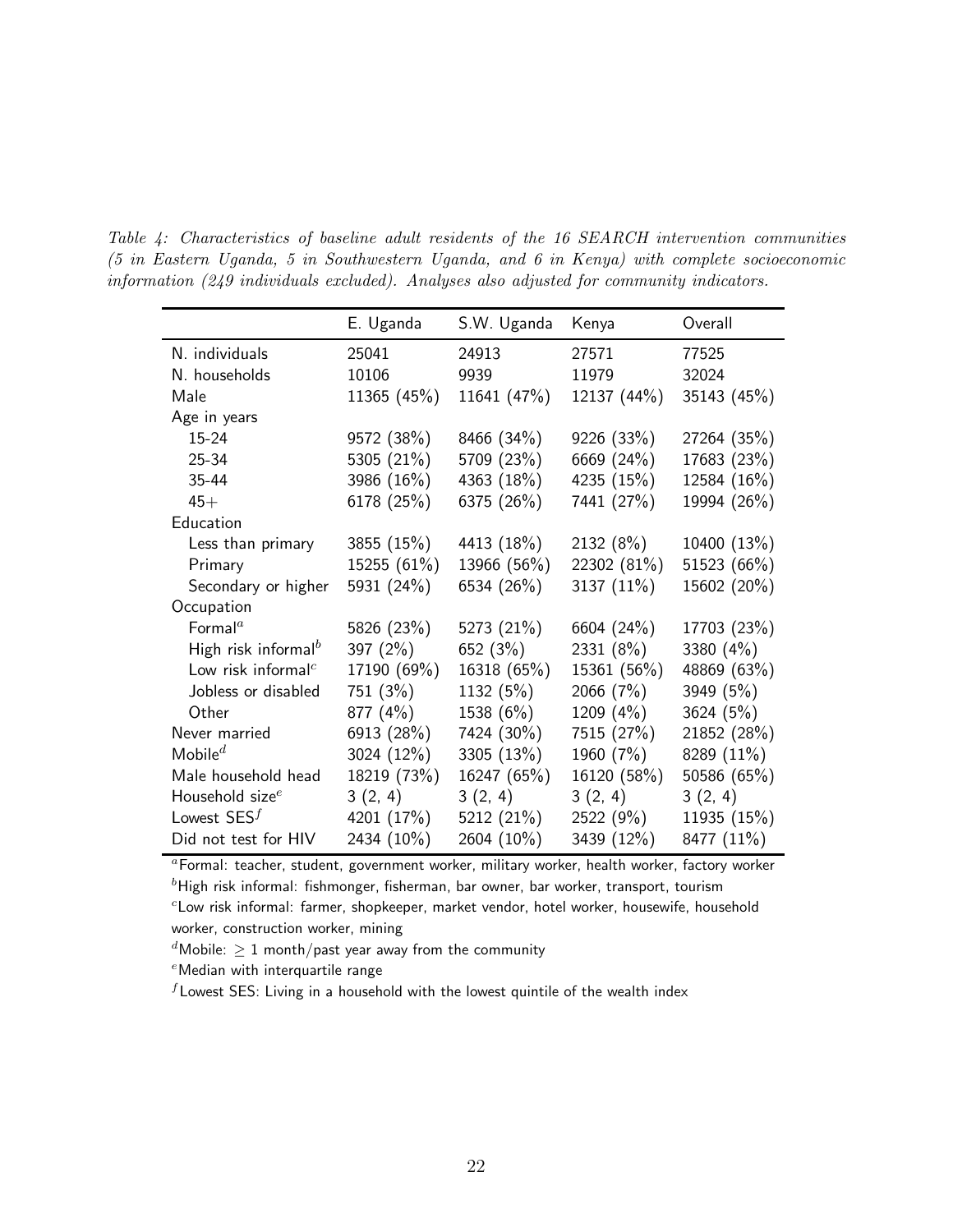is not significant at the 0.05-level. For comparison, the unadjusted estimator, which fails to control for confounding, yielded a risk difference of -0.3% (-1.0%, 0.3%).

## 8 Concluding remarks

In this manuscript, we present two distinct approaches for leveraging a hierarchical data structure to improve the performance of double robust TMLEs for the causal effect of a cluster-level exposure. The first assumes a general hierarchical causal model, which allows for arbitrary dependence of individuals within clusters. For the corresponding statistical model  $\mathcal{M}^{I}$ , we review a cluster-level TMLE, which is a direct analog for the individual-level TMLE in nonhierarchical setting. Our novel contribution to this cluster-level estimator is to use the pairing of individual-level covariates and outcomes for improved estimation of the expected clusterlevel outcome. Pooled individual-level regressions can lead to both asymptotic and finite sample improvements without placing restrictions on the original statistical model. Super Learner provides one way to choose between and combine several candidate algorithms, including cluster-level parametric regressions, averages of individual-level regressions, and more data-adaptive methods.

We then consider a more restrictive causal sub-model, which assumes that the cluster-level and individual *i*-specific covariates are sufficient to control for confounding. For the corresponding restricted statistical model  $\mathcal{M}^{II}$ , we present an alternative individual-level TMLE, which still targets the relevant cluster-level causal effect. When the assumptions in the submodel hold, this TMLE is guaranteed asymptotically to be at least as efficient as the TMLE developed under the general causal model. When the assumptions fail, this TMLE may be subject to bias and misleading inference in an observational setting. However, if the propensity score is consistently estimated, the individual-level TMLE will remain consistent due to its double robustness property, representing an important advantage over alternative estimators, such as those based on a single regression (e.g. IPTW and G-computation).

The results of this paper have the following practical implications. When the exposure is delivered at the cluster-level, care should be taken when specifying the causal model and framing the statistical estimation problem. In particular, researchers need to consider if an individual's outcome could be impacted by another's covariates and if the cluster-level and individual *i*-specific covariates are sufficient to control for confounding. If so, the individuallevel TMLE, developed under the sub-model (Figure [2\)](#page-11-0), can offer asymptotic and finite sample improvements. If not, estimation under the sub-model can result in misleading inference in an observational setting. Instead, the cluster-level TMLE, developed under general model (Figure [1\)](#page-4-0), is appropriate and can still harness the pairing of individual-level risk factors and outcomes. Overall, incorporating working assumptions during estimation is more robust than assuming they hold in the underlying causal model. For both TMLEs, the use of data-adaptive estimators, such as Super Learner, avoids the parametric modeling assumptions inherent in common multilevel approaches (e.g. random effects and GEE) and improves our chances for reliable inference.

There are several areas of future work. Examples include extensions for missingness on the outcome vector, longitudinal settings, and more complicated schemes for sampling individuals within a cluster (e.g. case-control sampling). We plan to contrast the algorithms proposed in this manuscript with the two-stage TMLE, where an individual-level TMLE is used to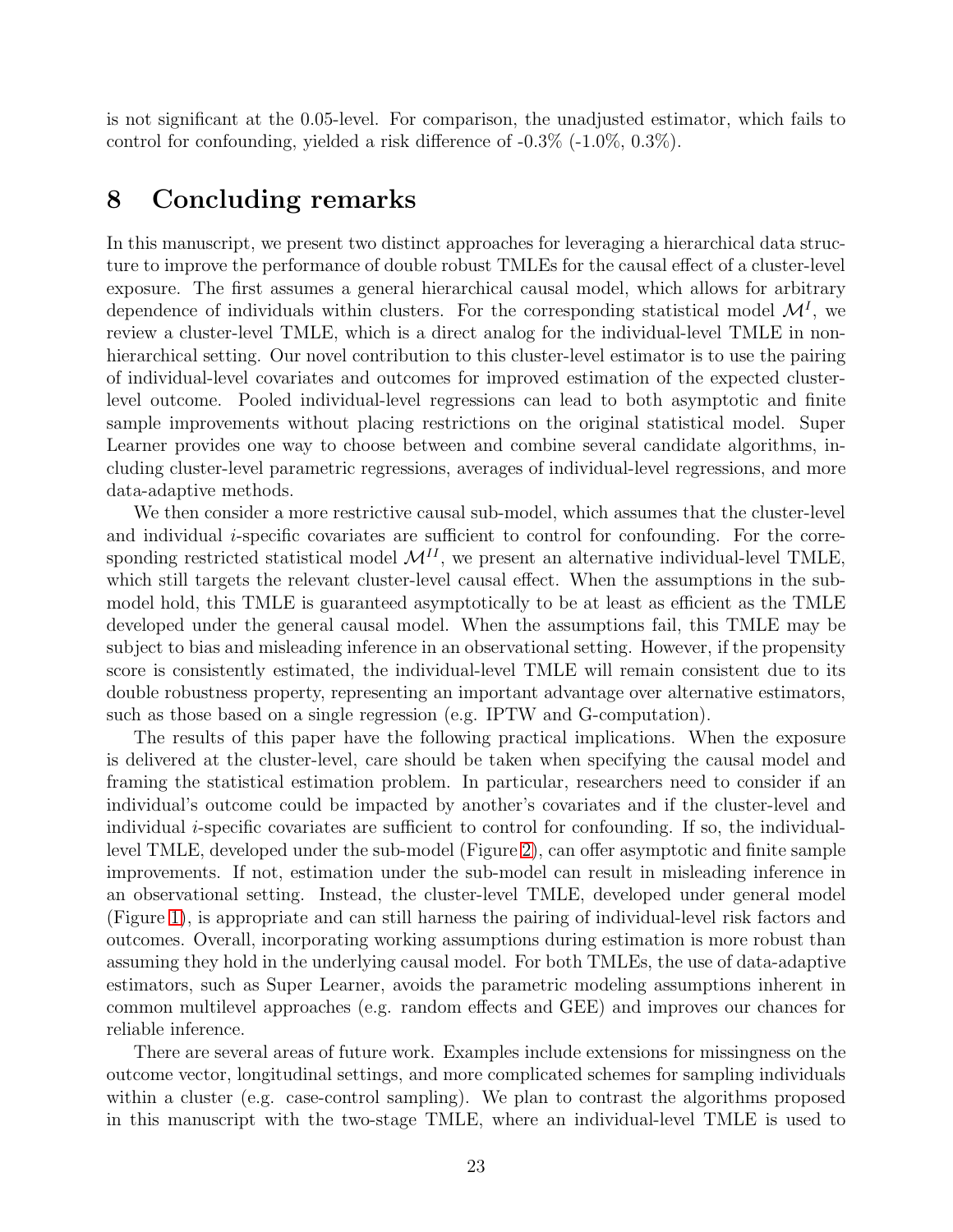obtain the optimal estimate of the cluster-level outcome  $\hat{Y}^c$  (potentially accounting for informative measurement and missingness at the individual-level), and then a cluster-level TMLE (using these cluster-level outcomes  $\hat{Y}^c$ ) implemented to estimate the effect of the clusterbased exposure.[\[84](#page-38-1)] We also plan to contrast the proposed algorithms with augmented-GEE [\[13](#page-32-11), [14,](#page-33-0) [42\]](#page-34-5) when the cluster size is informative.[\[23](#page-33-5)] Finally, we plan to generalize the proposed algorithms to estimate the effects of individual-level exposures in an infectious disease setting (e.g. vaccine studies).[\[20](#page-33-11), [21,](#page-33-12) [85\]](#page-38-2) In all cases, the hierarchical causal models presented in this manuscript ensure that the parameter of interest is defined separately from the estimation approach and reflects the underlying scientific question. This is a distinct advantage of the Targeted Learning framework over other approaches that rely on parametric regressions to define the parameter estimated and thus the scientific question answered.[\[17](#page-33-2)]

## 9 Acknowledgements & Funding

The SEARCH project gratefully acknowledges the Ministries of Health of Uganda and Kenya, our research team, collaborators and advisory boards, and especially all communities and participants involved. The authors also thank Dr. Patrick Staples for his aid in the networkbased simulations. We also thank the reviewers whose comments substantially improved this manuscript.

Research reported in this manuscript was supported by the National Institute of Allergy and Infectious Diseases (NIAID) of the National Institutes of Health (NIH) under award numbers R01AI074345, R37AI051164, and U01AI09995; and in part by the President's Emergency Plan for AIDS Relief (PEPFAR), Bill and Melinda Gates Foundation, and Gilead Sciences. The content is solely the responsibility of the authors and does not necessarily represent the official views of the NIH, PEPFAR, Bill and Melinda Gates Foundation or Gilead.

# Appendix A - Concrete example of the general causal model

Consider the HIV prevention and treatment study. The general causal model (Eq. 2.1 and Figure 1 in the main text) describes the following data generating experiment. First the unmeasured factors U are drawn from  $\mathbb{P}_U$ . Informally, we can think of generating these background factors  $U$  when we sample the cluster from the target population and select individuals from that cluster. Then the community-level covariates  $E$  (e.g. region, baseline HIV prevalence, perceived need) are generated by some deterministic, but unspecified, function  $f_E$  of background factors  $U_E$ . Next the matrix of individual-level covariates **W** (e.g. demographic characteristics and risk behavior) is generated as some function  $f_{\mathbf{W}}$  of the cluster-level covariates E and matrix of individual-level background factors  $U_{\mathbf{W}}$ . This causal model specifies that the intervention A may have been allocated among communities differentially and may depend on the cluster-level characteristics  $E$ , the matrix of individual-level characteristics  $\mathbf{W}$ , as well as the unmeasured factors included in  $U_A$ . Finally, this model assumes that these pre-intervention community and individual-level characteristics  $(E, \mathbf{W})$  together with the intervention and unmeasured factors  $(A, U_Y)$  can affect whether each individual becomes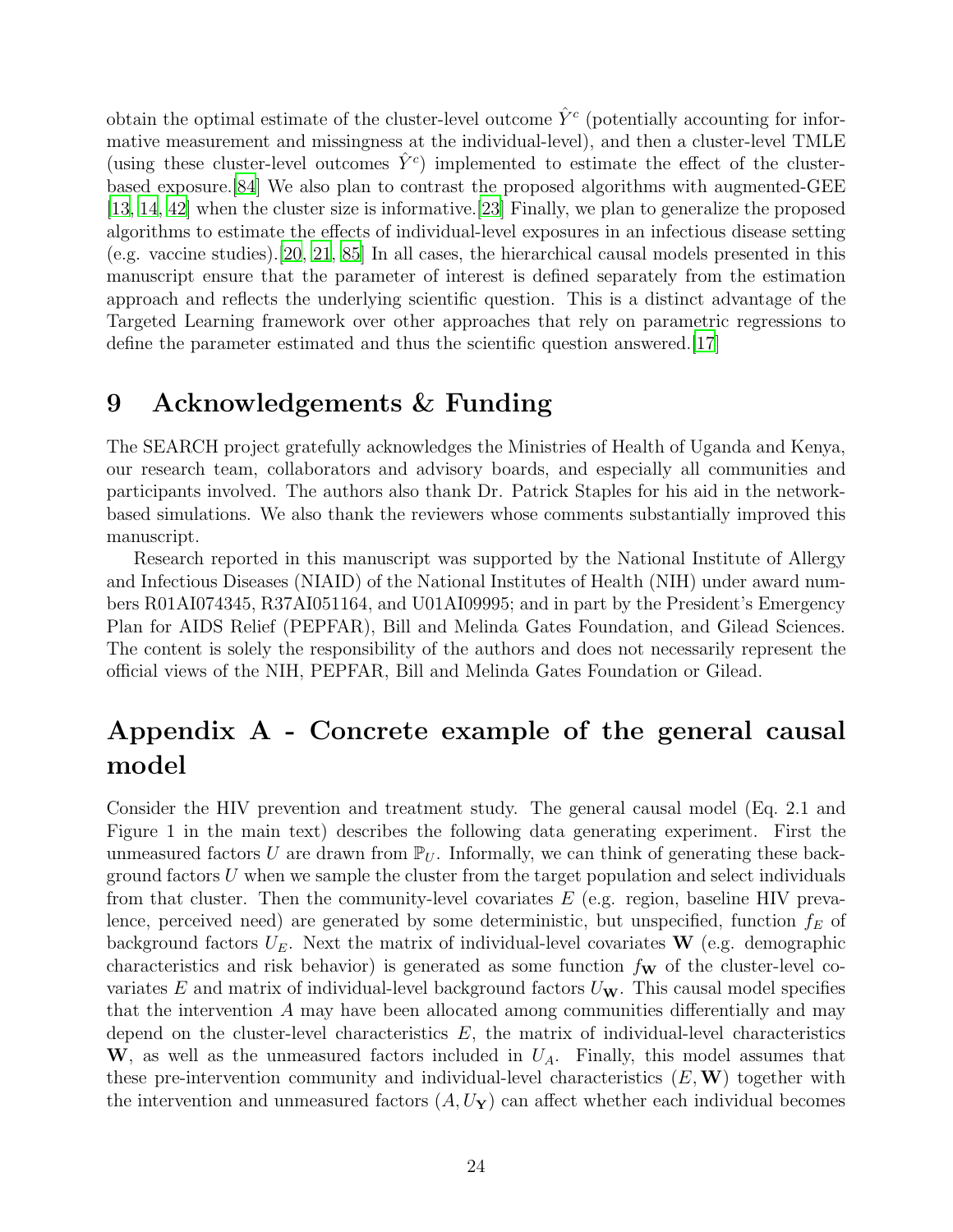infected with HIV by the end of the study  $\mathbf{Y}$ .

## Appendix B - Pooled individual-level causal effect

When the number of sampled individuals is constant  $(N_j = n \ \forall j)$ , we can rewrite the treatment-specific mean as

$$
\mathbb{E}\left[Y^{c}(a)\right] = \mathbb{E}\left[\sum_{i=1}^{n} \alpha_{i} Y_{i}(a)\right] = \frac{1}{n} \sum_{i=1}^{n} \mathbb{E}\left[Y_{i}(a)\right]
$$

where we have used our choice of weights  $\alpha_{ij} = 1/n$ . In this case, the causal effect of the cluster-based exposure on the cluster-level outcome equals the average causal effect of the cluster-based exposure on the  $i^{th}$  individual's outcome:

<span id="page-24-0"></span>
$$
\mathbb{E}\big[Y^{c}(1) - Y^{c}(0)\big] = \frac{1}{n} \sum_{i=1}^{n} \mathbb{E}\big[Y_{i.}(1) - Y_{i.}(0)\big].
$$
\n(9.1)

Further, when the index i is non-informative (i.e. corresponds with the  $i<sup>th</sup>$  element of a random permutation of  $\{1, \ldots, n\}$ , then the marginal distributions of the baseline covariates and counterfactual outcomes  $(W_i, Y_i, (1), Y_i, (0))$  are constant in i. In this case, the right-hand side of equation [\(9.1\)](#page-24-0) does not depend on i and simplifies to  $\mathbb{E}[Y(1) - Y(0)]$ : the expected difference in the individual-level counterfactual outcomes if all clusters received the treatment versus control level of the intervention. The expectation is now over the target population of pooled individuals from all clusters. Applied to the HIV example, this causal parameter (Eq. [9.1\)](#page-24-0) evaluates the difference in the risk (probability) of HIV acquisition for a randomly selected individual if all communities implemented the Test-and-Treat strategy versus if all communities continued with the standard of care.

If the number of individuals varies across clusters  $(N_j \neq n \ \forall j)$ , then the pooled individuallevel causal effect can still be defined through an alternative cluster-level outcome with weights as  $\alpha_{ij} = J/\sum_j N_j$ . When cluster size is informative (i.e. when the intervention effect depends on the cluster size [\[23](#page-33-5)]), the pooled individual-level causal effect (Eq. [9.1\)](#page-24-0) will generally not equal the cluster-level causal effect  $(\mathbb{E}[Y^c(1)] - \mathbb{E}[Y^c(0)]$ . Depending on the application, either or both may be of primary interest.

# Appendix C - Additional details on loss functions

As an initial estimator of the conditional mean outcome, we can simply regress the clusterlevel outcome  $Y^c$  onto the exposure and covariates  $(A, E, W)$ . We could, for example, use the squared error loss function

$$
\mathcal{L}_{MSE}^c(\bar{Q}^c)(O) = [Y^c - \bar{Q}^c(A, E, \mathbf{W})]^2.
$$

Alternatively, if the cluster-level outcome  $Y^c$  is standardized so that  $Y^c \in (0,1)$ , then we could also use the binary log-likelihood loss function[\[52](#page-35-5)]:

$$
-\mathcal{L}_{ll}^{c}(\bar{Q}^{c})(O) = Y^{c} \log \left[ \bar{Q}^{c}(A, E, \mathbf{W}) \right] + (1 - Y^{c}) \log \left[ 1 - \bar{Q}^{c}(A, E, \mathbf{W}) \right].
$$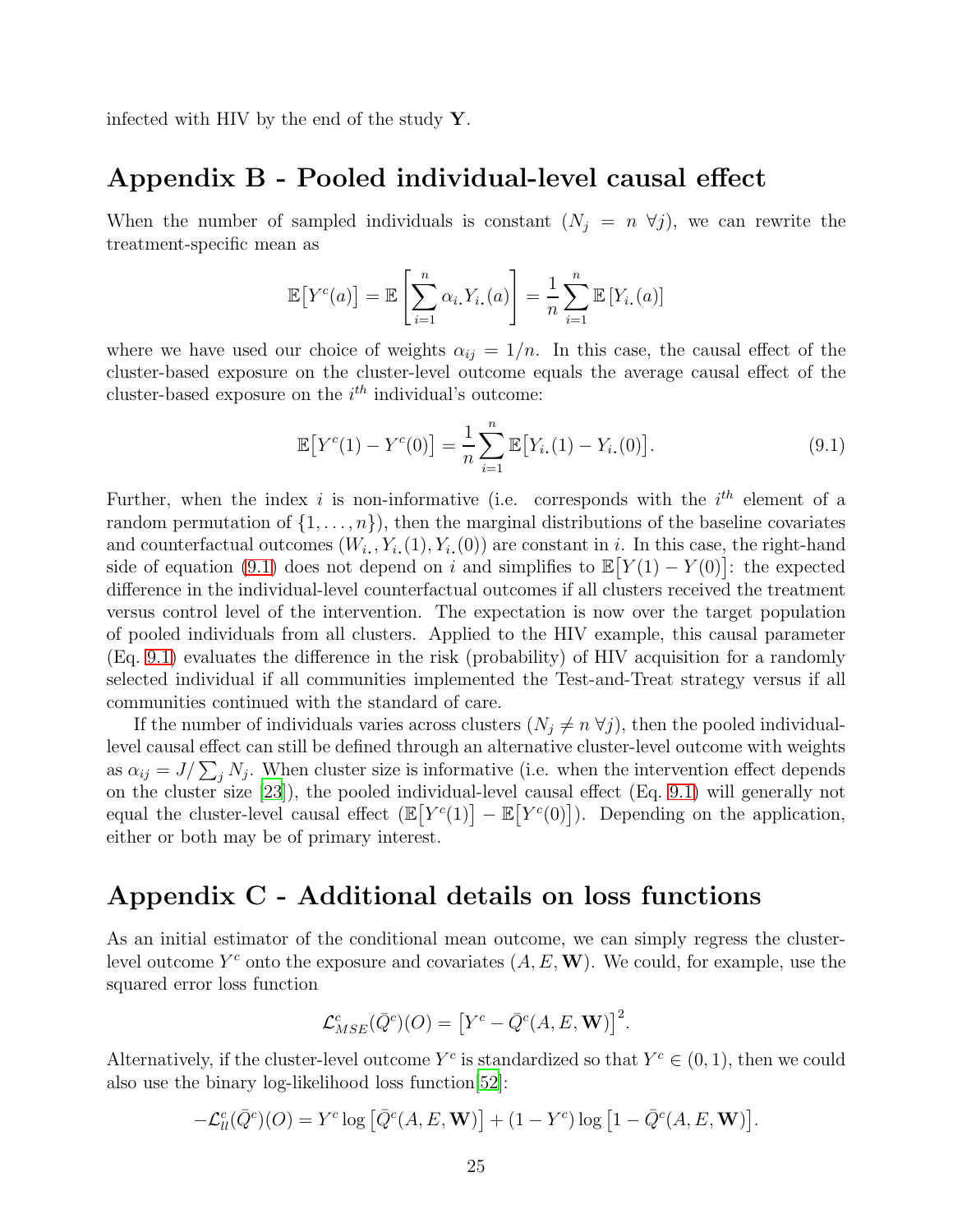These regressions would result in a cluster-level analysis. For example in a linear regression model, the fitted regression parameters are defined as the least squares estimator:

$$
\hat{\beta} = \arg \min_{\beta} \sum_{j=1}^{J} \left[ Y_j^c - \bar{Q}_{\beta}^c(A_j, E_j, \mathbf{W}_j) \right]^2.
$$

Without making additional assumptions, these loss functions can also be specified at the individual-level. For the squared error loss, we have

$$
\mathcal{L}_{MSE}(\bar{Q}^c)(O) = \sum_{i=1}^{N} \alpha_{i.} [Y_{i.} - \bar{Q}^c(A, E, \mathbf{W})]^2
$$

This is a valid loss function:  $\bar{Q}_0^c = \arg \min_{\bar{Q}^c} \mathbb{P}_0 \mathcal{L}_{MSE}(\bar{Q}^c)$ . A similar result can be proved for the binary log-likelihood loss function. These loss functions would result in an individual-level regression analysis. For example in a linear regression model, the fitted regression parameters are defined as the least squares estimator:

$$
\hat{\beta} = \arg \min_{\beta} \sum_{j=1}^{J} \sum_{i=1}^{N_j} \alpha_{ij} \left[ Y_{ij} - \bar{Q}_{\beta}^c(A_j, E_j, \mathbf{W}_j) \right]^2,
$$

where, for example,  $\alpha_{ij} = 1/N_j$ . The least squares estimator  $\hat{\beta}$  solves the estimating equation:

$$
0 = \sum_{j=1}^{J} \sum_{i=1}^{N_j} \alpha_{ij} \frac{d}{d\beta} \bar{Q}_{\beta}^c(A_j, E_j, \mathbf{W}_j) (Y_{ij} - \bar{Q}_{\beta}^c(A_j, E_j, \mathbf{W}_j))
$$
  
= 
$$
\sum_{j=1}^{J} \frac{d}{d\beta} \bar{Q}_{\beta}^c(A_j, E_j, \mathbf{W}_j) \left( \sum_{i=1}^{N_j} \alpha_{ij} (Y_{ij} - \bar{Q}_{\beta}^c(A_j, E_j, \mathbf{W}_j)) \right).
$$

From this latter equation, it follows that the least squares estimator for the individual-level analysis is identical to the cluster-level least squares estimator.

Under the working model assumptions (Eq. 3.7), the squared-error loss function for  $\bar{Q}_0(A, E, W) \equiv$  $\mathbb{E}_0(Y|A, E, W)$  is now given by

$$
\mathcal{L}_{MSE}(\bar{Q})(O) = \sum_{i=1}^{N} \alpha_i (Y_{i.} - \bar{Q}(A, E, W_{i.}))^2.
$$

A similar representation can be written for the log-likelihood loss. These loss functions would result in an individual-level regression analysis, but now with paired individual-level data  $(Y_i, W_i)$  and a much smaller adjustment set. For example in a linear regression model, the fitted regression parameters are defined as the least squares estimator:

$$
\hat{\beta} = \arg \min_{\beta} \sum_{j=1}^{J} \sum_{i=1}^{N_j} \alpha_{ij} (Y_{ij} - \bar{Q}_{\beta}(A_j, E_j, W_{ij}))^2.
$$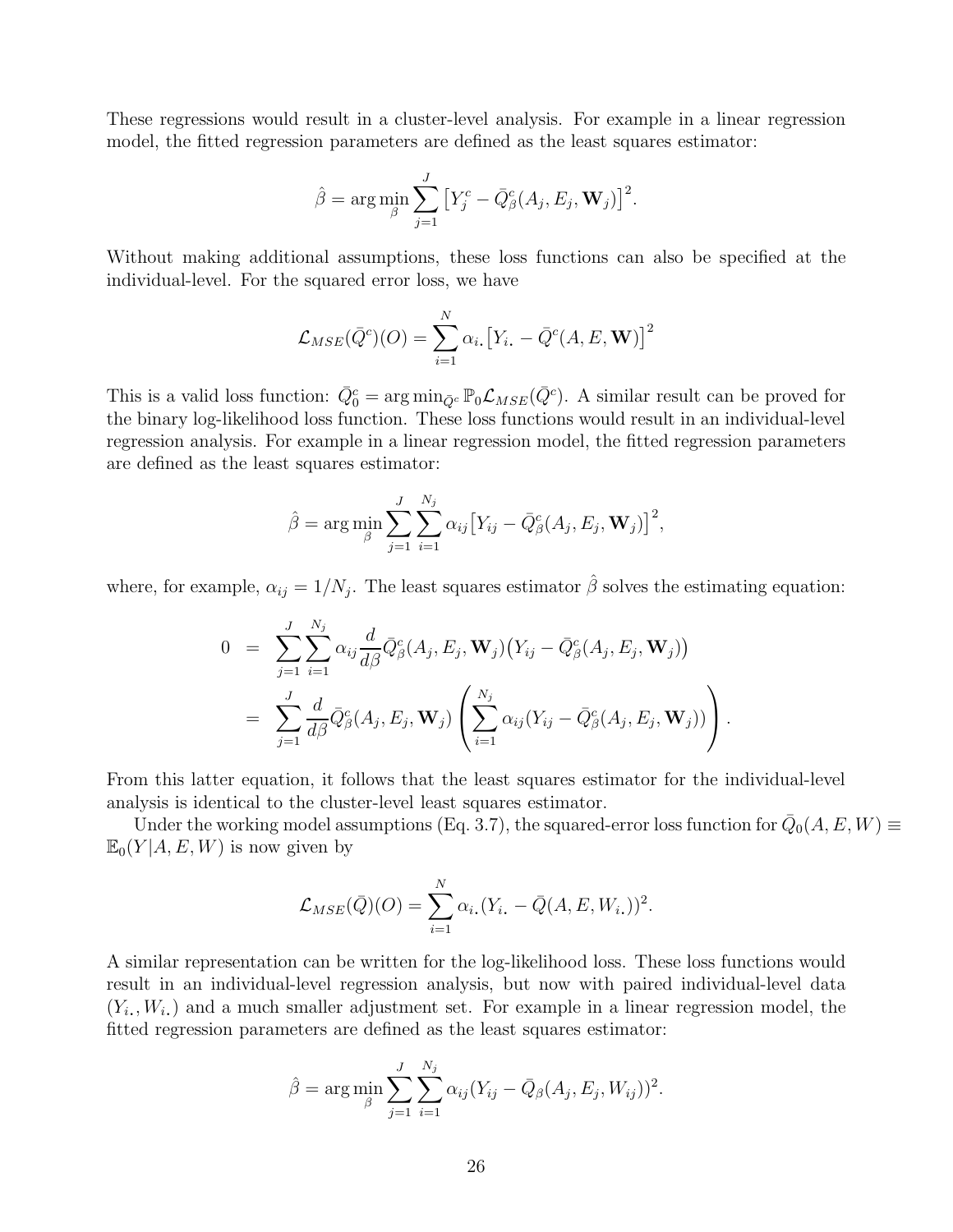where, for example,  $\alpha_{ij} = 1/N_j$ . Thus, we could now apply Super Learner based on this loss function to estimate the common conditional mean function  $\overline{Q}_0$ , which then yields a fit of the object of interest  $\bar{Q}_0^c(A, E, \mathbf{W}) = \sum_i \alpha_i \bar{Q}_0(A, E, W_i)$ . Assuming such a working model (Eq. 3.7) represents reality, an estimator of  $\overline{Q_0^c}$  based on a pooled individual-level regression analysis may be more accurate than a cluster-level analysis, which is unable to pair individuallevel outcomes and covariates.

## Appendix D - Step-by-step implementation and R code

With hierarchical data, the cluster-level TMLE for  $\Psi^I(\mathbb{P}_0)$  can be implemented in the following steps:

- 1. Estimate the expected cluster-level outcome given the exposure and covariates  $\bar{Q}_0^c(A, E, \mathbf{W})$ using Super Learner where the library includes both cluster-level regressions and averages of individual-level regressions and where selection is based on a cluster-level loss function.
- 2. Use the resulting estimator  $\hat{\bar{Q}}^c$  to calculate the predicted outcomes  $\hat{\bar{Q}}^c(A_j, E_j, \mathbf{W}_j)$  for each cluster  $j = 1, \ldots, J$ .
- 3. Estimate the cluster-level propensity score  $g_0^c(a|E, \mathbf{W})$  using parametric regression or Super Learner with a cluster-level loss function.
- 4. Use the resulting estimator  $\hat{g}^c$  to calculate a cluster-level clever covariate  $\hat{H}^c_j = \frac{\mathbb{I}(A_j = a)}{\hat{g}^c(A_j | E_i, \mathbf{W})}$  $\hat{g}^c(A_j|\overline{E_j},\mathbf{W}_j)$ for each cluster  $j = 1, \ldots, J$ .
- 5. Estimate the fluctuation coefficient  $\epsilon$  by running parametric logistic regression of the cluster-level outcome  $Y^c$  on the cluster-level covariate  $\hat{H}^c$  with offset as  $logit(\hat{\bar{Q}}^c)$ .
- 6. Obtain targeted predictions of the cluster-level outcome as

$$
\hat{\bar{Q}}^{c*}(a, E_j, \mathbf{W}_j) = logit^{-1}[logit[\hat{\bar{Q}}^c(a, E_j, \mathbf{W}_j)] + \hat{\epsilon}\hat{H}_j^c]
$$

for each cluster  $j = 1, \ldots, J$ .

7. Obtain a point estimate by taking the empirical mean of these targeted predictions across the sample of J clusters:

$$
\hat{\Psi}^{I}(Q^{*})(a) = \frac{1}{J} \sum_{j=1}^{J} \hat{Q}^{c*}(a, E_{j}, \mathbf{W}_{j}).
$$

8. Construct 95% confidence intervals for the resulting TMLE as  $\hat{\Psi}^I \pm 1.96 \times \frac{\hat{\sigma}}{\sqrt{J}}$  where  $\hat{\sigma}^2$ is the sample variance of the estimated influence curve  $\hat{D}^I(\hat{Q}^*, \hat{g}^c)$  (Eq. 3.6 in main text).

The individual-level TMLE for  $\Psi^{II}(\mathbb{P}_0)(a)$  can be implemented in the following steps: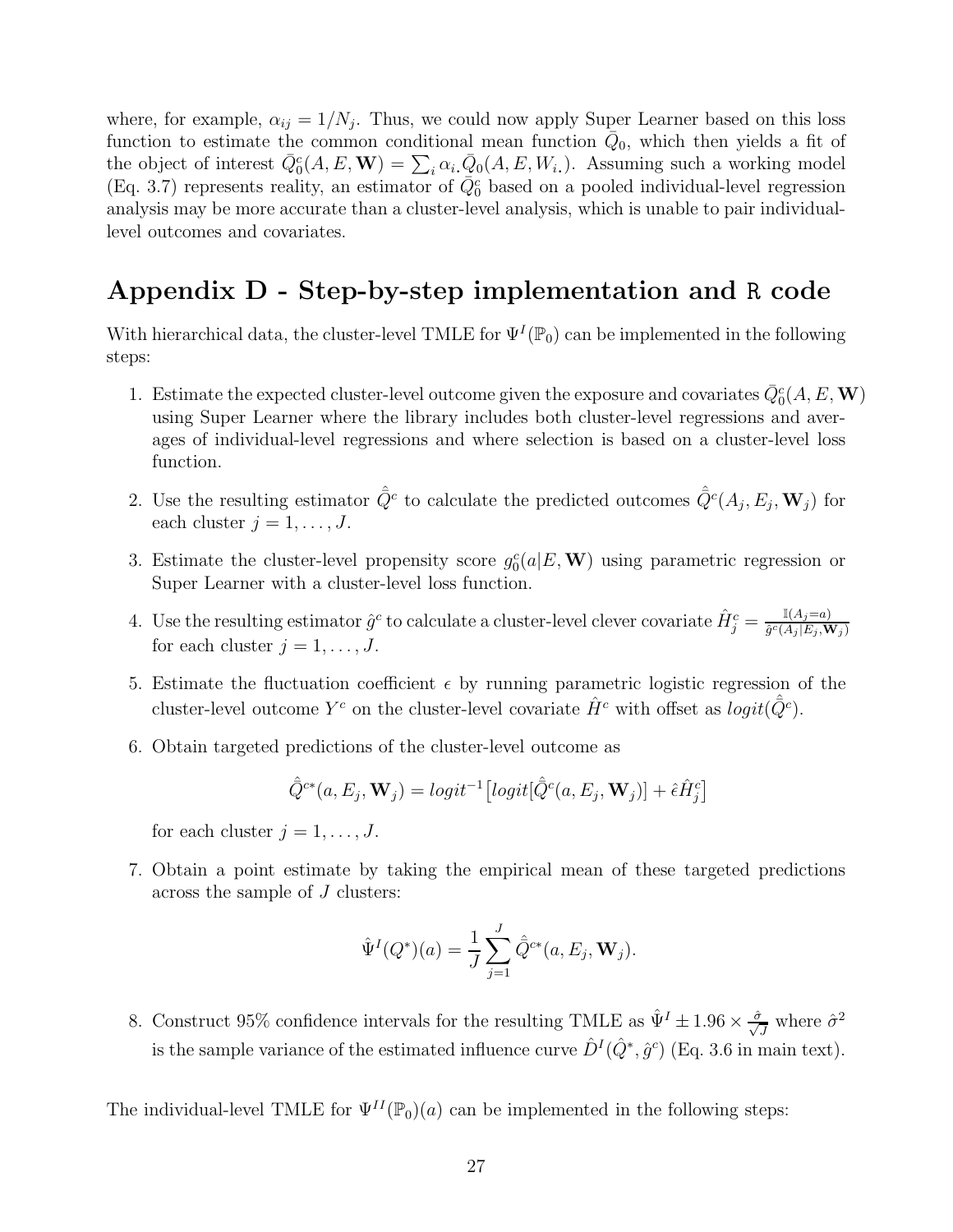- 1. Estimate the expected individual-level outcome given the exposure and covariates  $\bar{Q}_0(A, E, W)$ using Super Learner where the library includes parametric and data-adaptive pooled individual-level regressions and where selection is based on a individual-level loss function. If cluster size varies, include weights  $\alpha_{ij} = 1/N_j$ .
- 2. Use the resulting estimator  $\hat{\bar{Q}}$  to calculate the predicted outcomes  $\hat{\bar{Q}}(A_j, E_j, W_{ij})$  for each individual  $i = 1, \ldots, N_j$  in cluster  $j = 1, \ldots, J$ .
- 3. Estimate the individual-level propensity score  $g_0(a|E, W_i)$  using a pooled individuallevel regression of A on  $(E, W_i)$  or using more data-adaptive methods, such as Super Learner, with a individual-level loss function. If cluster size varies, include weights  $\alpha_{ij} = 1/N_j.$
- 4. Use the resulting estimator  $\hat{g}$  to calculate an individual-level clever covariate  $\hat{H}_{ij}$  =  $\mathbb{I}(A_j=a)$  $\frac{\Gamma(A_j=a)}{\hat{g}(A_j|E_j,W_{ij})}$  for each individual  $i=1,\ldots,N_j$  in cluster  $j=1,\ldots,J$ .
- 5. Estimate the fluctuation coefficient  $\epsilon$  by running pooled parametric logistic regression of the individual-level outcome  $Y_i$ , on the individual-level covariate  $\hat{H}_i$ , with offset as *logit*( $\hat{Q}$ ). If cluster size varies, include weights  $\alpha_{ij} = 1/N_j$ .
- 6. Use the targeted estimator to obtain predictions of the individual-level outcome  $Y_i$ , given  $A = a$  and covariates as

$$
\hat{\bar{Q}}^*(a, E_j, W_{ij}) = logit^{-1} [logit[\hat{\bar{Q}}(a, E_j, W_{ij})] + \hat{\epsilon}\hat{H}_{ij}]
$$

for each individual  $i$  in each cluster  $j$ .

7. Obtain a point estimate by taking the empirical mean of these targeted predictions within clusters and then across the sample of J clusters:

$$
\hat{\Psi}^{II}(\hat{Q}^*)(a) = \frac{1}{J} \sum_{j=1}^J \sum_{i=1}^{N_j} \alpha_{ij} \hat{\bar{Q}}^*(a, E_j, W_{ij}).
$$

8. Construct 95% confidence intervals for the resulting TMLE as  $\hat{\Psi}^{II} \pm 1.96 \times \frac{\hat{\sigma}}{\sqrt{J}}$  where  $\hat{\sigma}^2$  is the sample variance of the estimated influence curve  $D^{II}(\hat{Q}^*, \hat{g})$ .

Full R code for the simulations and estimators is at <https://github.com/LauraBalzer/HierarchicalTMLE>.

# Appendix E- Theoretical comparison of the TMLEs

*Proof.* Suppose that the true observed data distribution  $\mathbb{P}_0$  is an element of the sub-model  $\mathcal{M}^{II}$ . Then we have  $\Psi^{I}(\mathbb{P}_{0})(a) = \Psi^{II}(\mathbb{P}_{0})(a) = \psi_{0}(a)$ . For simplicity, also consider a randomized trial with  $g_0^c(A|E, \mathbf{W}) = g_0(A|E, W) = 0.5$ . Then we can re-write the efficient influence curves as

$$
D^{I}(\mathbb{P}_{0})(O) = 2\mathbb{I}(A = a)\left(Y^{c} - \bar{Q}_{0}^{c}(A, E, \mathbf{W})\right) + \bar{Q}_{0}^{c}(a, E, \mathbf{W}) - \psi_{0}(a)
$$
(9.2)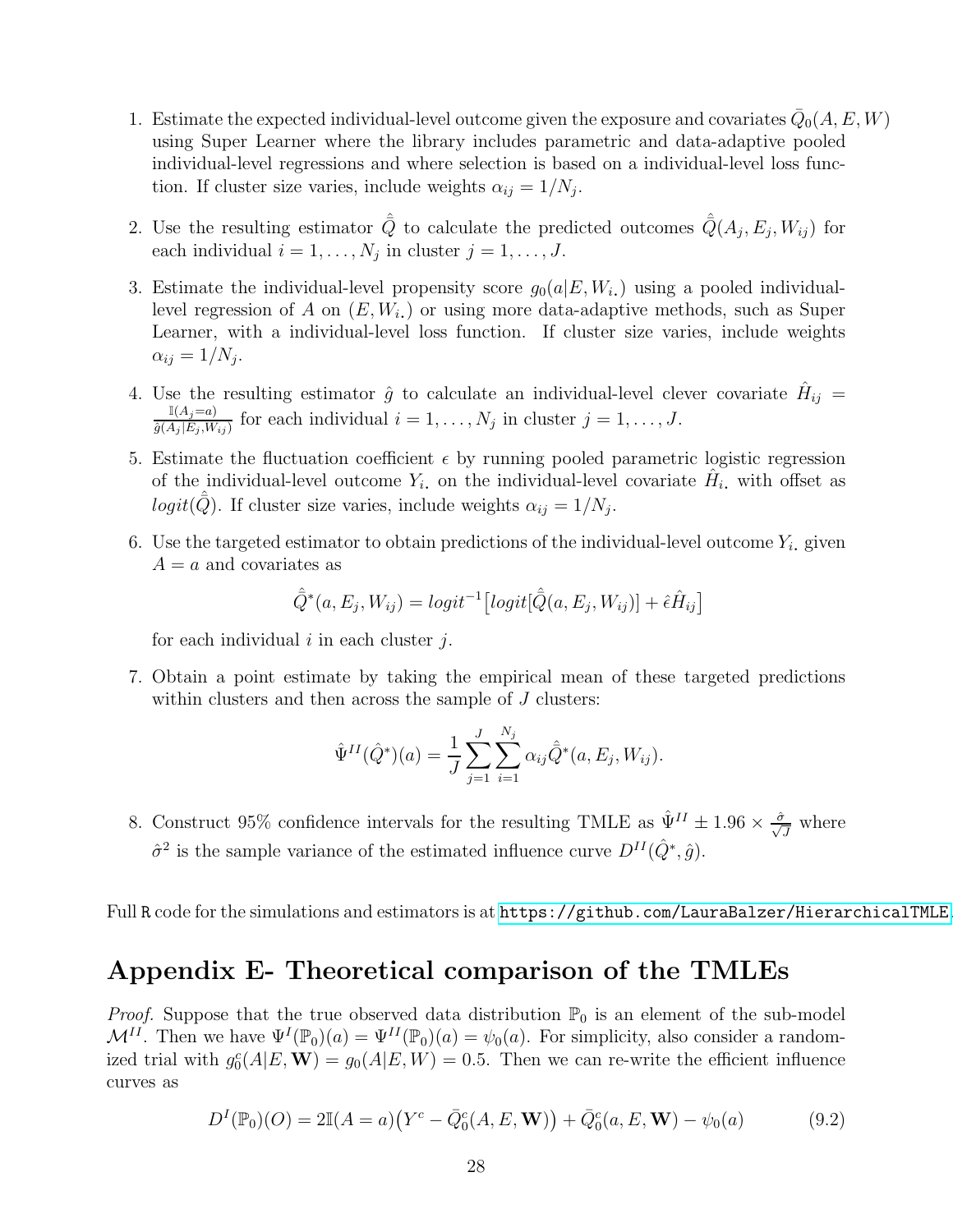and

$$
D^{II}(\mathbb{P}_0)(O) = \sum_{i=1}^N \left[ \alpha_i \cdot 2\mathbb{I}(A = a) \left( Y_i - \bar{Q}_0(A, E, W_i) \right) + \bar{Q}_0(a, E, W_i) - \psi_0(a) \right]
$$
(9.3)

Due to the linearity of summations, one can show that in this setting  $D^{I}(\mathbb{P}_{0})(O) = D^{II}(\mathbb{P}_{0})(O)$ and thus the efficiency bound is the same.

# Supplementary figures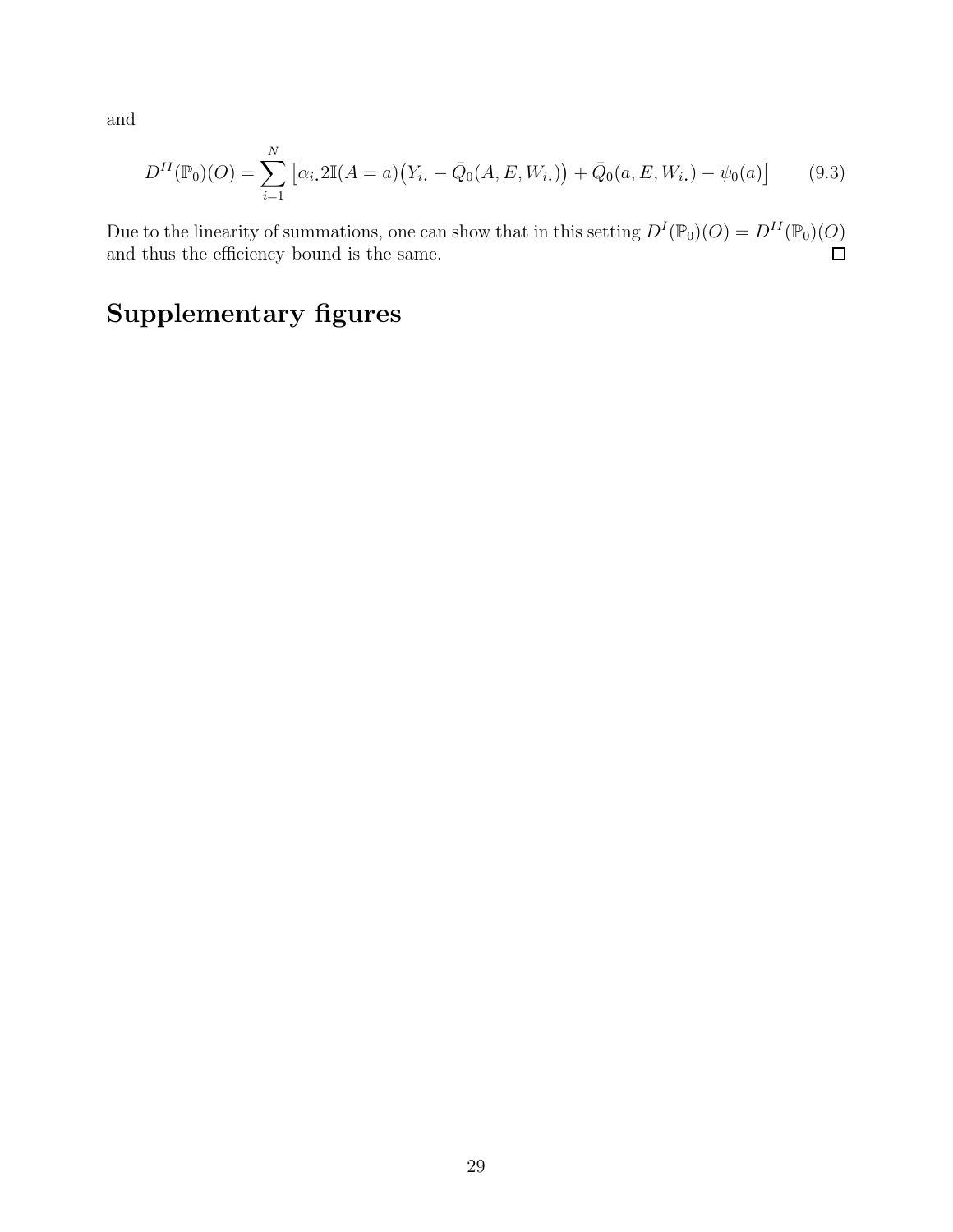

Figure 3: Two possible directed acyclic graphs (DAGs) that are compatible with the no unmeasured confounders assumption in the general causal model. Here, U denotes unmeasured factors, E the cluster-level covariates,  $(W_1, \ldots W_N)$  the individual-level covariates, A the cluster-level exposure, and  $(Y_1, \ldots, Y_N)$  the individual-level outcomes. **S1a:** an observational setting where the covariates  $(E, (W_1, \ldots W_N))$  are sufficient to control for confounding. **S1b:** cluster randomized trial where by design there is no confounding.



Figure 4: Directed acyclic graphs (DAGs) to illustrate the assumptions on the distribution of unmeasured factors. Let U denote unmeasured factors, E the cluster-level covariates, W the individual-level covariates, A the cluster-level exposure, and Y the individual-level outcome. For ease of presentation, we only show two individuals, denoted by subscripts 1 and 2, in a given cluster. In all causal models, the measured covariates capture all the common causes of the exposure and outcomes. **S2a:** For simplicity, we ignore the cluster-level covariates E. Even if all the unmeasured factors are independent (and thus not explicitly shown), we need to control for both  $(W_1, W_2)$  when there is covariate interference (i.e  $Y_1$  is a function of  $W_2$  and  $Y_2$  is a function of  $W_1$ ). The assumptions in the restricted causal model do not hold. **S2b:** For simplicity, we again ignore the cluster-level covariates E. Even with no covariate interference, we need to control for both  $(W_1, W_2)$  when there is a shared unmeasured common cause of the individual-level covariates and individual-level outcomes. The assumptions in the restricted causal model do not hold. **S2c:** Let  $U_1$  and  $U_2$  denote the ispecific unmeasured common causes of the cluster-level covariates, individual-level covariates, and individual-level outcome. Even with no covariate interference, we need to control for  $(E, W_1, W_2)$ , because the cluster-level covariates  $E$  are a collider of the  $U_1$  and  $U_2$ . The assumptions in the restricted causal model do not hold.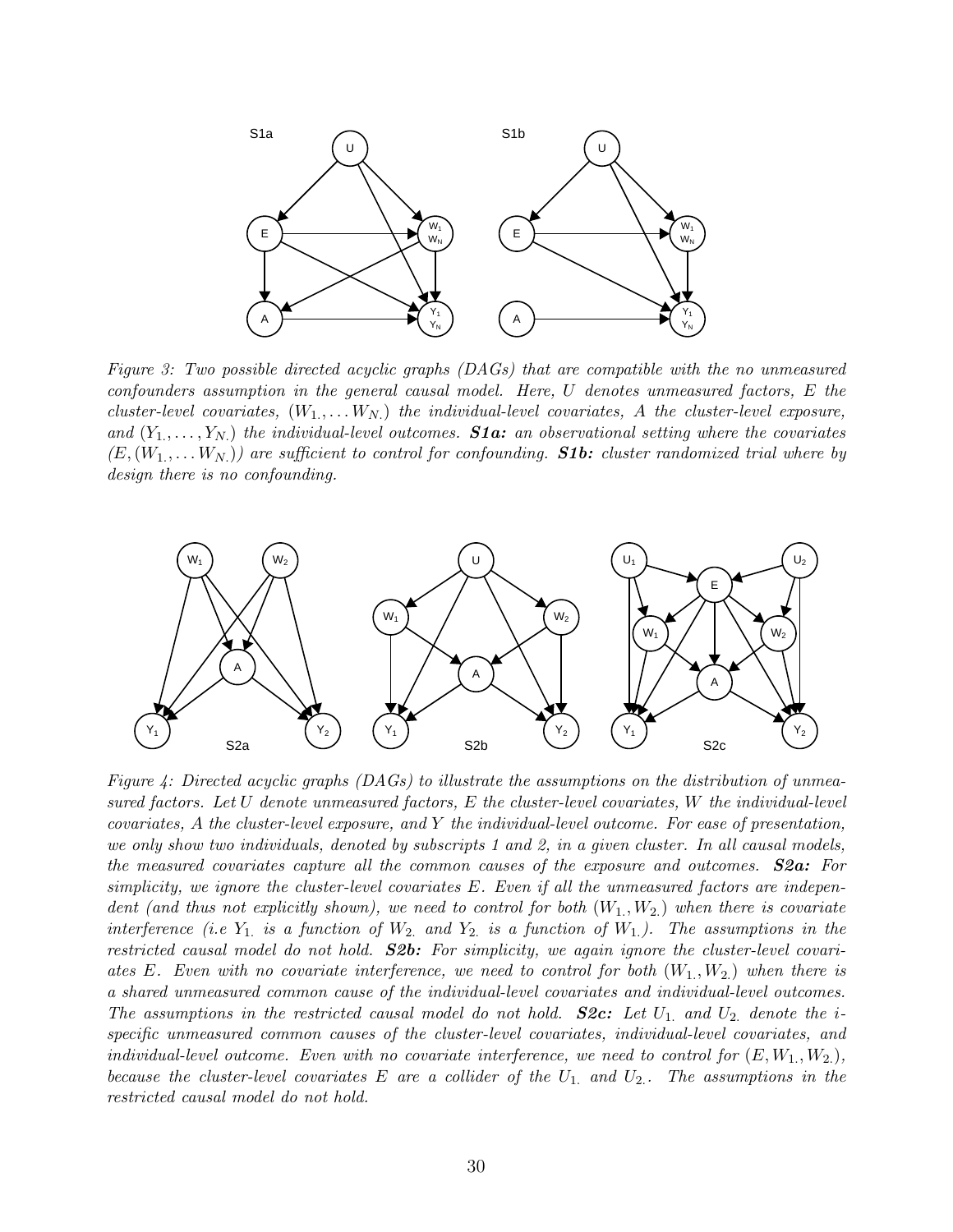

Figure 5: When the cluster-level exposure is randomized, we do not need to adjust for covariates, regardless of the error structure. If there is also no covariate interference, the assumptions in the restricted causal model do hold.

## Supplementary tables

Supplementary Table S1: True value of the causal effect of the cluster-level exposure  $\mathbb{E}[Y^c(1) - Y^c(0)]$ for each of the data generating processes in Simulation 1. When there is a treatment effect, the coefficient for the exposure in the logistic regression for the conditional probability of the **individual**level outcome (Eq. 6.1-6.2) is 0.1. Nonetheless, the strength of the effect of the cluster-level exposure on the **cluster-level** outcome depends on the presence or absence of strong covariate interference as well as the presence or absence of dependence in the unmeasured factors determining the individuallevel outcomes  $U_Y$ . By construction, the treatment effect is always 0 in the null setting. All measures are in %.

|                                     |    | With an effect | Under the Null                                    |  |  |
|-------------------------------------|----|----------------|---------------------------------------------------|--|--|
|                                     |    |                | Indpt. $U_Y$ Dept. $U_Y$ Indpt. $U_Y$ Dept. $U_Y$ |  |  |
| Minimal covariate interference      | 16 | 38             |                                                   |  |  |
| Stronger covariate interference 2.1 |    | 63             |                                                   |  |  |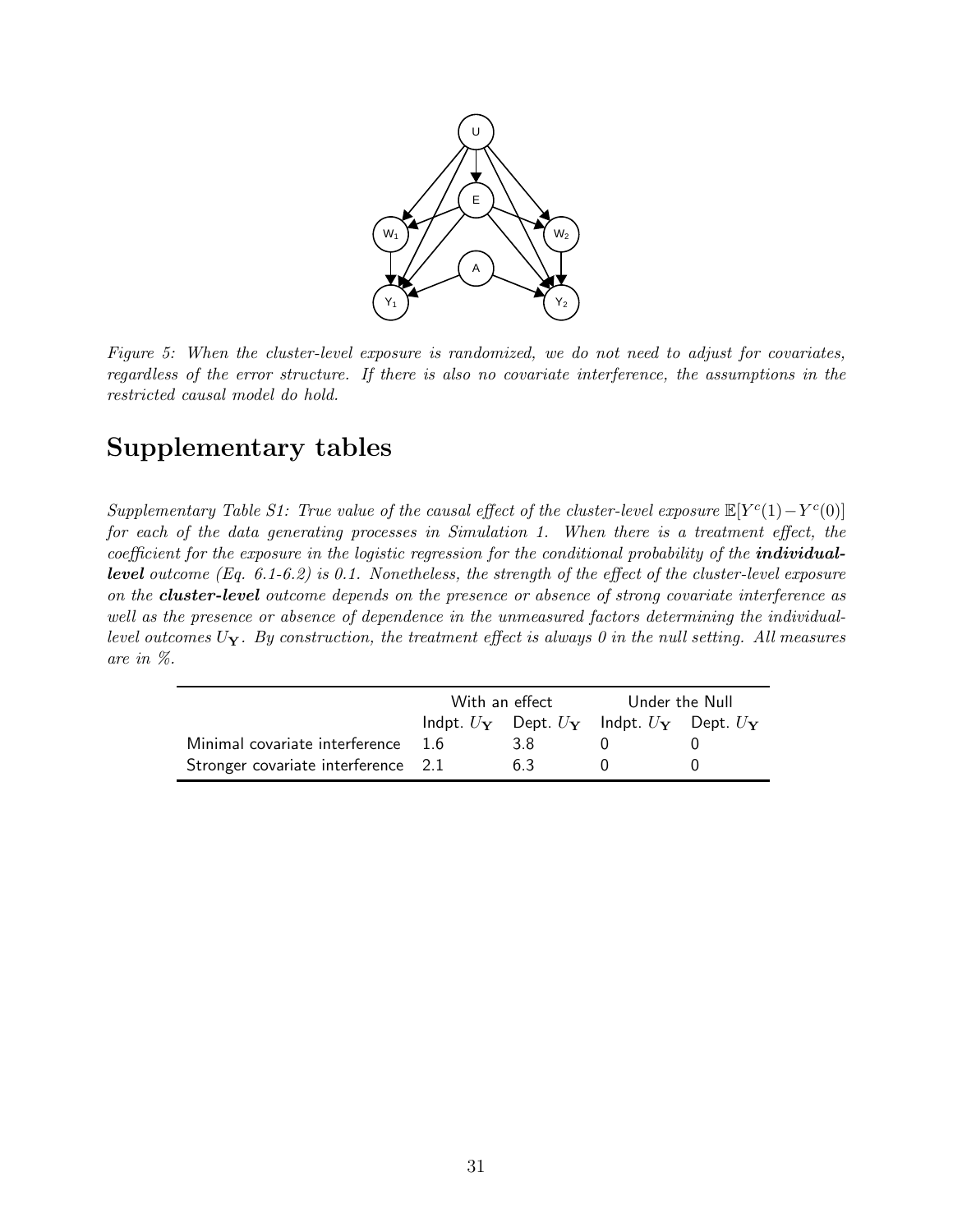Supplementary Table S2: Estimator performance in Simulation 1 under minimal covariate interference  $(Eq. 6.1)$  and under stronger covariate interference  $(Eq. 6.2)$ . We also vary the dependence of the unmeasured factors determining the individual-level outcomes: independent (top) and correlated (bottom). Performance is given by bias as the average deviation between the estimate and truth;  $\sigma$  as the standard error; rMSE as the root-mean squared error; type I error as the proportion of times the true null hypothesis is rejected, and coverage as the proportion of times the 95% confidence interval contains the true value. All measures are in %.

|                                         | Minimal covariate interference |          |      |          |                                           | Stronger covariate interference |                |      |               |          |
|-----------------------------------------|--------------------------------|----------|------|----------|-------------------------------------------|---------------------------------|----------------|------|---------------|----------|
| Estimator                               | Bias                           | $\sigma$ | rMSE | Type I   | Coverage                                  | <b>Bias</b>                     | $\hat{\sigma}$ | rMSE | Type I        | Coverage |
| Unadj.                                  | 10.4                           | 5.1      | 11.5 | 54       | 46                                        | 7.6                             | 3.9            | 8.5  | 51            | 49       |
| TMLE- $Ia$                              | $-0.0$                         | 1.2      | 1.2  | 6        | 94                                        | $-0.0$                          | 1.4            | 1.4  | 6             | 94       |
| $TMLE-Ib$                               | $-0.0$                         | 1.2      | 1.2  | 5        | 95                                        | $-0.0$                          | 1.4            | 1.4  | 2             | 98       |
| $TMLE-II$                               | 0.2                            | 1.2      | 1.2  | 6        | 94                                        | 1.6                             | 1.6            | 2.3  | 18            | 82       |
|                                         |                                |          |      |          | Independent $U_Y$ determining the outcome |                                 |                |      |               |          |
| Unadj.                                  | 6.5                            | 3.3      | 7.3  | 53       | 47                                        | $-3.8$                          | 2.5            | 4.5  | 34            | 66       |
| TMLE- $Ia$                              | $-0.0$                         | 1.3      | 1.3  | 5        | 95                                        | 0.0                             | 1.8            | 1.8  | 6             | 94       |
| $TMLE-Ib$                               | $-0.0$                         | 1.3      | 1.3  | $\Omega$ | 100                                       | 0.0                             | 1.8            | 1.8  | $\mathcal{P}$ | 98       |
| $TMLE-II$                               | $-4.2$                         | 2.3      | 4.8  | 43       | 57                                        | $-2.3$                          | 2.1            | 3.1  | 19            | 81       |
| Dependent $U_Y$ determining the outcome |                                |          |      |          |                                           |                                 |                |      |               |          |

Supplementary Table S3: For the TMLEs developed under the general model  $\mathcal{M}^I$  and under the sub-model  $\mathcal{M}^{II}$ , the number of times a candidate variable was selected for adjustment during initial estimation of the outcome regression or the known propensity score in Simulation 2. The candidates include nothing ("Unadj."), degree, demographic risk group ("Demo."), the number of partners infected at baseline ("N. partners"), cluster-level baseline HIV prevalence, assortativity ("Assort."), and the number of distinct sexual groups ("N. components").

|                                                              | Unadi. |    |    |     |     |    | Degree Demo. N. partners Prevalence Assort. N. components |  |  |  |
|--------------------------------------------------------------|--------|----|----|-----|-----|----|-----------------------------------------------------------|--|--|--|
| Selection under the general model (TMLE- $\mathcal{M}^{I}$ ) |        |    |    |     |     |    |                                                           |  |  |  |
| Outcome regression                                           |        | 64 | 4  | 759 | 112 | 8  | 51                                                        |  |  |  |
| Propensity                                                   | 830    | 36 | 38 |     | 33  | 25 | 30                                                        |  |  |  |
| Selection under the sub-model (TMLE- $\mathcal{M}^{II}$ )    |        |    |    |     |     |    |                                                           |  |  |  |
| Outcome regression                                           |        | 64 | 4  | 759 | 112 | 8  | 51                                                        |  |  |  |
| Propensity score                                             | 877    | 14 | b  | 8   | 33  | 26 | 36                                                        |  |  |  |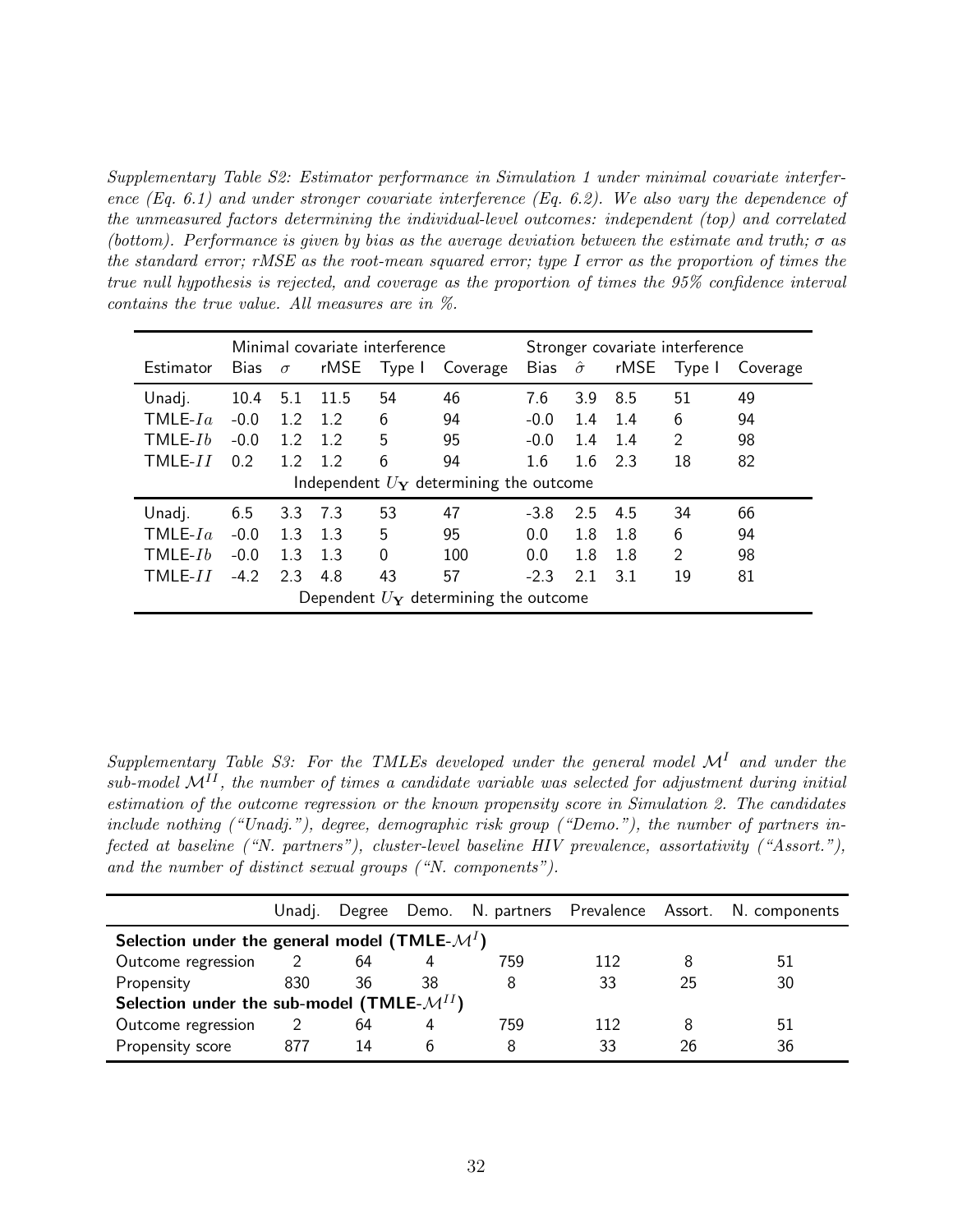## References

- <span id="page-32-0"></span>[1] I. Kawachi and L.F. Berkman. Neighborhoods and Health. Oxford University Press, Oxford, New York, 2003.
- [2] J.M. Oakes. The (mis)estimation of neighborhood effects: causal inference for a practicable social epidemiology (with discussion). Soc Sci Med, 58(10):1929–1952, 2004. PMID: 15020009.
- <span id="page-32-1"></span>[3] M.E. Sobel. What do randomized studies of housing mobility demonstrate?: Causal inference in the face of interference. J Am Stat Assoc Asoc, 101(476):1398–1407, 2006.
- <span id="page-32-2"></span>[4] R.J. Hayes and L.H. Moulton. Cluster Randomised Trials. Chapman & Hall/CRC, Boca Raton, 2009.
- <span id="page-32-3"></span>[5] University of California, San Francisco. Sustainable East Africa Research in Community Health (SEARCH). ClinicalTrials.gov, 2013. URL <http://clinicaltrials.gov/show/NCT01864603>.
- <span id="page-32-4"></span>[6] University of Pittsburg. Trial of a middle school coach gender violence prevention program. ClinicalTrials.gov, 2015. URL <https://clinicaltrials.gov/show/NCT02331238>.
- <span id="page-32-5"></span>[7] Washington University School of Medicine. Staph household intervention for eradication (SHINE). ClinicalTrials.gov, 2015. URL <https://clinicaltrials.gov/show/NCT02572791>.
- <span id="page-32-6"></span>[8] S. Galbraith, J.A. Daniel, and B. Vissel. A study of clustered data and approaches to its analysis. J Neurosci, 30(32):10601–10608, 2010.
- <span id="page-32-7"></span>[9] N.M. Laird and J.H. Ware. Random-effects models for longitudinal data. Biometrics, 38 (4):963–974, 1982. PMID: 7168798.
- <span id="page-32-8"></span>[10] K.Y. Liang and S.L. Zeger. Longitudinal Data Analysis Using Generalized Linear Models.  $Biometrika$ ,  $73(1):13-22$ , 1986. URL <http://www.jstor.org/stable/2336267>.
- <span id="page-32-9"></span>[11] J.C. Gardiner, Z. Luo, and L. Roman. Fixed effects, random effects and GEE: what are the differences? Statistics in Medicine, 28:221–239, 2009. doi: 10.1002/sim.3478.
- <span id="page-32-10"></span>[12] A.E. Hubbard, J. Ahern, N.L. Fleischer, M. van der Laan, S.A. Lippman, N. Jewell, T. Bruckner, and W.A. Satariano. To GEE or not to GEE comparing population average and mixed models for estimating the associations between neighborhood risk factors and health. Epidemiology, 21(4):467–474, 2010. PMID: 20220526.
- <span id="page-32-11"></span>[13] A.J. Stephens, E.J. Tchetgen Tchetgen, and V. DeGruttola. Augmented generalized estimating equations for improving efficiency and validity of estimation in cluster randomized trials by leveraging cluster-level and individual-level covariates. Statistics in Medicine, 31:915–930, 2012.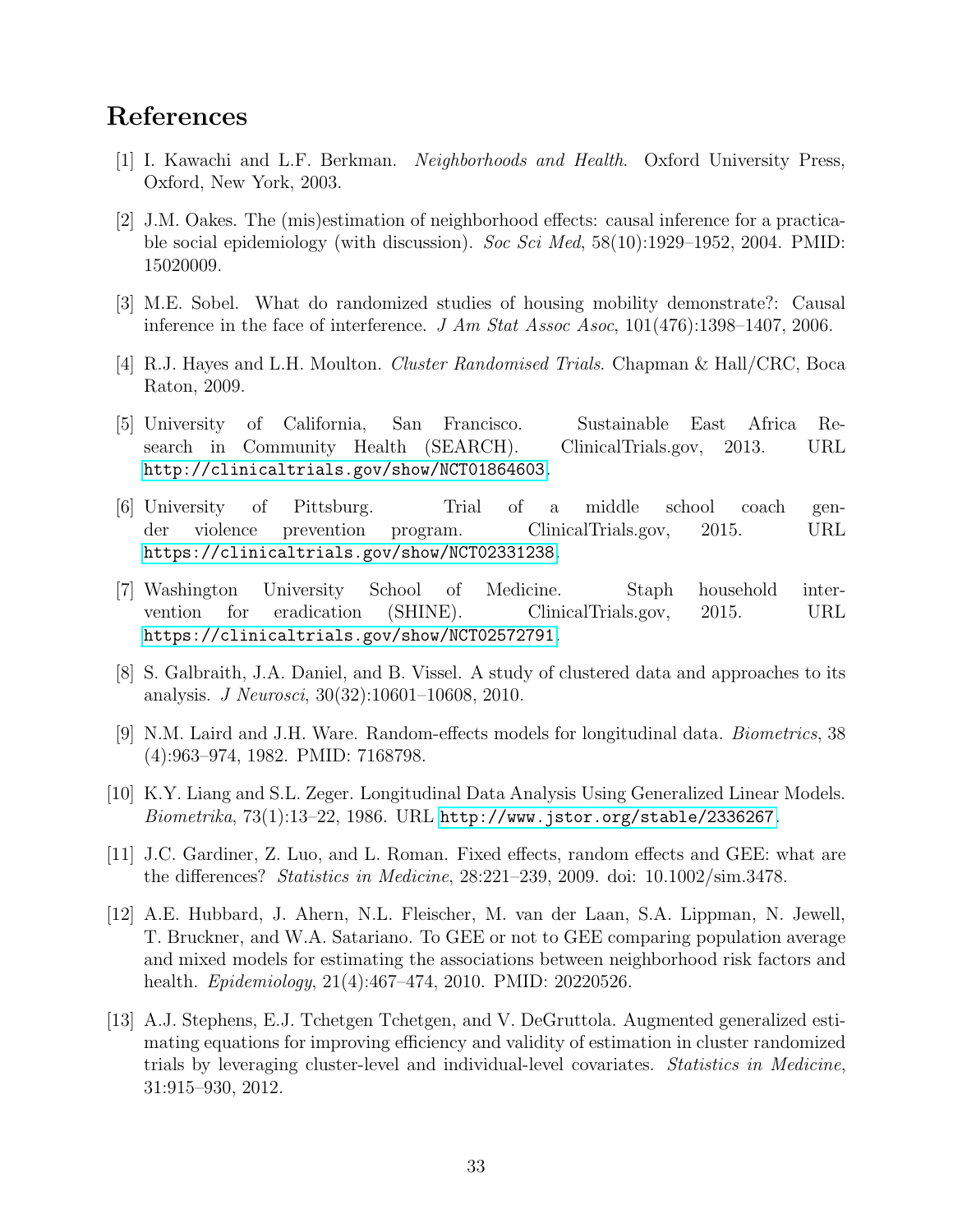- <span id="page-33-0"></span>[14] A. Stephens, E. Tchetgen Tchetgen, and V. DeGruttola. Locally efficient estimation of marginal treatment effects when outcomes are correlated: Is the prize worth the chase? The International Journal of Biostatistics, 10(1):59–75, 2014. doi: 10.1515/ijb-2013-0031.
- <span id="page-33-1"></span>[15] J. Pearl. Probabilistic Reasoning in Intelligent Systems. Morgan Kaufmann, San Mateo, A, 1988.
- <span id="page-33-10"></span>[16] J. Pearl. Causality: Models, Reasoning and Inference. Cambridge University Press, New York, 2000. Second ed., 2009.
- <span id="page-33-2"></span>[17] M. van der Laan and S. Rose. Targeted Learning: Causal Inference for Observational and Experimental Data. Springer, New York Dordrecht Heidelberg London, 2011.
- <span id="page-33-3"></span>[18] D.R. Cox. Planning of experiments. Wiley, New York, 1958.
- <span id="page-33-9"></span>[19] D. Rubin. Randomization analysis of experimental data: The fisher randomization test comment. Journal of the American Statistical Association, 75(371):591–593, 1980.
- <span id="page-33-11"></span>[20] M.E. Halloran and C.J. Struchiner. Study designs for dependent happenings. Epidemiology, 2:331–338, 1991.
- <span id="page-33-12"></span>[21] M.E. Halloran and C.J. Struchiner. Causal inference in infectious diseases. Epidemiology, 6(2):142–151, 1995. PMID: 7742400.
- <span id="page-33-4"></span>[22] M.G. Hudgens and M.E. Halloran. Toward Causal Inference With Interference.  $J \ Am$ Stat Assoc, 103(482):832–842, 2008. PMCID: PMC2600548.
- <span id="page-33-5"></span>[23] S.R. Seaman, M. Pavlou, and A.J. Copas. Review of methods for handling confounding by cluster and informative cluster size in clustered data. Statistics in Medicine, 33: 5371–5387, 2014.
- <span id="page-33-6"></span>[24] P.R. Rosenbaum and D.B. Rubin. The central role of the propensity score in observational studies for causal effects. Biometrika, 70:41–55, 1983. doi: 10.2307/2335942.
- [25] A. Abadie and G.W. Imbens. Large sample properties of matching estimators for average treatment effects. Econometrica, 74:235–267, 2006.
- <span id="page-33-7"></span>[26] J.S. Sekhon. Multivariate and propensity score matching software with automated balance optimization: the matching package for R. Journal of Statistical Software,  $42(7)$ : 1–52, 2011.
- <span id="page-33-8"></span>[27] J.M. Robins. A new approach to causal inference in mortality studies with sustained exposure periods–application to control of the healthy worker survivor effect. Mathematical Modelling, 7:1393–1512, 1986. doi: 10.1016/0270-0255(86)90088-6.
- [28] S.L. Taubman, J.M. Robins, M.A. Mittleman, and M.A. Hernán. Intervening on risk factors for coronary heart disease: an application of the parametric G-formula. International Journal of Epidemiology, 38(6):1599–1611, 2009.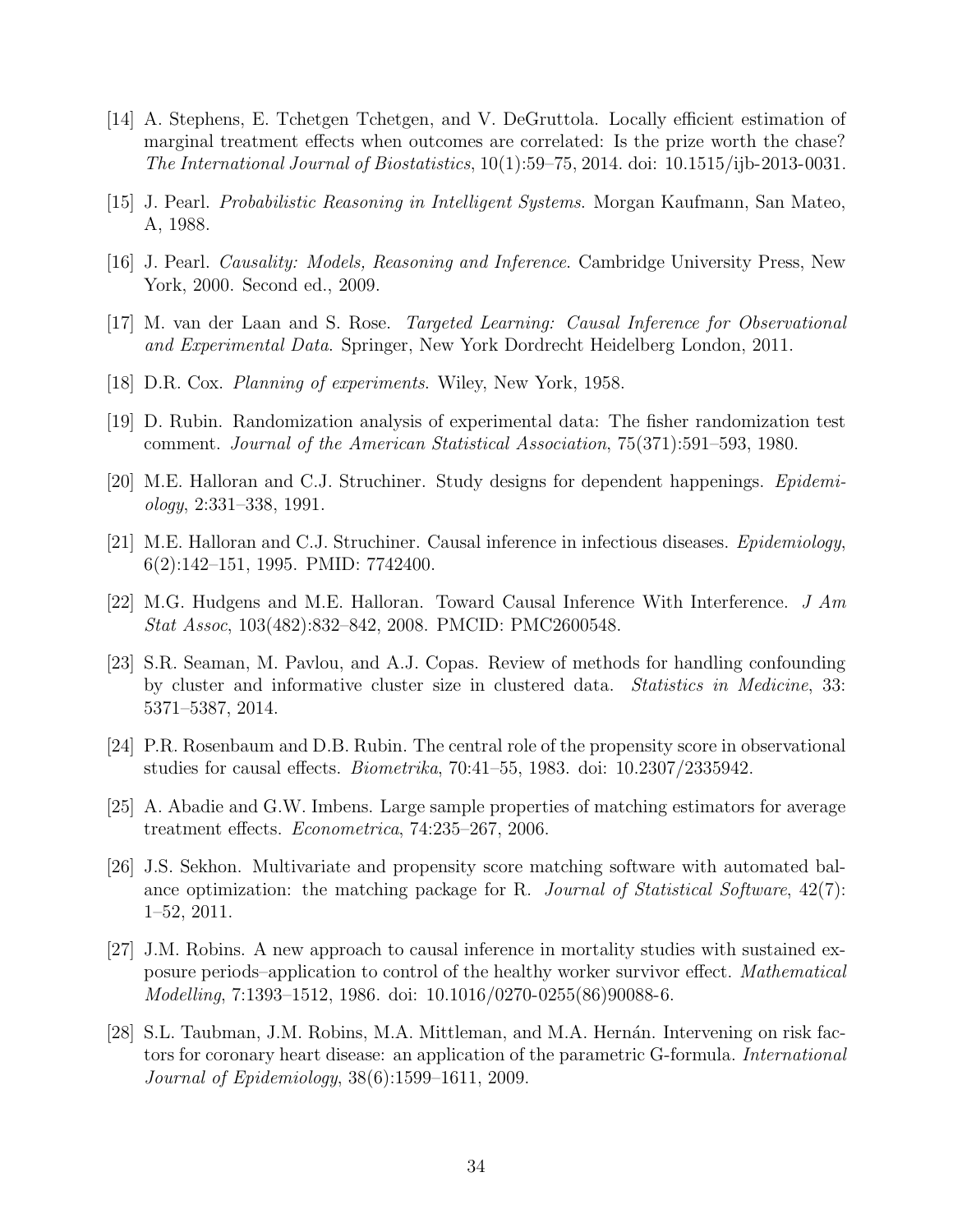- [29] J.G. Young, L.E. Cain, J.M. Robins, E.J. O'Reilly, and M.A. Hernán. Comparative effectiveness of dynamic treatment regimes: An application of the parametric g-formula. Stat Biosci, 3:119–143, 2011.
- <span id="page-34-0"></span>[30] J.M. Snowden, S. Rose, and K.M. Mortimer. Implementation of g-computation on a simulated data set: demonstration of a causal inference technique. American Journal of Epidemiology, 173(7):731–738, 2011. doi: 10.1093/aje/kwq472.
- <span id="page-34-1"></span>[31] D.G. Horvitz and D.J. Thompson. A generalization of sampling without replacement from a finite universe. Journal of the American Statistical Association, 47:663–685, 1952. doi: 10.2307/2280784.
- [32] J.M. Robins, M.A. Hernán, and B. Brumback. Marginal structural models and causal inference in epidemiology. Epidemiology, 11(5):550–560, 2000.
- [33] M.A. Hernán, B. Brumback, and J.M. Robins. Marginal structural models to estimate the causal effect of zidovudine on the survival of HIV-positive men.  $Epidemiology$ , 11(5): 561–570, 2000.
- [34] L.M. Bodnar, M. Davidian, A.M. Siega-Riz, and A.A. Tsiatis. Marginal Structural Models for Analyzing Causal Effects of Time-dependent Treatments: An Application in Perinatal Epidemiology. American Journal of Epidemiology, 159(10):926–934, 2004.
- [35] M.A. Hernán and J.M. Robins. Estimating causal effects from epidemiological data. J Epidemiol Community Health, 60(7):578–586, 2006. PMCID: PMC2652882.
- <span id="page-34-2"></span>[36] C. Shen, X. Li, and L. Li. Inverse probability weighting for covariate adjustment in randomized studies. Statistics in Medicine, 33:555–568, 2014. doi: 10.1002/sim.5969.
- <span id="page-34-3"></span>[37] J.M. Robins and A. Rotnitzky. Recovery of information and adjustment for dependent censoring using surrogate markers. In *AIDS epidemiology*. Birkhäuser, Basel, 1992.
- [38] J.M. Robins, A. Rotnitzky, and L.P. Zhao. Estimation of regression coefficients when some regressors are not always observed. Journal of the American Statistical Association, 89: 846–866, 1994. doi: 10.2307/2290910.
- [39] M.J. van der Laan and J.M. Robins. Unified Methods for Censored Longitudinal Data and Causality. Springer-Verlag, New York Berlin Heidelberg, 2003.
- [40] H. Bang and J.M. Robins. Doubly robust estimation in missing data and causal inference models. Biometrics, 61:962–972, 2005.
- <span id="page-34-4"></span>[41] M.J. van der Laan and D.B. Rubin. Targeted maximum likelihood learning. The International Journal of Biostatistics, 2(1):Article 11, 2006. doi: 10.2202/1557-4679.1043.
- <span id="page-34-5"></span>[42] M. Prague, R. Wang, A. Stephens, E. Tchetgen Tchetgen, and V. De Gruttola. Accounting for interactions and complex inter-subject dependency in estimating treatment effect in cluster-randomized trials with missing outcomes. Biometrics, 72(4):1066–1077, 2016. doi: 10.1111/biom.12519.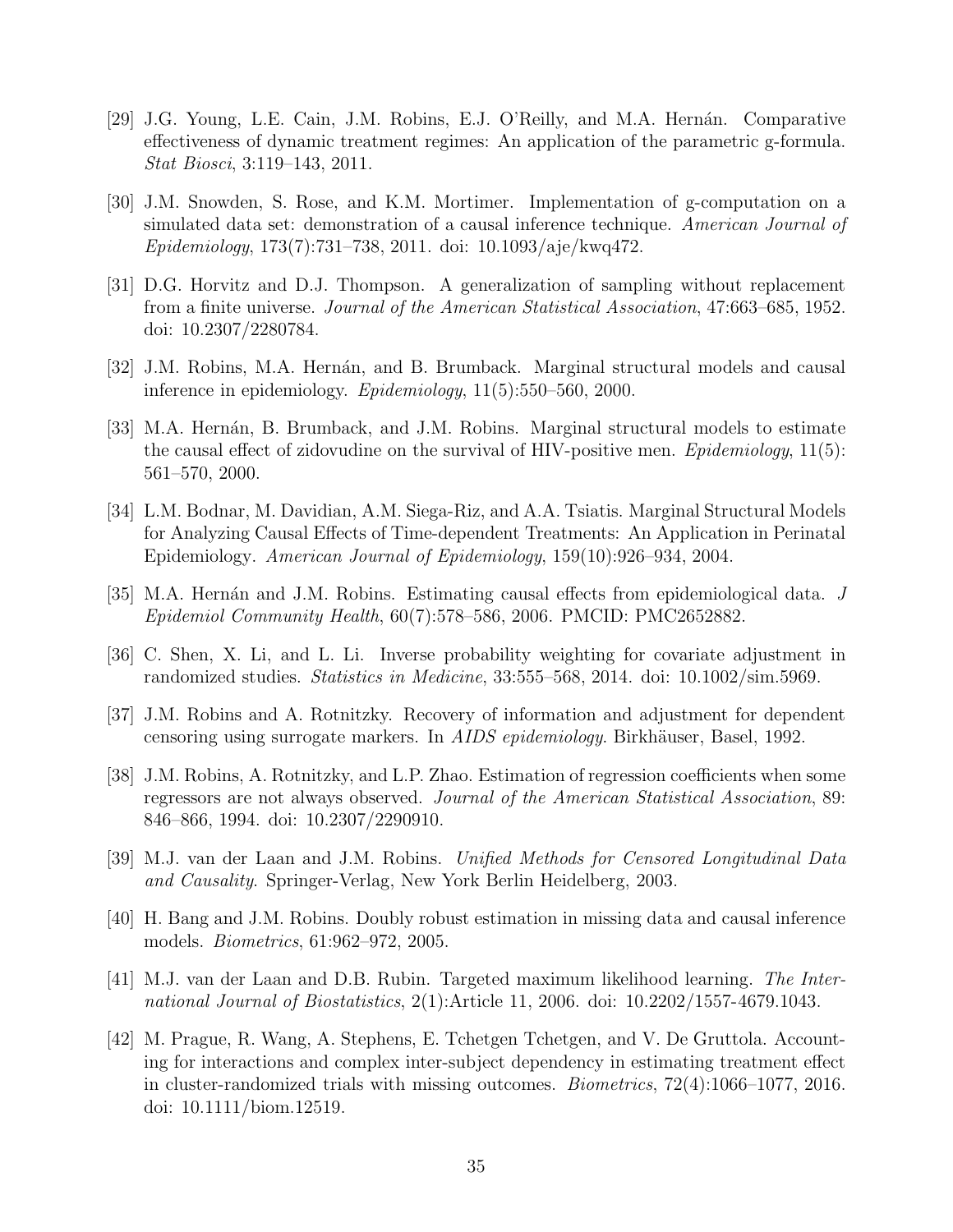- <span id="page-35-0"></span>[43] M.S. Cohen, Y. Q. Chen, M. McCauley, T. Gamble, M.C. Hosseinipour, N. Kumarasamy, et al. Prevention of HIV-1 infection with early antiretroviral therapy. New England Journal of Medicine, 365(6):493–505, 2011. doi: 10.1056/NEJMoa1105243.
- [44] Joint United Nations Programme on HIV/AIDS (UNAIDS). 90-90-90 an ambitious treatment target to help end the AIDS epidemic, 2014. URL <http://www.unaids.org/en/resources/documents/2014/90-90-90>.
- <span id="page-35-9"></span>[45] World Health Organization. Guideline on when to start antiretrovial therapy and on pre-exposure prophylaxis for HIV, 2015. URL <http://www.who.int/hiv/pub/guidelines/earlyrelease-arv/en/>.
- [46] The TEMPRANO ANRS 12136 Study Group. A trial of early antiretrovirals and isoniazid preventive therapy in Africa. New England Journal of Medicine, 373:808–822, 2015.
- [47] The INSIGHT START Study Group. Initiation of antiretroviral therapy in early asymptomatic HIV infection. New England Journal of Medicine, 373(9):795–807, 2015.
- <span id="page-35-1"></span>[48] M. Cohen, Y. Chen, M. Mccauley, T. Gamble, M. Hosseinipour, N. Kumarasamy, et al. Final results of the HPTN 052 randomized controlled trial: antiretroviral therapy prevents HIV transmission. Journal of Acquired Immune Deficiency Syndromes, 18(Suppl4):20479, 2015.
- <span id="page-35-2"></span>[49] K.L. Moore and M.J. van der Laan. Covariate adjustment in randomized trials with binary outcomes: Targeted maximum likelihood estimation. Statistics in Medicine, 28 (1):39–64, 2009. doi: 10.1002/sim.3445.
- <span id="page-35-3"></span>[50] S. Gruber and M.J. van der Laan. tmle: An R package for targeted maximum likelihood estimation. Journal of Statistical Software, 51(13):1–35, 2012. doi: 10.18637/jss.v051.i13.
- <span id="page-35-4"></span>[51] S.D. Lendle, J. Schwab, M.L. Petersen, and M.J. van der Laan. ltmle: An R package implementing targeted minimum loss-based estimation for longitudinal data. Journal of Statistical Software, 81(1):1–21, 2017.
- <span id="page-35-5"></span>[52] S. Gruber and M.J. van der Laan. A targeted maximum likelihood estimator of a causal effect on a bounded continuous outcome. The International Journal of Biostatistics, 6 (1):Article 26, 2010. doi: 10.2202/1557-4679.1260.
- <span id="page-35-6"></span>[53] S. Rose and M.J. van der Laan. Understanding TMLE. In M.J. van der Laan and S. Rose, editors, Targeted Learning: Causal Inference for Observational and Experimental Data. Springer, New York Dordrecht Heidelberg London, 2011.
- <span id="page-35-7"></span>[54] M. van der Laan and R. Starmans. Entering the era of data science: Targeted learning and the integration of statistics and computational data analysis. Advances in Statistics, page 502678, 2014.
- <span id="page-35-8"></span>[55] S. Gruber and M.J. van der Laan. Targeted minimum loss based estimator that outperforms a given estimator. Int J Biostat,  $8(1)$ :Article 11, 2012. PMID: 22628356.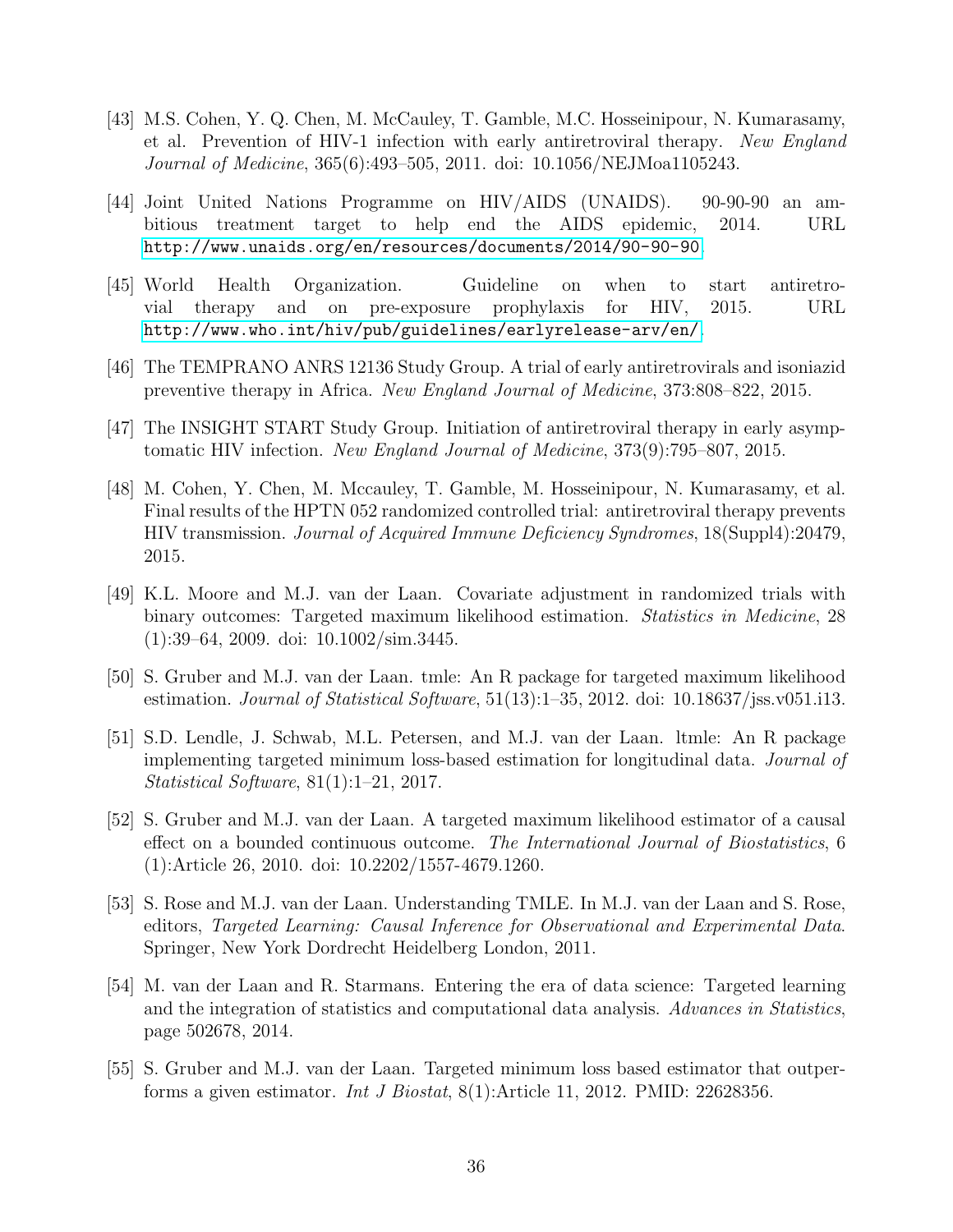- <span id="page-36-0"></span>[56] M. Rosenblum and M.J. van der Laan. Simple, efficient estimators of treatment effects in randomized trials using generalized linear models to leverage baseline variables. The International Journal of Biostatistics, 6(1):Article 13, 2010. doi: 10.2202/1557-4679.1138.
- <span id="page-36-1"></span>[57] P.J. Bickel, C.A.J. Klaassen, Y. Ritov, and J. Wellner. Efficient and adaptive estimation for semiparametric models. Springer, Berlin Heidelberg New York, 1997.
- <span id="page-36-2"></span>[58] M.J. van der Laan and J.M. Robins. Unified Methods for Censored Longitudinal Data and Causality. Springer-Verlag, New York Berlin Heidelberg, 2003.
- <span id="page-36-3"></span>[59] L. Balzer, M. van der Laan, M. Petersen, and the SEARCH Collaboration. Adaptive prespecification in randomized trials with and without pair-matching. Statistics in Medicine, 35(10):4528–4545, 2016. doi: 10.1002/sim.7023.
- <span id="page-36-4"></span>[60] M.J. van der Laan, E.C. Polley, and A.E. Hubbard. Super learner. Statistical Applications in Genetics and Molecular Biology, 6(1):25, 2007. doi: 10.2202/1544-6115.1309.
- <span id="page-36-5"></span>[61] E.C. Polley, S. Rose, and M.J. van der Laan. Super Learner. In M.J. van der Laan and S. Rose, editors, Targeted Learning: Causal Inference for Observational and Experimental Data. Springer, New York Dordrecht Heidelberg London, 2011.
- <span id="page-36-6"></span>[62] D. H. Wolpert. Stacked generalization. Neural Networks, 5:241–259, 1992.
- <span id="page-36-7"></span>[63] L. Breiman. Heuristics of instability and stabilization in model selection. Ann Stat, 24 (6):2350–2383, 1996.
- <span id="page-36-8"></span>[64] C. Cortes and V. Vapnik. Support-vector networks. Mach Learn, 20:273–297, December 1995.
- <span id="page-36-9"></span>[65] T.J. Hastie and R.J. Tibshirani. Generalized additive models. Chapman & Hall, London, 1990.
- <span id="page-36-10"></span>[66] R. Tibshirani. Regression shrinkage and selection via the lasso. J R Stat Soc Ser B, 58  $(1):267-288, 1996.$
- <span id="page-36-11"></span>[67] M.E. Schnitzer, M.J. van der Laan, E.E. Moodie, and R.W. Platt. Effect of breastfeeding on gastrointestinal infection in infants: a targeted maximum likelihood approach for clustered longitudinal data. Annals of Applied Statistics, 8(2):703–725, 2014.
- <span id="page-36-12"></span> $[68]$  R Core Team. R: A Language and Environment for Statistical Computing. R Foundation for Statistical Computing, Vienna, Austria, 2017. URL <http://www.R-project.org>.
- <span id="page-36-13"></span>[69] B. Karrer and M.E.J. Newman. Stochastic block models and community structure in networks. Physical Review E, 83(1):016107, 2011.
- <span id="page-36-14"></span>[70] R.M. Anderson, R.M May, and B. Anderson. Infectious diseases of humans: dynamics and control, volume 28. Wiley Online Library, 1992.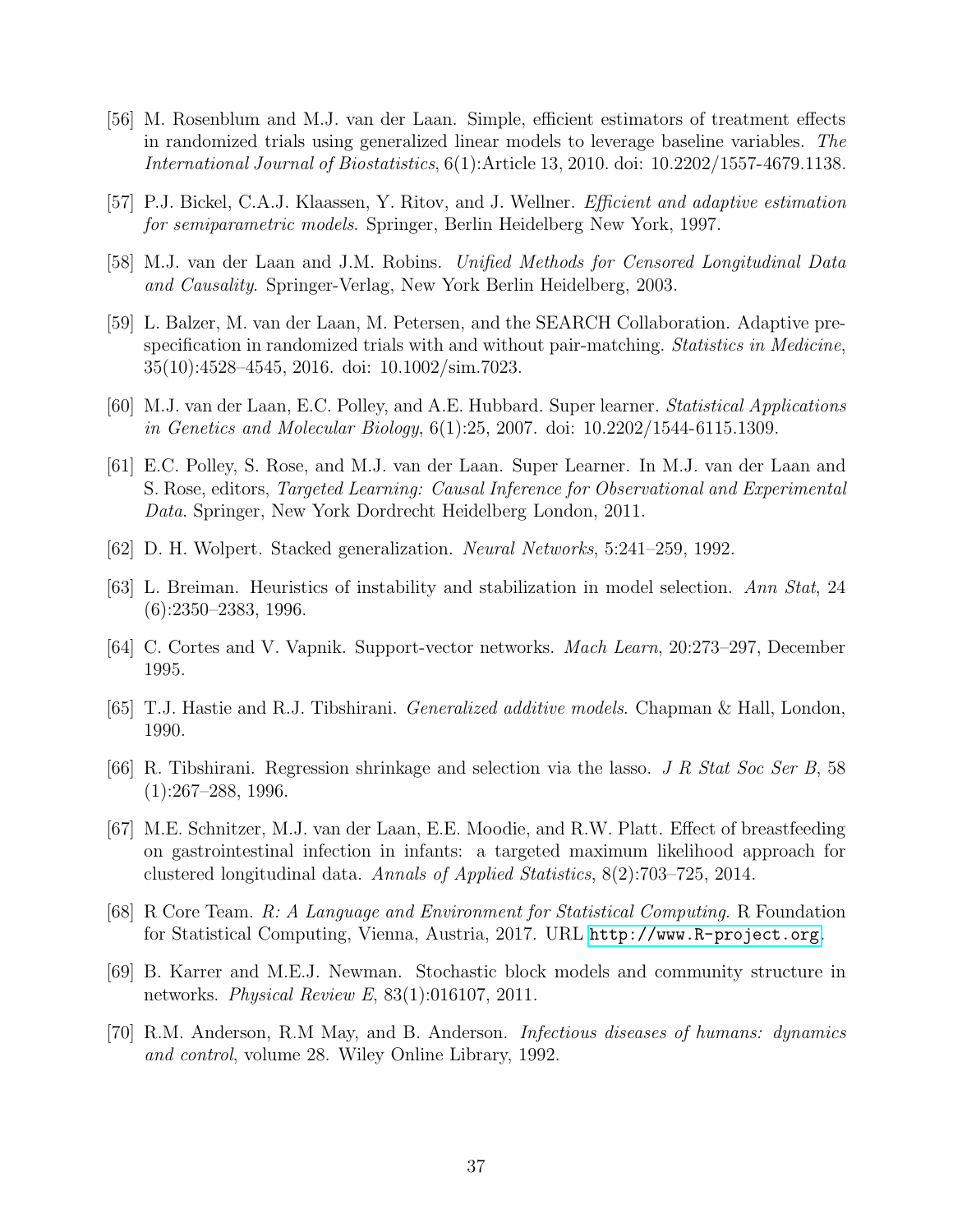- <span id="page-37-0"></span>[71] T. Gaolathe, K.E. Wirth, M.P. Holme, J. Makhema, S. Moyo, et al. Botswana's progress toward achieving the 2020 UNAIDS 90-90-90 antiretroviral therapy and virological suppression goals: a population-based survey. Lancet HIV, Online, 2016. doi: 10.1016/S2352-3018(16)00037-0.
- [72] S.J. Fidler, S. Floyd, B. Yang, K. Shanaube, and P. Bock. Towards the second UN-AIDS target: Population-level ART coverage in HPTN 071 (PopART). Conference on Retroviruses and Opportunistic Infections (CROI), 2016.
- <span id="page-37-1"></span>[73] M. Petersen, L. Balzer, D. Kwarsiima, N. Sang, G. Chamie, J. Ayieko, J. Kabami, A. Owaraganise, T. Liegler, F. Mwangwa, K. Kadede, V. Jain, A. Plenty, G. Lavoy, D. Black, E. Bukusi, C. Cohen, T. Clark, E. Charlebois, M. Kamya, and D. Havlir. SEARCH test and treat study in Uganda and Kenya exceeds the UNAIDs 90-90-90 cascade target by achieving over 80% population-level viral suppression after 2 years. 21st International AIDS Conference, Durban, South Africa, 2016.
- <span id="page-37-2"></span>[74] P. Staples. Python code for targeted PrEP in test-and-treat trials. Technical report, Harvard T.H. Chan School of Public Health, 2016. URL <https://github.com/ctphoenix/HIV-PrEP-Simulation>.
- <span id="page-37-3"></span>[75] S. Gruber and M.J. van der Laan. An application of collaborative targeted maximum likelihood estimation in causal inference and genomics. *Int J Biostat*, 6(1):Article 18, 2010. PMCID: PMC3126668.
- <span id="page-37-4"></span>[76] R.A. Fisher. Statistical methods for research workers. Oliver and Boyd Ltd., Edinburgh, 4th edition, 1932.
- [77] W.G. Cochran. Analysis of covariance: its nature and uses. Biometrics, 13:261–281, 1957. doi: 10.2307/2527916.
- [78] D.R. Cox and P. McCullagh. Some aspects of analysis of covariance. Biometrics, 38(3): 541–561, 1982. doi: 10.2307/2530040.
- <span id="page-37-5"></span>[79] A.A. Tsiatis, M. Davidian, M. Zhang, and X. Lu. Covariate adjustment for two-sample treatment comparisons in randomized clinical trials: A principled yet flexible approach. Statistics in Medicine, 27(23):4658–4677, 2008. doi: 10.1002/sim.3113.
- <span id="page-37-6"></span>[80] G. Chamie, T.D. Clark, J. Kabami, K. Kadede, E. Ssemmondo, et al. A hybrid mobile HIV testing approach for population-wide HIV testing in rural East Africa. Lancet HIV, 3(3):e111–119, 2016.
- <span id="page-37-7"></span>[81] E. Polley, E. LeDell, C. Kennedy, and M. van der Laan. SuperLearner: Super Learner Prediction, 2017. URL <http://CRAN.R-project.org/package=SuperLearner>. R package version 2.0-22.
- <span id="page-37-8"></span>[82] T. Hastie. gam: Generalized Additive Models, 2016. URL <http://CRAN.R-project.org/package=gam>. R package version 1.14.